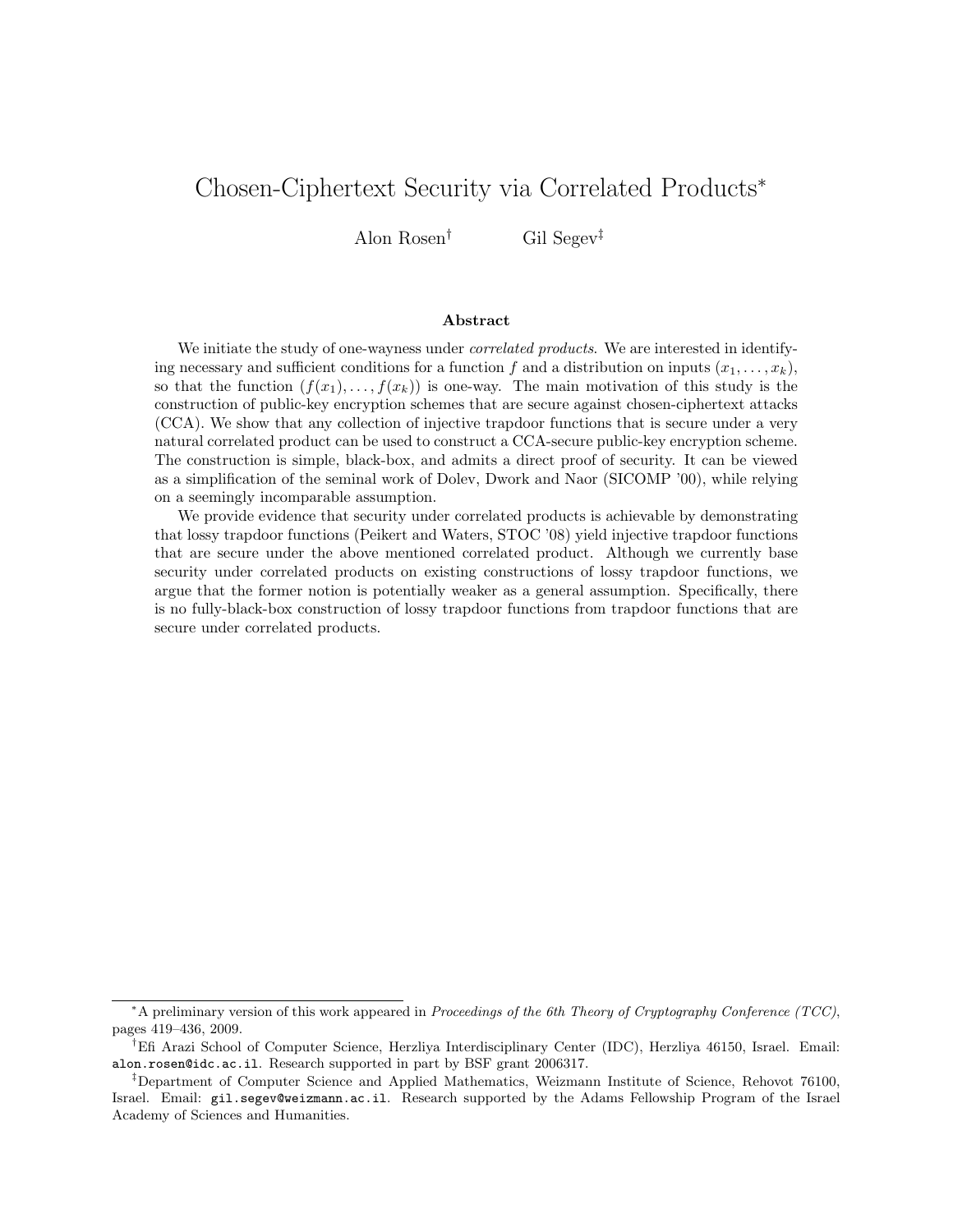# **1 Introduction**

The construction of secure public-key encryption schemes lies at the heart of cryptography. Following the seminal work of Goldwasser and Micali [\[26](#page-30-0)], increasingly strong security definitions have been formulated. The strongest notion to date is that of semantic security against a chosenciphertext attack (CCA) [[42](#page-31-0), [47\]](#page-31-1), which protects against an adversary that is given access to decryptions of ciphertexts of her choice.

Constructions of CCA-secure public-key encryption schemes have followed several structural approaches. These approaches, however, either result in rather complicated schemes, or rely only on specific number-theoretic assumptions. Our goal in this paper is to construct a simple CCAsecure public-key encryption scheme based on general computational assumptions.

The first approach for constructing a CCA-secure public-key encryption scheme was put forward by Naor and Yung [[42\]](#page-31-0), and relies on any semantically secure public-key encryption scheme and non-interactive zero-knowledge (NIZK) proof system for  $\mathcal{NP}$ . Their approach was later extended by Dolev, Dwork and Naor [[13\]](#page-29-0) for a more general notion of chosen-ciphertext attack, and subsequently simplified by Sahai [[50\]](#page-31-2) and by Lindell [\[37](#page-31-3)]. Encryption schemes resulting from this approach, however, are somewhat complicated and impractical due to the use of generic NIZK proofs.

An additional approach was introduced by Cramer and Shoup [[12\]](#page-29-1), and is based on "hash proof systems", which were shown to exist based on several number-theoretic assumptions (see also the refinement by Kiltz et al. [[35\]](#page-31-4) and the references therein). Elkind and Sahai [[15](#page-29-2)] observed that both the above approaches can be viewed as special cases of a single paradigm in which ciphertexts include "proofs of well-formedness". Even though in some cases this paradigm leads to elegant and efficient constructions [\[11](#page-29-3)], the complexity of the underlying notions makes the general framework somewhat cumbersome.

Recently, Peikert and Waters [[46\]](#page-31-5) introduced the intriguing notion of lossy trapdoor functions, and demonstrated that such functions can be used to construct a CCA-secure public-key encryption scheme in a black-box manner. Their construction can be viewed as an efficient and elegant realization of the "proofs of well-formedness" paradigm. Lossy trapdoor functions seem to be a very powerful primitive. In particular, they were shown to also imply oblivious transfer protocols and collision-resistant hash functions.<sup>[1](#page-1-0)</sup> It is thus conceivable that CCA-secure encryption can be realized based on weaker primitives.

A different approach was suggested by Canetti, Halevi and Katz [\[6\]](#page-29-4) (followed by [\[3](#page-28-0), [4,](#page-28-1) [5\]](#page-29-5)) who constructed a CCA-secure public-key encryption scheme based on any identity-based encryption (IBE) scheme. Their construction is elegant, black-box, and essentially preserves the efficiency of the underlying IBE scheme. However, IBE is a rather strong cryptographic primitive, which is currently realized only based on a small number of specific number-theoretic assumptions.

Finally, a recent line of research has focused on basing chosen-ciphertext security on *computational* number-theoretic problems, as opposed to *decisional* number-theoretic problems [[7,](#page-29-6) [10,](#page-29-7) [29,](#page-30-1) [32\]](#page-30-2). Most notably, Cash, Kiltz, and Shoup [[7](#page-29-6)] proposed the first efficient CCA-secure scheme based on the computational Diffie-Hellman assumption, and Hofheinz and Kiltz [\[32\]](#page-30-2) proposed the first efficient CCA-secure encryption scheme based on the factoring assumption.

<span id="page-1-0"></span><sup>1</sup>We note that the constructions of CCA-secure encryption and collision-resistant hash functions presented in [\[46](#page-31-5)] require lossy trapdoor functions that are "sufficiently lossy" (i.e., the constructions rely on lossy trapdoor functions with sufficiently good parameters).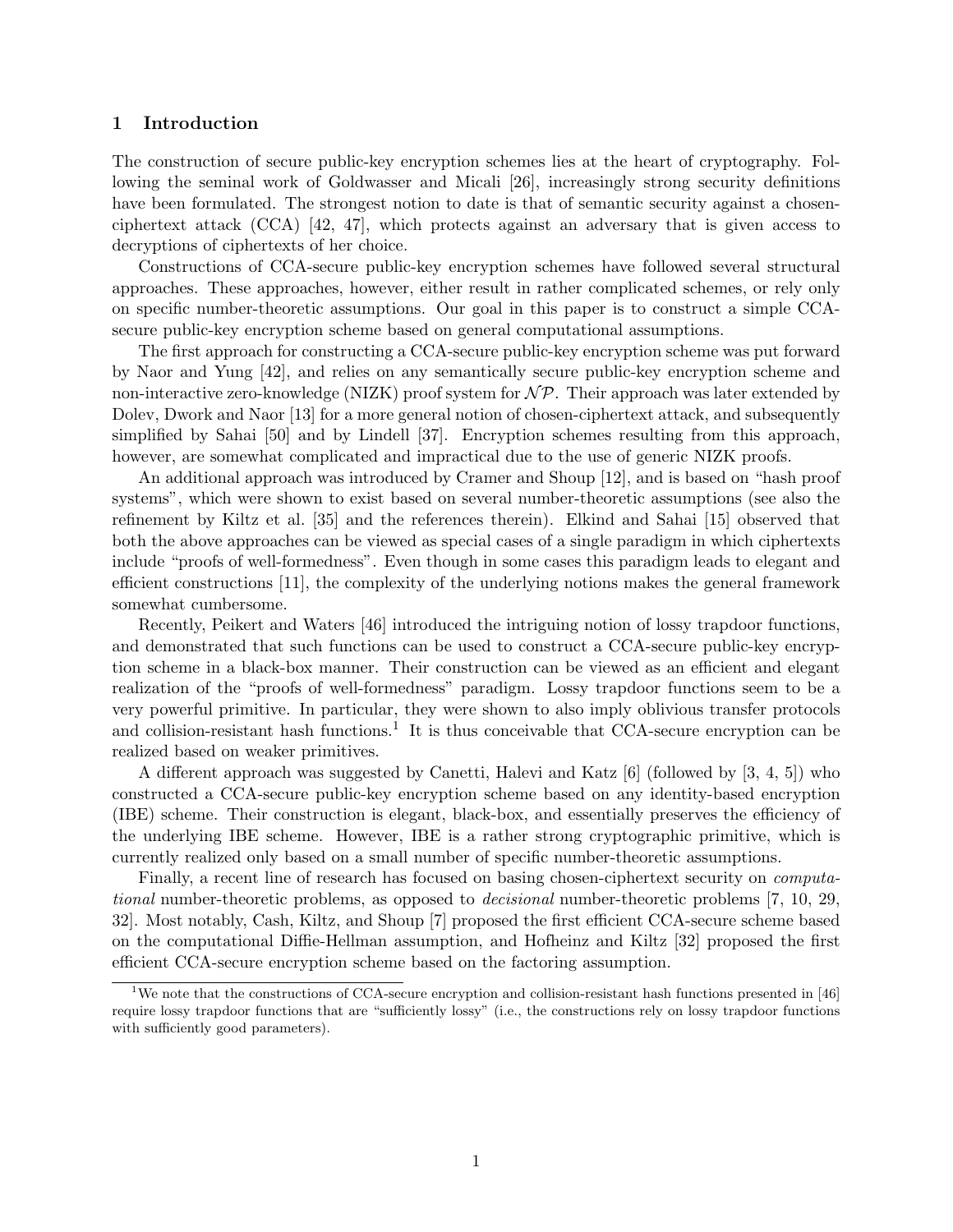#### **1.1 Our Contributions**

Motivated by the task of constructing a simple CCA-secure public-key encryption scheme, we initiate the study of one-wayness under *correlated products*. The main question in this context is to identify necessary and sufficient conditions for a collection of functions  $\mathcal F$  and a distribution on inputs  $(x_1, \ldots, x_k)$  so that the function  $(f_1(x_1), \ldots, f_k(x_k))$  is one-way, where  $f_1, \ldots, f_k$  are independently chosen from  $F$ . Our results are as follows:

- 1. We show that any collection of injective trapdoor functions that is secure under a very natural correlated product can be used to construct a CCA-secure public-key encryption scheme. The construction is simple, black-box, and admits a direct proof of security. Arguably, both the underlying assumption and the proof of security are simple enough to be taught in an undergraduate course in cryptography.
- 2. We demonstrate that any collection of lossy trapdoor functions (with appropriately chosen parameters) yields a collection of injective trapdoor functions that is secure under the correlated product that is required by our encryption scheme. In turn, existing constructions of lossy trapdoor functions [\[1,](#page-28-2) [46](#page-31-5), [49](#page-31-6)] imply that our encryption scheme can be based on the hardness of the decisional Diffie-Hellman problem, and of Paillier's decisional composite residuosity problem.
- 3. We argue that security under correlated products is potentially weaker than lossy trapdoor functions as a general computational assumption. Specifically, we prove that there is no fullyblack-box construction of lossy trapdoor functions from trapdoor functions (and even from enhanced trapdoor permutations) that are secure under correlated products.

In the remainder of this section we provide a high-level overview of our contributions, and then turn to describe the related and subsequent work.

## **1.2 Security Under Correlated Products**

It is well known that for every collection of one-way functions  $\mathcal{F} = \{f_s\}_{s \in S}$  and polynomiallybounded  $k \in \mathbb{N}$ , the collection  $\mathcal{F}_k = \{f_{s_1,\dots,s_k}\}_{(s_1,\dots,s_k) \in S^k}$ , whose members are defined as

$$
f_{s_1,\ldots,s_k}(x_1,\ldots,x_k)=(f_{s_1}(x_1),\ldots,f_{s_k}(x_k))
$$

is also one-way. Moreover, such a direct product amplifies the one-wayness of  $\mathcal{F}$  [[24](#page-30-3), [53](#page-32-0)], and this holds even when considering a single function (i.e., when  $s_1 = \cdots = s_k$ ).

In general, however, the one-wayness of  $\mathcal{F}_k$  is guaranteed only when the inputs are independently chosen, and when the inputs are correlated no such guarantee can exist. A well-known example for insecurity under correlated products is Håstad's attack [[2](#page-28-3), [30\]](#page-30-4) on plain-broadcast RSA: there is an efficient algorithm that is given as input  $x^3 \mod N_1$ ,  $x^3 \mod N_2$ , and  $x^3 \mod N_3$ , and outputs *x*. More generally, it is rather easy to show that if collections of one-way functions exist, then there exists a collection of one-way functions  $\mathcal{F} = \{f_s\}_{s \in S}$  such that  $f_{s_1,s_2}(x,x) = (f_{s_1}(x), f_{s_2}(x))$  is not one-way. However, this does not rule out the possibility of constructing a collection of one-way functions whose product remains one-way even when the inputs are correlated.

Informally, given a collection  $\mathcal F$  of functions and a distribution  $\mathcal C_k$  of inputs  $(x_1, \ldots, x_k)$ , we say that *F* is *secure under a*  $\mathcal{C}_k$ -correlated product if  $\mathcal{F}_k$  is one-way when the inputs  $(x_1, \ldots, x_k)$  are distributed according to  $\mathcal{C}_k$  (a formal definition is provided in Section [3](#page-10-0)). The main goal in this setting is to characterize the class of collections  $\mathcal F$  and distributions  $\mathcal C_k$  that satisfy this notion.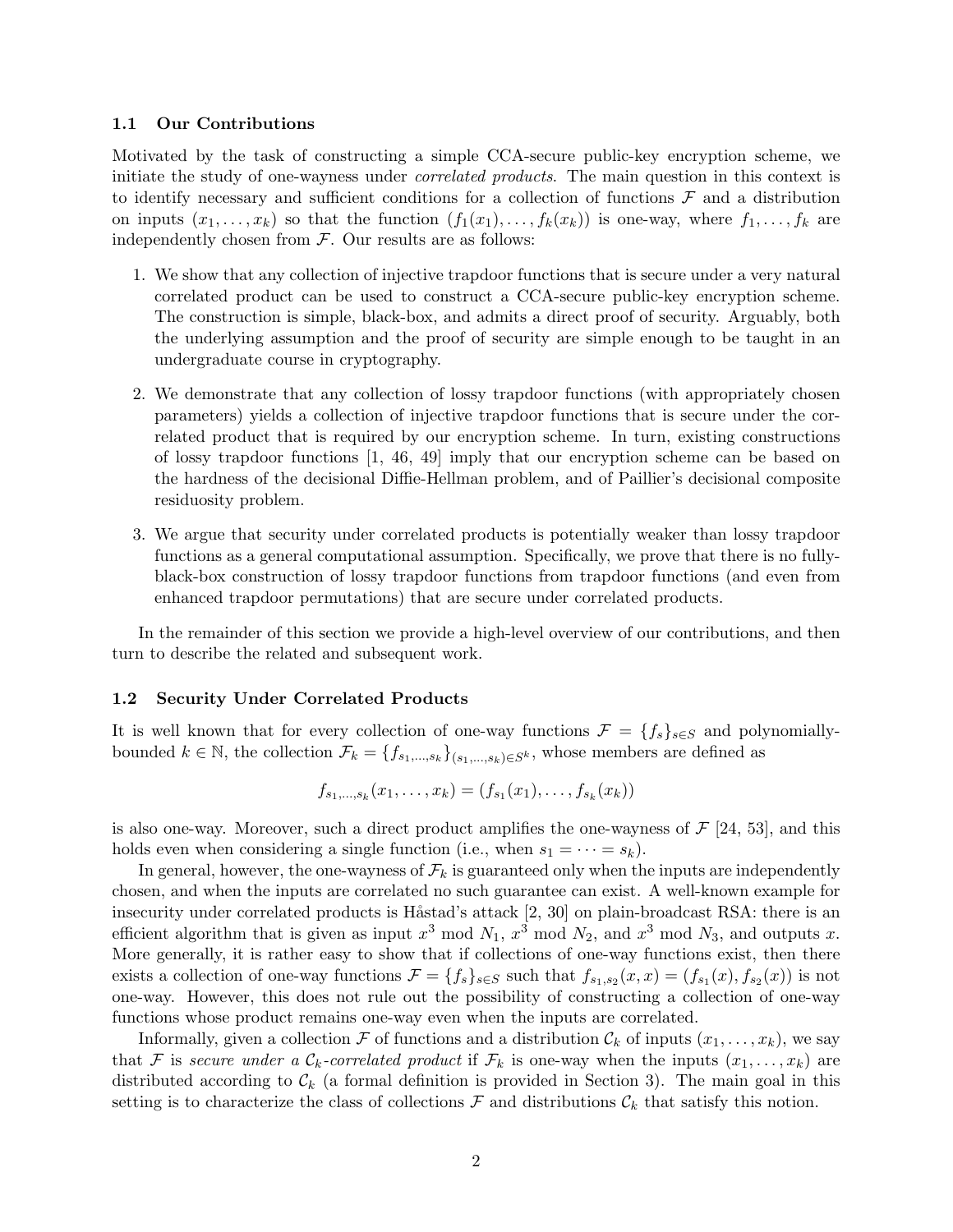The study of cryptographic primitives that retain their security even when their inputs are correlated has already been considered before. Specifically, Naor and Reingold [\[41](#page-31-7)] put forward the notion of pseudorandom synthesizers, whose outputs are required to be computationally indistinguishable from random even if their inputs are correlated. We note that one-wayness under correlated inputs differs from the notion of synthesizers in that the latter refer to pseudorandomness, rather than one-wayness.

We motivate the study of security under correlated products by relating it to the study of chosen-ciphertext security. Specifically, we show that any collection of injective trapdoor functions that is secure under a very natural correlated product can be used to construct a CCA-secure public-key encryption scheme. The simplest form of distribution  $\mathcal{C}_k$  on inputs that is sufficient for our construction is the *uniform k-repetition distribution* that outputs *k* copies of a uniformly chosen input x. We note that although this seems to be a strong requirement, we demonstrate that it can be based on various number-theoretic assumptions.

More generally, our construction can rely on any distribution  $\mathcal{C}_k$  with the property that any  $(x_1, \ldots, x_k)$  in the support of  $\mathcal{C}_k$  can be reconstructed given any  $t = (1-\epsilon)k$  entries from  $(x_1, \ldots, x_k)$ , for some constant  $0 < \epsilon < 1$ . For example,  $\mathcal{C}_k$  may be a distribution that evaluates a random polynomial of degree at most *t −* 1 on a fixed set of *k* points (in this case the values *x<sup>i</sup>* 's are *t*-wise independent, but other choices which do not guarantee such a strong property are also possible).

#### <span id="page-3-1"></span>**1.3 Chosen-Ciphertext Security via Correlated Products**

Consider the following, very simple, public-key encryption scheme. The public-key consists of an injective trapdoor function *f*, and the secret-key consists of its trapdoor *td*. Given a message  $m \in$  $\{0,1\}$ , the encryption algorithm chooses a random input *x* and outputs the ciphertext  $(f(x), m \oplus n)$  $h(x)$ , where *h* is a hard-core predicate of *f*. The decryption algorithm uses the trapdoor to retrieve *x* and then extracts *m*. In what follows we frame our approach as a generalization of this fundamental scheme.

The above scheme is easily proven secure against a chosen-plaintext attack. Any adversary *A* that distinguishes between an encryption of 0 and an encryption of 1 can be used to construct an adversary  $A'$  that distinguishes between  $h(x)$  and a randomly chosen bit with exactly the same probability. Specifically,  $A'$  receives a function  $f$ , a value  $y = f(x)$ , and a bit *w* (which is either  $h(x)$  or a uniformly chosen bit), and emulates *A* with *f* as the public-key and  $(y, m \oplus w)$  as the challenge ciphertext for a random message *m*. This scheme, however, fails to be proven secure against a chosen-ciphertext attack (even when considering only CCA1 security). There is a conflict between the fact that  $A'$  is required to answer decryption queries, and the fact that  $A'$  does not have the trapdoor for inverting *f*.

The following simplified variant of our scheme is designed to resolve this conflict. The public-key consists of *k* pairs of functions  $(f_1^0, f_1^1), \ldots, (f_k^0, f_k^1)$ , where each function is sampled independently from a collection  $\mathcal F$  of injective trapdoor functions.<sup>[2](#page-3-0)</sup> The secret-key consists of the trapdoors  $(td_1^0, td_1^1), \ldots, (td_k^0, td_k^1)$ , where each  $td_i^b$  is the trapdoor of the function  $f_i^b$ . Given a message  $m \in$  $\{0, 1\}$ , the encryption algorithm chooses a random  $v = v_1 \cdots v_k \in \{0, 1\}^k$ , a random input *x*, and outputs the ciphertext

$$
E_{PK}(m; v, x) = (v, f_1^{v_1}(x), \dots, f_k^{v_k}(x), m \oplus h(x)) ,
$$

where *h* is a hard-core predicate of  $\mathcal{F}_k$  with respect to the uniform *k*-repetition distribution. The

<span id="page-3-0"></span><sup>&</sup>lt;sup>2</sup>For CCA1 security any  $k = \omega(\log n)$  is sufficient, where *n* is the security parameter. For our more generalized construction that guarantees CCA2 security, any  $k = n^{\epsilon}$  for some constant  $0 < \epsilon < 1$  is sufficient.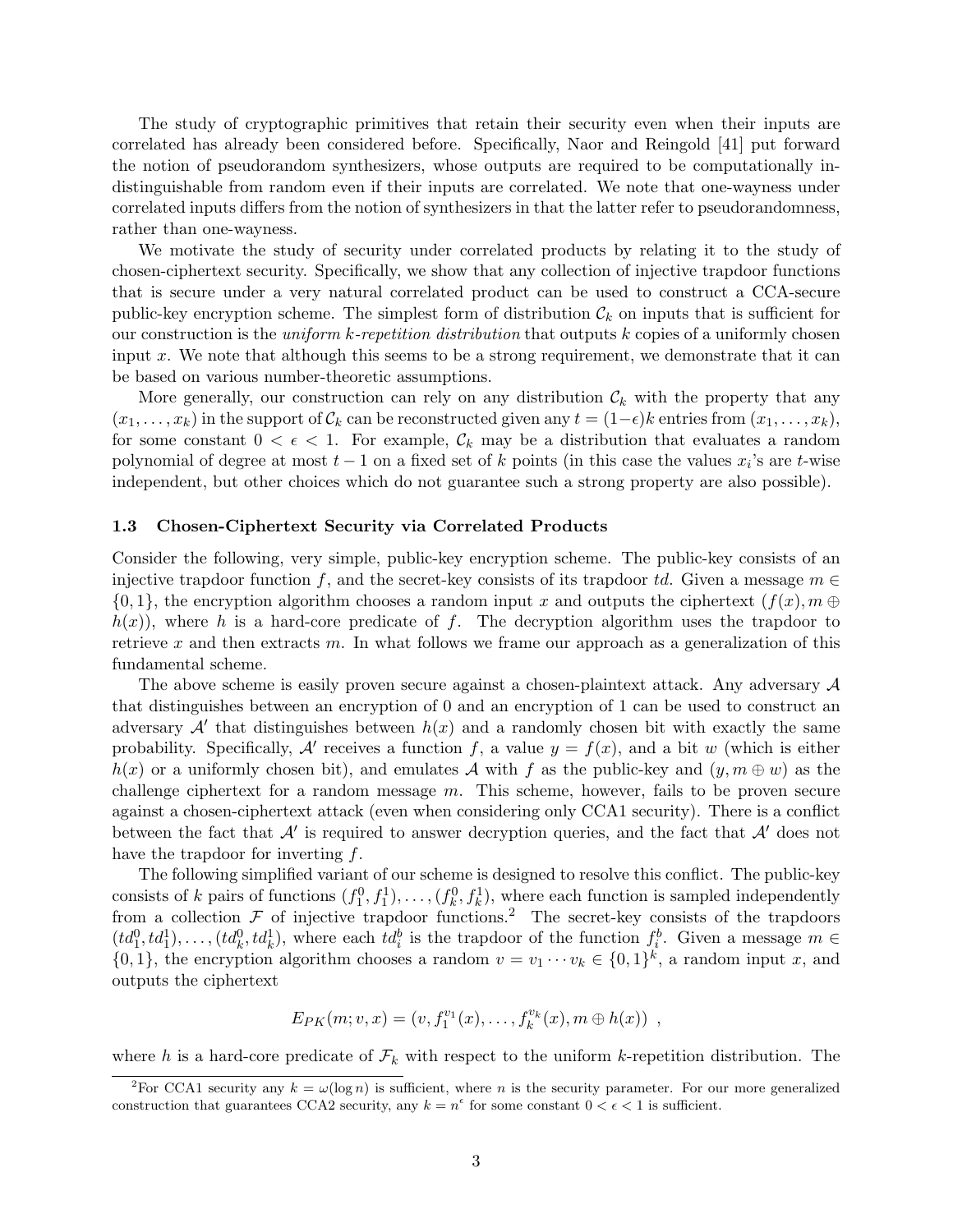decryption algorithm acts as follows: given a ciphertext  $(v, y_1, \ldots, y_k, z)$  it inverts  $y_1, \ldots, y_k$  to obtain  $x_1, \ldots, x_k$ , and if  $x_1 = \cdots = x_k$  then it outputs  $h(x_1) \oplus z$  (otherwise it outputs  $\perp$ ).

In order to prove the CCA1 security of this scheme, we show that any adversary *A* that breaks the CCA1 security of the scheme can be used to construct an adversary  $A'$  that distinguishes between  $h(x)$  and a randomly chosen bit with exactly the same probability. The adversary  $A'$ receives as input *k* functions  $f_1, \ldots, f_k \in \mathcal{F}$ , *k* values  $y_1 = f_1(x), \ldots, y_k = f_k(x)$ , and a bit *w* (which is either  $h(x)$  or a uniformly chosen bit). A simulates the CCA1 interaction to A by choosing a random value  $v^* = v_1^* \cdots v_k^* \in \{0,1\}^k$ , and for each pair  $(f_i^0, f_i^1)$  it sets  $f_i^{v_i^*} = f_i$  and samples  $f_i^{1-v_i^*}$  together with its trapdoor from *F*. Note that now *A*<sup>*'*</sup> is able to answer decryption queries as long as none of them contain the value  $v^*$ , and in this case we claim that essentially no information on  $v^*$  is revealed. The challenge ciphertext is then computed as  $(v^*, y_1, \ldots, y_k, m \oplus w)$ for a random message *m*. If *A* guesses the bit *m* correctly then *A'* outputs that  $w = h(x)$ , and otherwise  $A'$  outputs that  $w$  is a random bit.

Our scheme can be viewed as a realization of the Naor-Yung paradigm [[42,](#page-31-0) [13\]](#page-29-0) in which a message is encrypted using several independently chosen keys, and ciphertexts include "proofs of well-formedness". Specifically, whereas our public key consists of descriptions of *functions*, the public key in the Naor-Yung paradigm consists of *public keys* for a semantically-secure encryption scheme, together with a reference string for an NIZK proof system. A message is then encrypted using several keys, and also includes an NIZK proof that all ciphertexts are indeed encryptions of the same message. Our scheme simplifies their approach by allowing the decryption algorithm to verify "well-formedness" of ciphertexts without any additional "proof": given any one of the trapdoors it is possible to verify that the remaining values are consistent with the same input *x* by simply evaluating the remaining functions on the input *x*. This is the advantage of using functions and not (randomized) encryption schemes. A disadvantage of our approach when compared to the Naor-Yung paradigm, is that even for achieving only CCA1 security we need a super-logarithmic number of functions, whereas in the scheme of Naor and Yung [[42\]](#page-31-0) it suffices to use only two public keys (and an NIZK proof system). The reason is that in our approach the value *v ∗* in the challenge ciphertext must be unpredictable to an adversary, and in [[42\]](#page-31-0) the value *v <sup>∗</sup>* actually does not exist since the verification of well-formedness is done using the NIZK proof system.

In addition, we note that our underlying assumption is incomparable to that required by the scheme of Dolev, Dwork and Naor [[13\]](#page-29-0): although we require security under correlated products, we can rely on injective trapdoor functions, whereas their scheme (currently) requires enhanced trapdoor permutations for constructing the NIZK proof system.

Our scheme is inspired also by the one based on lossy trapdoor functions [\[46](#page-31-5)], and specifically, by the generic construction of *all-but-one* lossy trapdoor functions from lossy trapdoor functions. However, the proof security of our construction is simpler than that of [\[46](#page-31-5)] due to the additional hybrids resulting from using both lossy trapdoor functions and all-but-one trapdoor functions. In addition, our construction only relies on *computational* hardness, whereas the construction of [\[46\]](#page-31-5) relies on the *statistical* properties of lossy trapdoor functions.

Finally, we note that our proof of security is rather similar to that of the IBE-based schemes [\[4](#page-28-1), [5,](#page-29-5) [6\]](#page-29-4). The value  $v^*$  can be viewed as the challenge identity, for which  $\mathcal{A}'$  does not have the secret key, and is therefore not able to decrypt ciphertexts for this identity. For any other identity  $v \neq v^*$ ,  $\mathcal{A}'$  has sufficient information to decrypt ciphertexts.

In some sense, our approach enjoys "the best of both worlds" in that both the underlying assumption and the proof of security are simpler than those of previous approaches.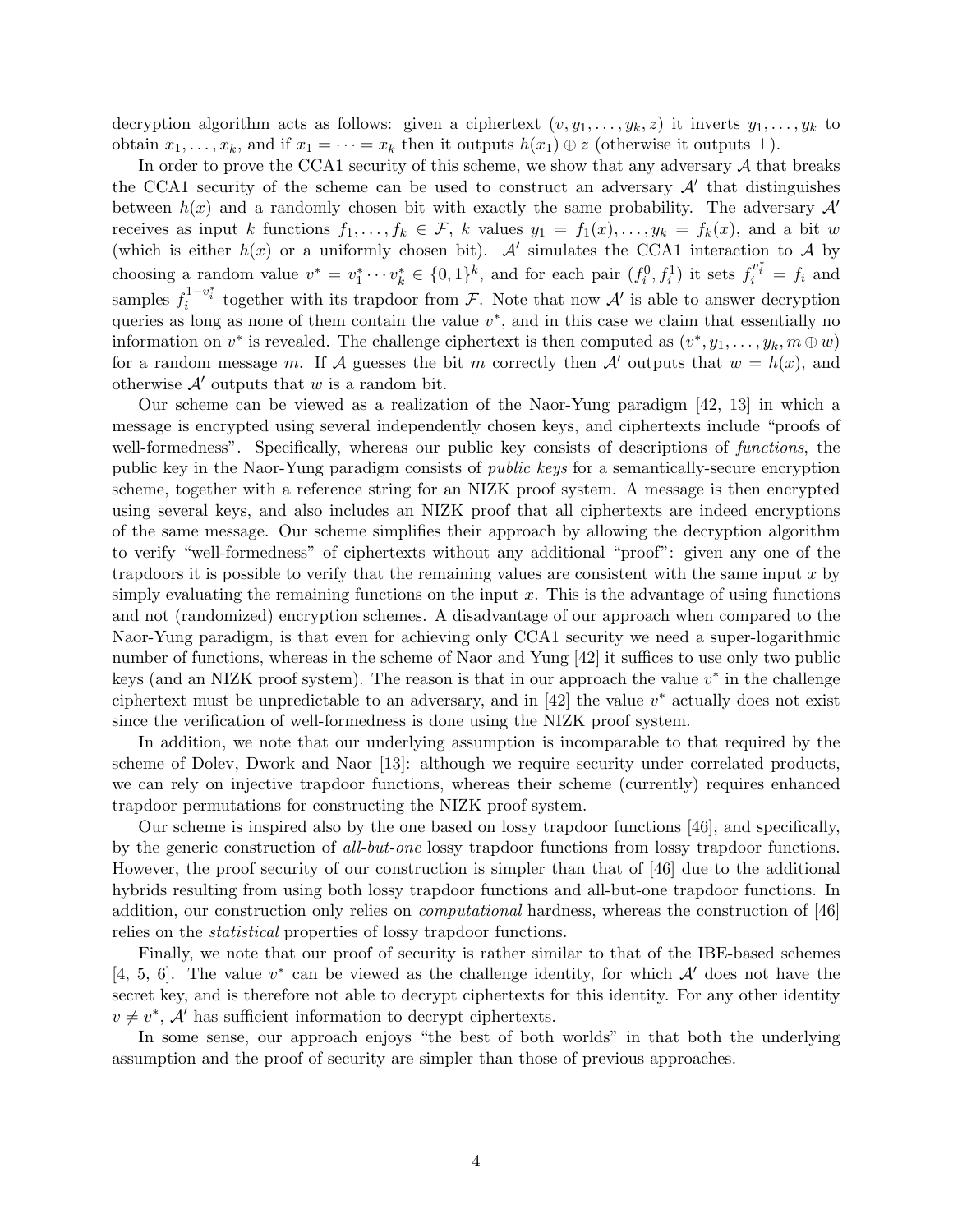#### **1.4 A Black-Box Separation**

Although we currently base security under correlated products on lossy trapdoor functions, we argue that security under correlated products is potentially weaker than lossy trapdoor functions as a general computational assumption. Specifically, we prove that there is no fully-black-box construction of lossy trapdoor functions from trapdoor functions that are secure under correlated products. Moreover, this holds also for lossy functions (i.e., the same as lossy trapdoor functions but without a trapdoor). We present an oracle relative to which there exists a collection of injective trapdoor functions (and even of enhanced trapdoor permutations) that is secure under a correlated product with respect to the above mentioned uniform *k*-repetition distribution, but there is no collection of lossy trapdoor functions. The oracle is essentially the collision-finding oracle due to Simon [[51\]](#page-32-1), and the proof follows the approach of Haitner et al. [\[28\]](#page-30-5) while overcoming several technical difficulties.

Informally, consider a circuit A which is given as input  $(f_1(x),...,f_k(x))$ , and whose goal is to retrieve *x*. The circuit *A* is provided access to an oracle Sam that receives as input a circuit *C* and outputs random *w* and *w'* such that  $C(w) = C(w')$ . As in the approach of Haitner et al. the idea underlying the proof is to distinguish between two cases: one in which *A* obtains information on *x* via one of its Sam-queries, and the other in which none of *A*'s Sam-queries provides information on *x*. The proof consists of two modular parts dealing with these two cases separately. In the first part we generalize an argument of Haitner et al. (who in turn generalized the reconstruction lemma of Gennaro and Trevisan [[18\]](#page-29-8)) to deal with the product of several functions. We show that the probability that *A* retrieves *x* in the first case is exponentially small. In the second part we show that the second case can essentially be reduced to the first case. This part of the proof is simpler than the corresponding argument of Haitner et al. that considers a more interactive setting.

#### **1.5 Related and Subsequent Work**

**Related work.** Much research has been devoted for the construction of CCA-secure public-key encryption schemes. A significant part of this research was already mentioned in the previous sections, and here we mainly focus on recent results regarding the possibility and limitations of basing such schemes on general computational assumptions.

Pass, shelat and Vaikuntanathan [\[43](#page-31-8)] constructed a public-key encryption scheme that is nonmalleable against a chosen-plaintext attack from any semantically secure one (building on the scheme of Dolev, Dwork and Naor [\[13](#page-29-0)]). Their technique was later shown by Cramer et al. [[9](#page-29-9)] to also imply non-malleability against a weak notion of chosen-ciphertext attack, in which the number of decryption queries is bounded. These approaches, however, are rather impractical due to the use of designated verifier NIZK proofs that are constructed somewhat inefficiently from any public-key encryption scheme. Choi et al.  $\vert 8 \vert$  then showed that the latter notions of security can in fact be elegantly realized in a black-box manner based on the same assumptions. The reader is referred to [\[13,](#page-29-0) [44\]](#page-31-9) for classifications of the different notions of security.

Impagliazzo and Rudich [[34\]](#page-30-6) introduced a paradigm for proving impossibility results for cryptographic constructions. They showed that there are no black-box constructions of key-agreement protocols from one-way permutations, and substantial additional work in this line followed (see, for example [\[17](#page-29-11), [19](#page-29-12), [21](#page-30-7), [36](#page-31-10), [51](#page-32-1)] and many more). The reader is referred to [\[48](#page-31-11)] for a comprehensive discussion and taxonomy of black-box constructions. In the context of public-key encryption schemes, most relevant to our result is the work of Gertner, Malkin and Myers [[20\]](#page-30-8), who addressed the question of whether or not semantically secure public-key encryption schemes imply the existence of CCA-secure schemes. They showed that there are no black-box constructions in which the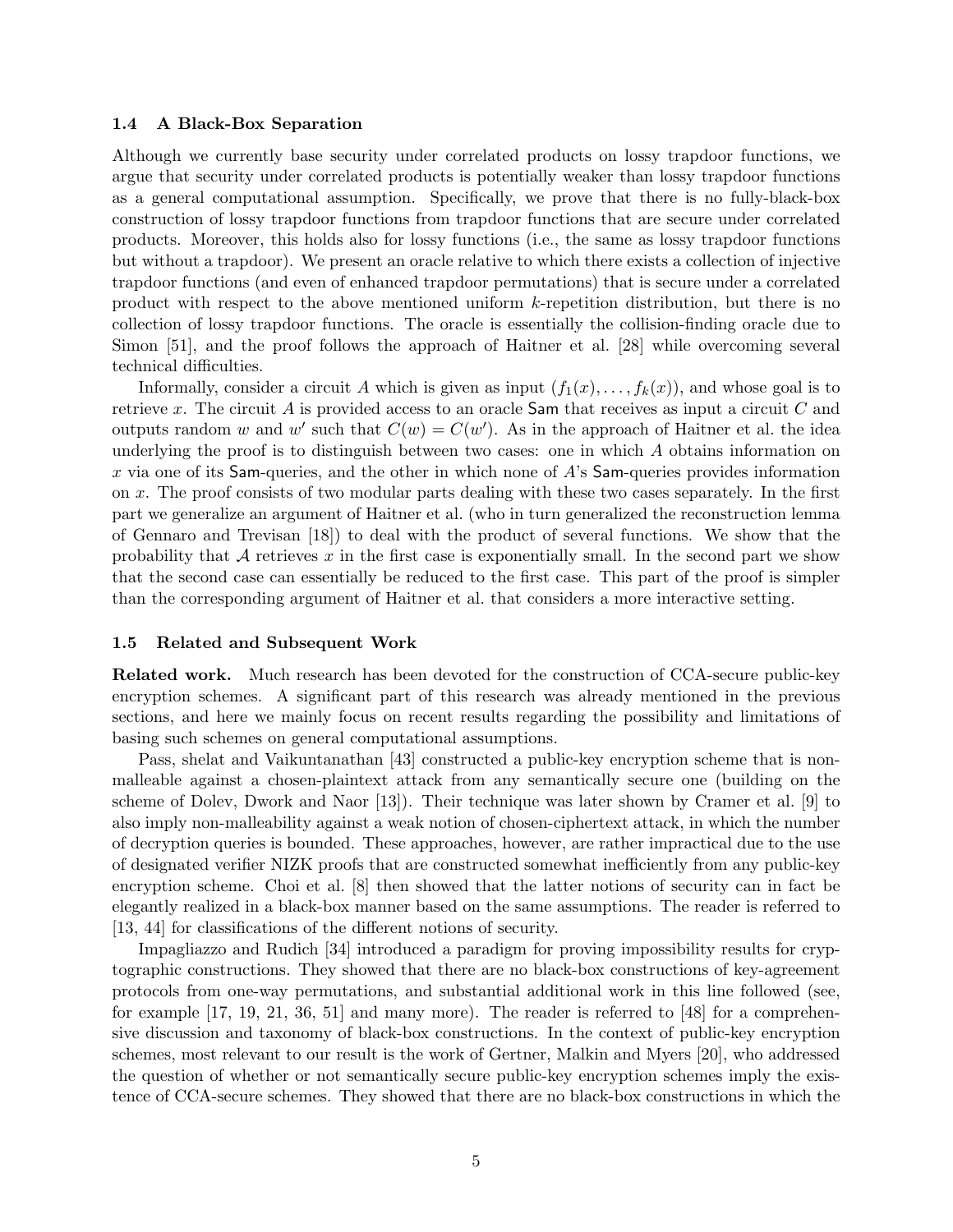decryption algorithm of the proposed CCA-secure scheme does not query the encryption algorithm of the semantically secure one.

**Subsequent work.** Following our work, Peikert [\[45](#page-31-12)] and Goldwasser and Vaikuntanathan [\[27\]](#page-30-9) showed that security under correlated products is achievable also under the worst-case hardness of lattice problems (although these assumptions are currently not known to imply lossy trapdoor functions with the appropriately chosen parameters that are required for our transformation). Both Peikert, and Goldwasser and Vaikuntanathan, show that our framework for chosen-ciphertext security can be extended to deal with a relaxed form of trapdoor functions that take an additional random input which cannot always be recovered using the trapdoor (these are, in some sense, "randomized" trapdoor functions). Their constructions result in new CCA-secure public-key encryption schemes that are based on lattices. A similar approach was taken by Dowsley et al. [[14\]](#page-29-13) who relied on our framework to constructed the first CCA-secure variant of the coding-based McEliece encryption scheme [[38\]](#page-31-13). This was later improved by Freeman et al. [[16\]](#page-29-14) who constructed a collection of injective trapdoor functions that are secure under correlated products based on the hardness of syndrome decoding (this, in particular, implies a CCA-secure public-key encryption scheme). These demonstrate that the correlated products approach for chosen-ciphertext security is fruitful, and that security under correlated products is achievable under a variety of number-theoretic assumptions.

Our framework was also used by Mol and Yilek [\[39](#page-31-14)] who demonstrated that even a non-negligible fraction of a single bit of lossiness is sufficient for obtaining chosen-ciphertext secure encryption from lossy trapdoor functions. In terms of the required amount of lossiness this is a significant improvement both to our result and to the result of Peikert and Waters [[46\]](#page-31-5). Specifically, Mol and Yilek show that even "slightly" lossy trapdoor functions are secure under a correlated product which suffices for instantiating our scheme.

The possibility of realizing security under correlated products based on general assumptions was recently studied by Vahlis [[52\]](#page-32-2) and by Hemenway, Lu, and Ostrovsky [\[31](#page-30-10)]. On the negative side, Vahlis showed that trapdoor permutations do not imply in a black-box manner trapdoor permutation (or injective trapdoor functions) that are secure under correlated products. On the positive side, Hemenway et al. showed that if one is not interested in having a trapdoor, then one-way functions that are secure under correlated product can in fact be constructed from any one-way functions (in a black-box manner). This strengthens the intuition that security under correlated products is significantly weaker than lossiness: our black-box impossibility result in Section [6](#page-20-0) rules out in particular black-box constructions of lossy functions (i.e., the same as lossy trapdoor functions but without a trapdoor) from one-way functions.

# **1.6 Paper Organization**

The remainder of the paper is organized as follows. In Section [2](#page-7-0) we briefly review several fundamental definitions. In Section [3](#page-10-0) we provide a formal treatment of security under correlated products, which is shown to be satisfied by lossy trapdoor functions. In Section [4](#page-11-0) we describe a simplified version of our encryption scheme which already illustrates the main ideas underlying our approach. The more general construction is described in Section [5](#page-16-0). Finally, in Section [6](#page-20-0) we prove that there is no fully-black-box construction of lossy trapdoor functions from trapdoor functions secure under correlated products.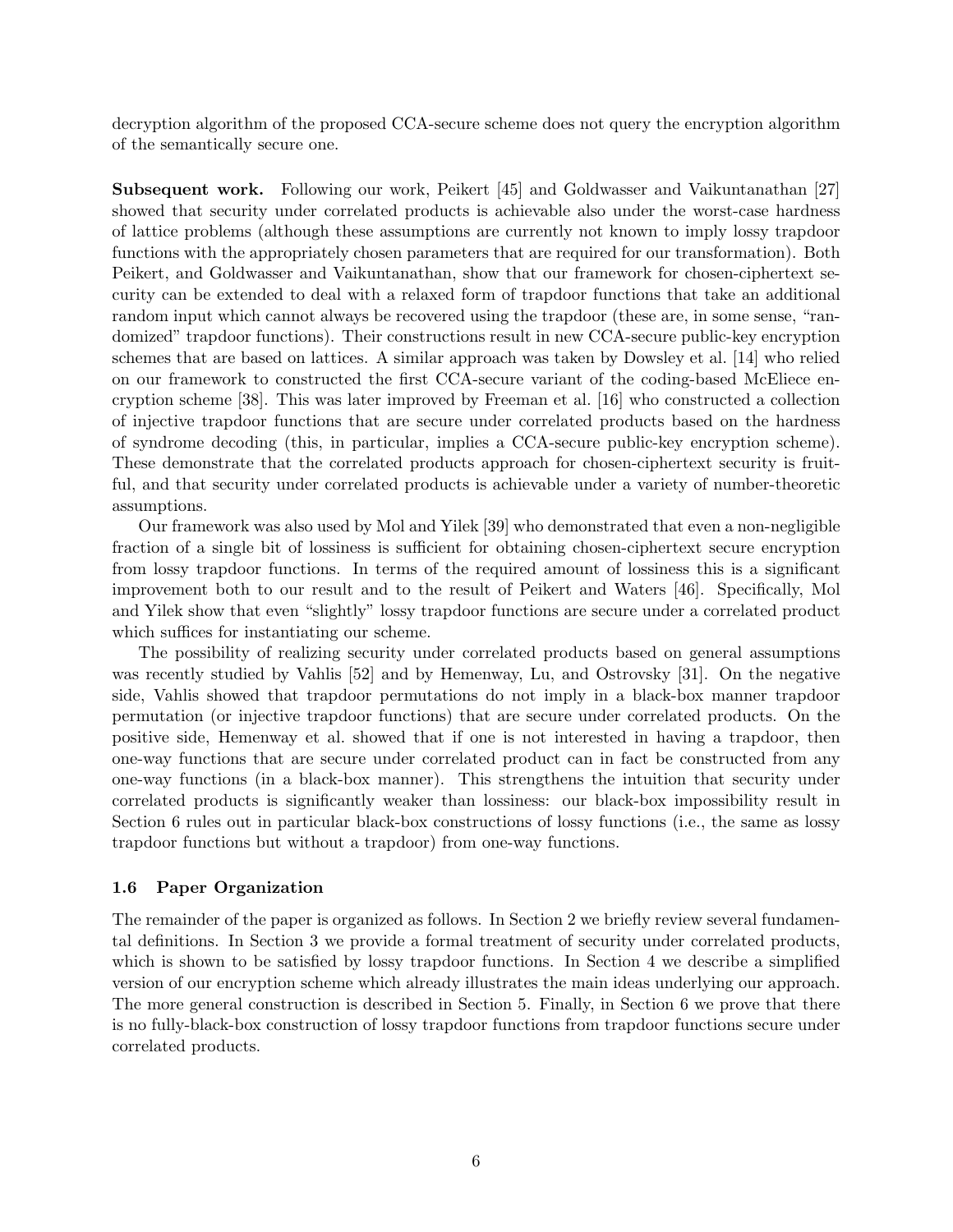## <span id="page-7-0"></span>**2 Preliminaries**

We denote by *N* the set of all integers, and for an integer  $n \in N$  we denote by [*n*] the set  $\{1, \ldots, n\}$ . For a finite set X, we denote by  $x \leftarrow X$  the experiment of choosing an element of X according to the uniform distribution over *X*. Similarly, for a distribution  $D$  over a set *X*, we denote by  $x \leftarrow D$ the experiment of choosing an element of *X* according to the distribution *D*.

In the remainder of this section we briefly review the notions of one-way functions, hardcore predicates, trapdoor functions, lossy trapdoor functions, public-key encryption, and one-time signature schemes. We refer the reader to  $[22, 23, 46]$  $[22, 23, 46]$  $[22, 23, 46]$  $[22, 23, 46]$  $[22, 23, 46]$  $[22, 23, 46]$  for more elaborated expositions of these notions.

#### **2.1 One-Way Functions and Hard-Core Predicates**

Informally, a collection  $\mathcal F$  of functions is said to be one-way if: (1) it is easy to sample a function  $f$ from the collection, (2) given an input x it is easy to compute  $f(x)$ , and (3) it is computationally infeasible to find a pre-image of  $f(x)$  with non-negligible advantage over the choice of x. Typically, it is assumed that  $x$  is chosen uniformly at random from the set of all possible inputs, and thus the specification of the exact distribution under which the collection of functions is hard to invert is omitted. However, for the purposes of this paper, it is necessary for us to explicitly specify the input distribution.

**Definition 2.1** (Efficiently computable functions)**.** *A collection of* efficiently computable *functions is a pair of probabilistic polynomial-time algorithms*  $\mathcal{F} = (G, F)$  *such that:* 

- 1. The algorithm G on input  $1^n$  outputs a description  $s \in \{0,1\}^n$  of a function  $f_s: \{0,1\}^n \to$  $\{0, 1\}$ <sup>n</sup>.<sup>[3](#page-7-1)</sup>
- 2. The algorithm F on input  $(s, x) \in \{0, 1\}^n \times \{0, 1\}^n$  outputs  $f_s(x)$ .

**Notation 2.2.** *Given a collection of function*  $\mathcal{F} = (G, F)$  *and a pair*  $(s, y) \in \{0, 1\}^n \times \{0, 1\}^n$ , we *let*  $F^{-1}(s, y) = \{x \in \{0, 1\}^n | y = F(s, x)\}.$ 

**Definition 2.3** (One-way functions). Let  $\mathcal{I}$  be a distribution where  $\mathcal{I}(1^n)$  is distributed over  $\{0,1\}^n$ . *A collection of efficiently computable functions*  $\mathcal{F} = (G, F)$  *is said to be* one-way with respect to the input distribution *I* if for every probabilistic polynomial-time algorithm *A* and polynomial  $p(\cdot)$ *, it holds that*

$$
\Pr\left[\mathcal{A}(1^n, s, F(s, x)) \in F^{-1}(s, F(s, x))\right] < \frac{1}{p(n)}
$$

*,*

*for all sufficiently large n*, where  $s \leftarrow G(1^n)$  and  $x \leftarrow \mathcal{I}(1^n)$ .

**Definition 2.4** (Hard-core predicate). Let  $\mathcal{I}$  be a distribution where  $\mathcal{I}(1^n)$  is distributed over  ${0,1}^n$ , and let  $\mathcal{F} = (G, F)$  be a collection of efficiently computable functions. A polynomial-time *algorithm*  $H: \{0,1\}^* \times \{0,1\}^* \to \{0,1\}$  *is said to be a* hard-core predicate of  $\mathcal F$  with respect to the input distribution *I* if for every probabilistic-polynomial time algorithm *A* and polynomial  $p(\cdot)$ , it *holds that*

$$
\Pr\left[\mathcal{A}(1^n, s, F(s, x)) = H(s, x)\right] < \frac{1}{2} + \frac{1}{p(n)}
$$

*for all sufficiently large n*, where  $s \leftarrow G(1^n)$  and  $x \leftarrow \mathcal{I}(1^n)$ .

<span id="page-7-1"></span> $3$ Generally speaking, the input, the output and the description of a function may be of different lengths (though polynomially related). For simplicity, we assume that all three are *n*-bit strings.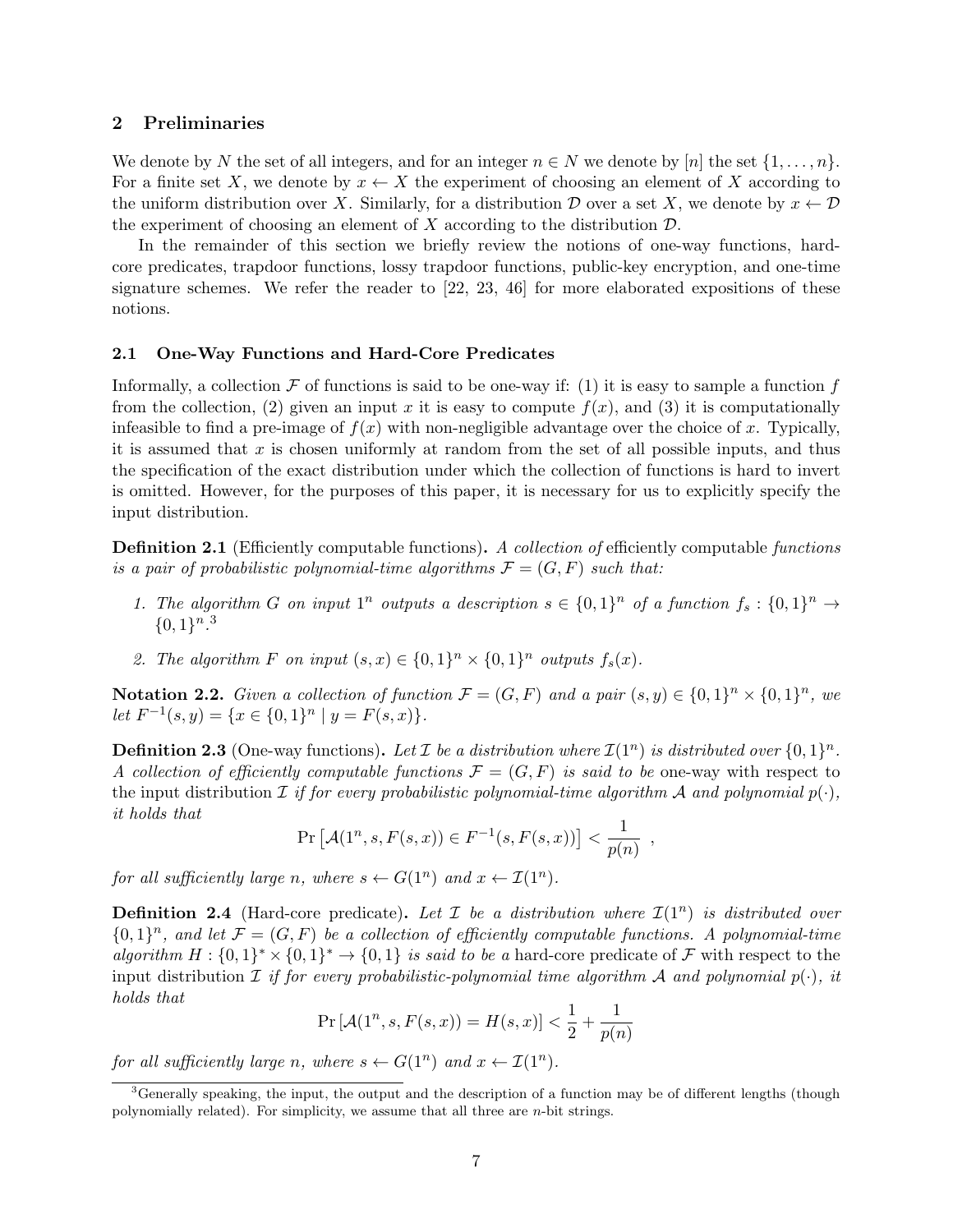In this paper we focus on injective functions, and in this case the hardness of predicting the value of a predicate from the value of the function implies in particular the hardness of inverting the function. The Goldreich-Levin theorem [[25\]](#page-30-13) can be used in our setting (where considering arbitrary input distributions) to guarantee the existence of a hard-core predicate for any collection of one-way functions. The hard-core predicate exists with respect to the same input distribution for which the collection of functions is one-way.

**Corollary 2.5.** Let  $\mathcal{I}$  be a distribution where  $\mathcal{I}(1^n)$  is distributed over  $\{0,1\}^n$ , and let  $\mathcal{F} = (G, F)$ *be a collection of efficiently computable injective functions. Then, F is one-way with respect to I if and only if*  $F$  *has a hard-core predicate with respect to*  $I$ *.* 

## **2.2 Injective Trapdoor Functions and Lossy Trapdoor Functions**

In the following we define the notions of injective trapdoor functions and lossy trapdoor functions.

**Definition 2.6** (Trapdoor functions)**.** *A collection of* injective trapdoor functions *is a triplet of probabilistic polynomial-time algorithms*  $\mathcal{F} = (G, F, F^{-1})$  *such that:* 

- *The algorithm G on input*  $1^n$  *outputs a pair*  $(s, td) \in \{0, 1\}^n \times \{0, 1\}^n$ .
- *The pair*  $(G_L, F)$  *is a collection of injective one-way functions, where*  $G_L$  *denotes the left part of the output of G.*
- For every  $(s, td)$  in the range of  $G$  and  $x \in \{0,1\}^n$ , the algorithm  $F^{-1}$  on input  $(td, F(s, x))$ *outputs x.*

**Definition 2.7** (Lossy trapdoor functions)**.** *A collection of* (*n, ℓ*)*-lossy trapdoor functions is a triplet of probabilistic polynomial-time algorithms*  $(G, F, F^{-1})$  *such that:* 

- 1.  $G(1^n, \text{injective})$  outputs a pair  $(s, td) \in \{0,1\}^n \times \{0,1\}^n$ . The algorithm  $F(s, \cdot)$  computes an *injective function*  $f_s(\cdot)$  *over*  $\{0,1\}^n$ *, and*  $F^{-1}(td,\cdot)$  *computes*  $f_s^{-1}(\cdot)$ *.*
- 2.  $G(1^n, \text{lossy})$  outputs  $s \in \{0,1\}^n$ . The algorithm  $F(s, \cdot)$  computes a function  $f_s(\cdot)$  over  $\{0,1\}^n$ *whose image has size at most*  $2^{n-\ell}$ *.*
- 3. The descriptions of functions (i.e., s-values) sampled using  $G(1^n, \text{injective})$  and  $G(1^n, \text{lossy})$ *are computationally indistinguishable.*

# **2.3 Public-Key Encryption Schemes**

The following definition describes the functionality of a public-key encryption scheme:

**Definition 2.8** (Public-key encryption)**.** *A public-key encryption scheme is a triplet* (*KG, E, D*) *of probabilistic polynomial-time algorithms such that:*

- *1. The key generation algorithm KG receives as input a security parameter* 1 *<sup>n</sup> and outputs a public key PK and a secret key SK.*
- *2. The encryption algorithm E receives as input a public key PK and a message m (in some implicit message space), and outputs a ciphertext c.*
- *3. The decryption algorithm D receives as input a ciphertext c and a secret key SK, and outputs a message m or the symbol ⊥.*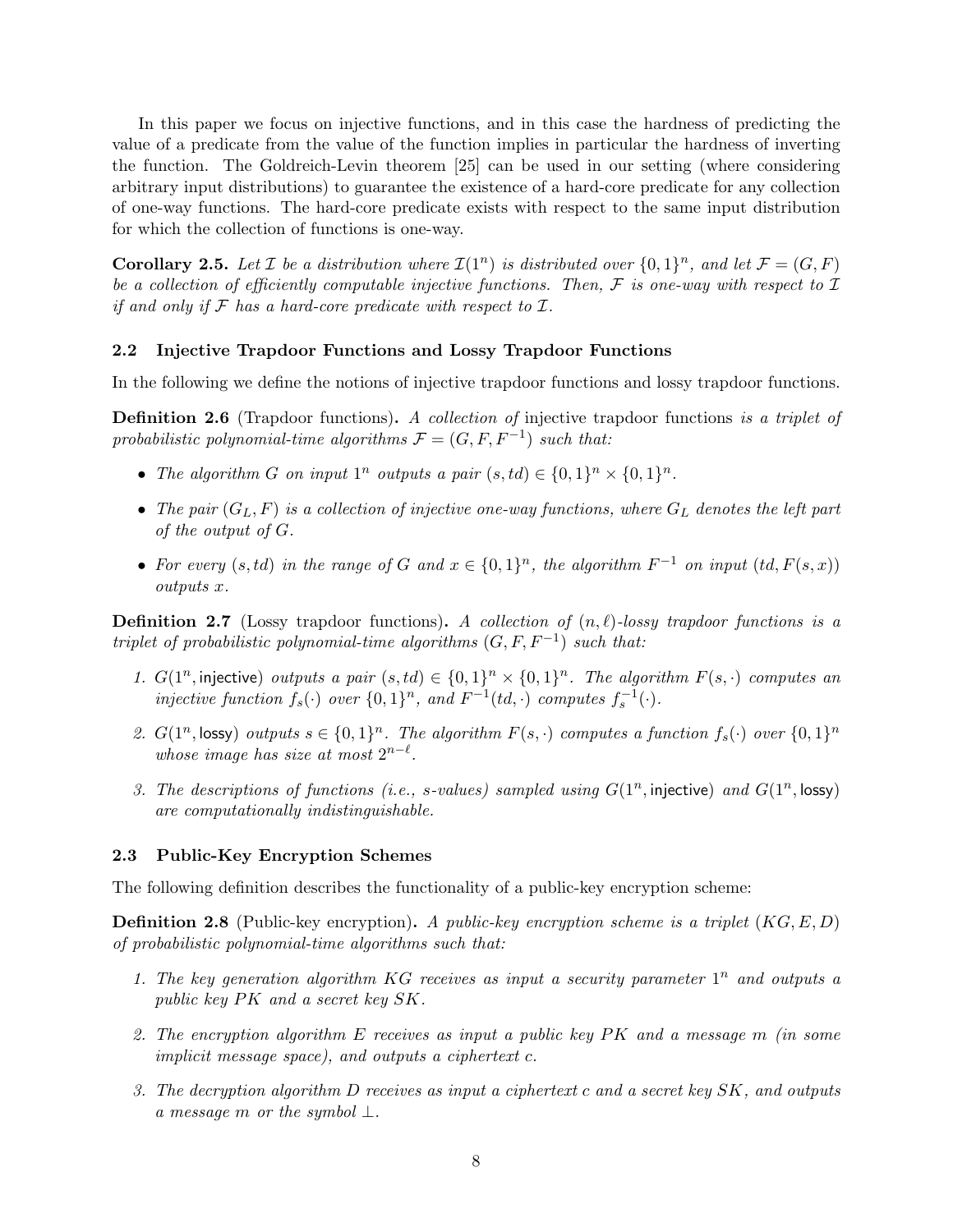*4. For any message m it holds that D*(*SK, E*(*PK, m*)) = *m with overwhelming probability over the internal coin tosses of KG, E and D.*

In this paper we consider public-key encryption schemes that are secure against adaptive chosenciphertext attacks, defined as follows.

<span id="page-9-0"></span>**Definition 2.9** (Chosen-ciphertext security)**.** *A public-key encryption scheme* (*KG, E, D*) *is said to be CCA2-secure if the advantage of any probabilistic polynomial-time adversary A in the following interaction is negligible in the security parameter:*

- 1.  $KG(1^n)$  *outputs (PK, SK), and*  $A$  *is given PK*.
- *2. A may adaptively query a decryption oracle D*(*SK, ·*)*.*
- *3.* At some point A outputs two messages  $m_0$  and  $m_1$  with  $|m_0| = |m_1|$ , and receives a challenge *ciphertext*  $c = E(PK, m_b)$  *for a uniformly chosen bit*  $b \in \{0, 1\}$ *.*
- *4. A may continue to adaptively query the decryption oracle D*(*SK, ·*) *on any ciphertext other than the challenge ciphertext.*
- *5. Finally, A outputs a bit b ′ .*

*We say that A succeeds if*  $b' = b$ *, and denote the probability of this event by* Pr [Success]. The *advantage of*  $A$  *is defined as*  $|Pr|$  Success $| - 1/2|$ *.* 

#### **2.4 Signature Schemes**

The following definitions describe the functionality of a signature scheme, and the security notion of *one-time strong unforgeability* that is used in this paper.

**Definition 2.10** (Signature scheme)**.** *A signature scheme is a triplet* (KGsig*,* Sign*,*Ver) *of probabilistic polynomial-time algorithms such that:*

- 1. The key generation algorithm  $\text{KG}_{sig}$  receives as input a security parameter  $1^n$  and outputs a *verification key vk and a signing key sk.*
- *2. The signing algorithm* Sign *receives as input a signing key sk and a message m (in some implicit message space), and outputs a signature*  $\sigma$ .
- *3. The verification algorithm* Ver *receives as input a verification key vk, a message m, and a signature*  $\sigma$ *, and outputs a bit*  $b \in \{0, 1\}$ *.*
- 4. For any message m it holds that  $\text{Ver}(vk, m, \text{Sign}(sk, m)) = 1$  with overwhelming probability *over the internal coin tosses of*  $KG_{sig}$ , Sign *and* Ver.

**Definition 2.11** (One-time strong unforgeability)**.** *A signature scheme* (KGsig*,* Sign*,*Ver) *is said to be one-time strongly unforgeable if the success probability of any probabilistic polynomial-time adversary A in the following interaction is negligible in the security parameter:*

- 1.  $\mathsf{KG_{sig}}(1^n)$  *outputs*  $(vk, sk)$ *, and A is given vk.*
- 2. *A* may output a message m, and is then given in return  $\sigma = \text{Sign}(sk, m)$ . If *A* chooses not *to output any message, we set*  $(m, \sigma) = (\perp, \perp)$ *.*
- *3. A outputs a pair* (*m<sup>∗</sup> , σ<sup>∗</sup>* )*.*

*We say that A succeeds if*  $\text{Ver}(vk, m^*, \sigma^*) = 1$  *and*  $(m^*, \sigma^*) \neq (m, \sigma)$ *.*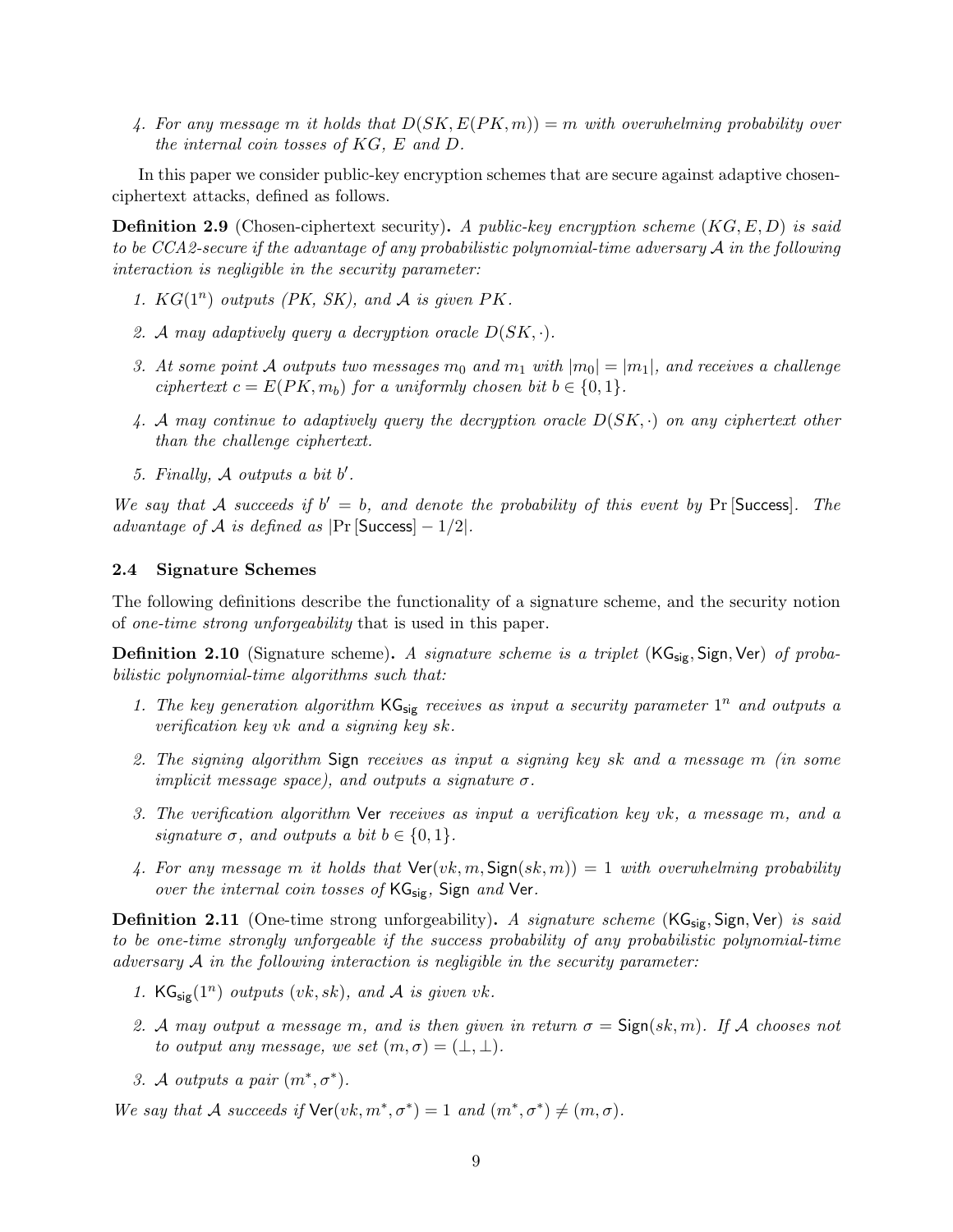# <span id="page-10-0"></span>**3 Security Under Correlated Products**

In this section we formally define the notion of security under correlated products, and demonstrate that the notion is satisfied by any collection of lossy trapdoor functions (with appropriately chosen parameters) for a very natural and useful correlation. We then discuss the exact parameters that are required for our encryption scheme, and the number-theoretic assumptions that are currently known to guarantee such parameters.

A collection of functions is represented as a pair of algorithms  $\mathcal{F} = (G, F)$ , where G is a generation algorithm used for sampling a description of a function, and *F* is an evaluation algorithm used for evaluating a function on a given input. The following definition formalizes the notion of a *k*-wise product which introduces a collection  $\mathcal{F}_k$  consisting of all *k*-tuples of functions from  $\mathcal{F}$ .

**Definition 3.1** (*k*-wise product). Let  $\mathcal{F} = (G, F)$  be a collection of efficiently computable functions. *For any integer k, we define the k*-wise product  $\mathcal{F}_k = (G_k, F_k)$  *as follows:* 

- *• The generation algorithm G<sup>k</sup> on input* 1 *n invokes G*(1*<sup>n</sup>* ) *for k times independently and outputs*  $(s_1, \ldots, s_k)$ . That is, a function is sampled from  $\mathcal{F}_k$  by independently sampling  $k$  functions *from F.*
- The evaluation algorithm  $F_k$  on input  $(s_1, \ldots, s_k, x_1, \ldots, x_k)$  invokes  $F$  to evaluate each function  $s_i$  on  $x_i$ . That is,  $F_k(s_1, \ldots, s_k, x_1, \ldots, x_k) = (F(s_1, x_1), \ldots, F(s_k, x_k)).$

The notion of a one-way function asks for a function that is efficiently computable but is hard to invert given the image of a uniformly chosen input. More generally, one can naturally extend this notion to consider one-wayness under any specified input distribution, not necessarily the uniform distribution. That is, informally, we say that a function is one-way with respect to an input distribution  $\mathcal I$  if it is efficiently computable but hard to invert given the image of a random input sampled according to  $\mathcal I$  (see Section [2](#page-7-0) for a formal definition).

In the context of *k*-wise products, a rather straightforward argument shows that for any collection *F* which is one-way with respect to some input distribution *I*, the *k*-wise product  $\mathcal{F}_k$  is one-way with respect to the input distribution which samples *k* independent inputs from *I*. The following definition formalizes the notion of security under correlated products, where the inputs for  $\mathcal{F}_k$  may be correlated.

**Definition 3.2** (Security under correlated products). Let  $\mathcal{F} = (G, F)$  be a collection of efficiently *computable functions, and let*  $\mathcal{C}_k$  *be a distribution where*  $\mathcal{C}_k(1^n)$  *is distributed over*  $\{0,1\}^{k \cdot n}$  *for some integer*  $k = k(n)$ *. We say that*  $\mathcal F$  *is* secure under a  $\mathcal C_k$ -correlated product *if*  $\mathcal F_k$  *is one-way with respect to the input distribution*  $C_k$ *.* 

**Correlated products security based on lossy trapdoor functions.** We conclude this section by demonstrating that, for an appropriate choice of parameters, any collection of lossy trapdoor functions yields a collection of injective trapdoor functions that is secure under a  $\mathcal{C}_k$ -correlated product. The input distribution under consideration,  $\mathcal{C}_k$ , samples a uniformly random input x and outputs *k* copies of *x*. We refer to this distribution as the *uniform k-repetition distribution*, and this distribution is the one required for the simplified variant of our encryption scheme, presented in Section [4](#page-11-0).

Specifically, given a collection of lossy trapdoor functions  $\mathcal{F} = (G, F, F^{-1})$  we define a collection  $\mathcal{F}_{\text{inj}}$  of injective trapdoor functions by restricting  $\mathcal F$  to its injective functions. That is,  $\mathcal F_{\text{inj}} =$  $(G_{\text{inj}}, F, F^{-1})$  where  $G_{\text{inj}}(1^n) = G(1^n, \text{injective})$ . We prove the following theorem: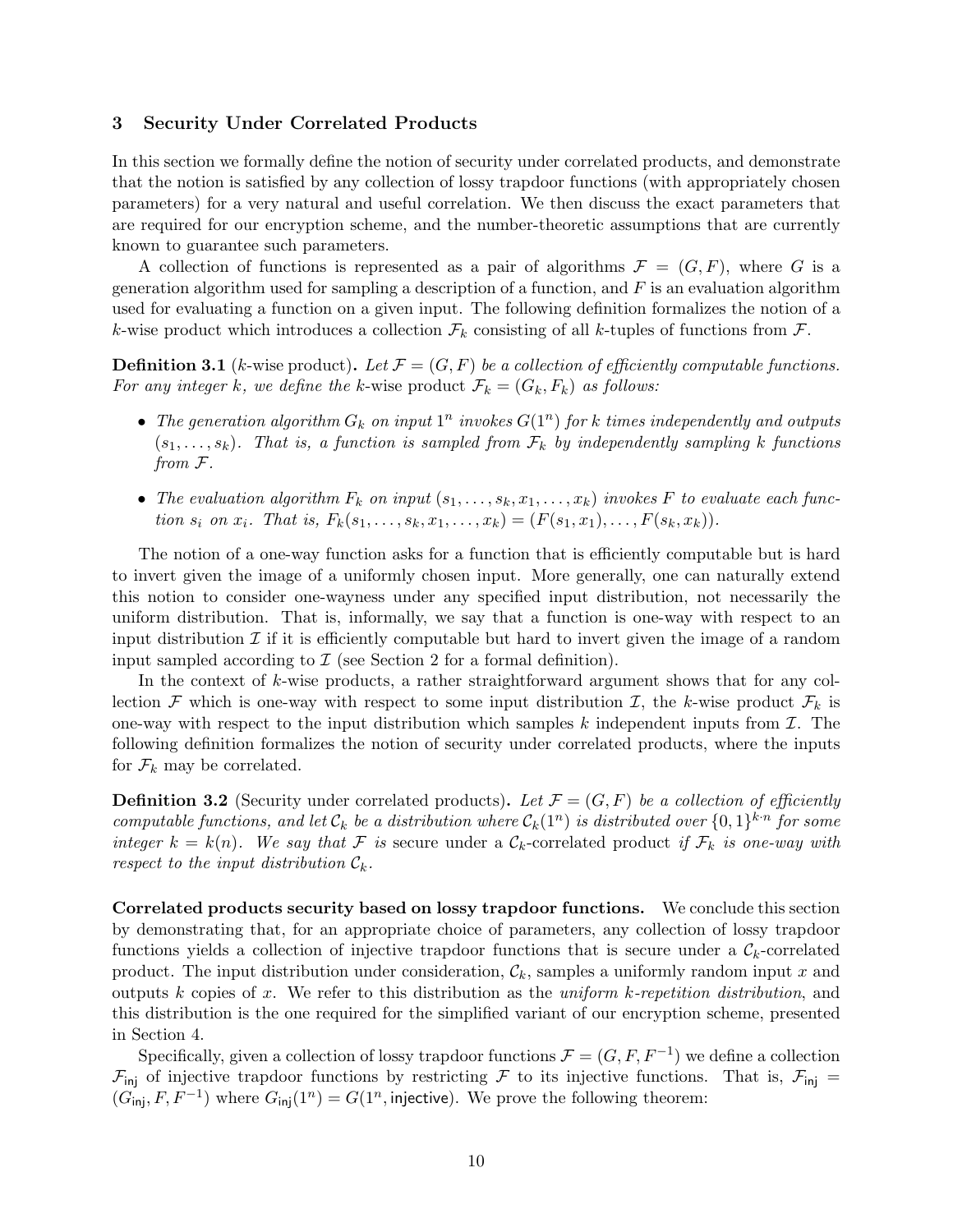**Theorem 3.3.** Let  $\mathcal{F} = (G, F, F^{-1})$  be a collection of  $(n, \ell)$ *-lossy trapdoor functions. Then, for any* integer  $k < \frac{n-\omega(\log n)}{n-\ell}$ , for any probabilistic polynomial-time algorithm *A* and polynomial  $p(\cdot)$ , *it holds that*

$$
\Pr\left[\mathcal{A}(1^n, s_1, \dots, s_k, F(s_1, x), \dots, F(s_k, x)) = x\right] < \frac{1}{p(n)},
$$

*for all sufficiently large n, where the probability is taken over the choices of*  $s_1 \leftarrow G_{\text{inj}}(1^n), \ldots, s_k \leftarrow$  $G_{\text{inj}}(1^n)$ ,  $x \leftarrow \{0,1\}^n$ , and over the internal coin tosses of A.

**Proof.** Peikert and Waters [\[46](#page-31-5), Lemma 3.1] proved that any collection of  $(n, \omega(\log n))$ -lossy trapdoor functions is one-way. Thus, it is sufficient to prove that  $\mathcal{F}_k$  is a collection of  $(n, \omega(\log n))$ -lossy trapdoor functions. For any *k* functions  $s_1, \ldots, s_k$  sampled according to  $G_{\text{inj}}(1^n)$ , the function  $F_k(s_1,\ldots,s_k,x_1,\ldots,x_k)=(F(s_1,x_1),\ldots,F(s_k,x_k))$  is injective. For any k functions  $s_1,\ldots,s_k$ sampled according to  $G_{\text{lossy}}(1^n)$ , the function  $F_k(s_1,\ldots,s_k,x_1,\ldots,x_k)=(F(s_1,x_1),\ldots,F(s_k,x_k))$ obtains at most  $2^{k(n-\ell)}$  values, which is upper bounded by  $2^{n-\omega(\log n)}$  for any  $k < \frac{n-\omega(\log n)}{n-\ell}$ . Finally, note that a standard hybrid argument shows that the distribution obtained by independently sampling *k* functions according to  $G_{\text{inj}}(1^n)$  is computationally indistinguishable from the distribution obtained by independently sampling *k* functions according to  $G_{\text{lossy}}(1^n)$ . Thus,  $\mathcal{F}_k$  is a collection of  $(n, \omega(\log n))$ -lossy trapdoor functions.

**The required parameters for our scheme.** The assumption underlying our encryption scheme asks for  $k(n) = \omega(\log n)$  for CCA1 security, and for  $k(n) = n^{\epsilon}$  (for some constant  $0 < \epsilon < 1$ ) for CCA2 security. In turn, existing constructions of lossy trapdoor functions guaranteing these parameters [[1](#page-28-2), [46,](#page-31-5) [49\]](#page-31-6) imply that our encryption scheme can be realized under the hardness of the decisional Diffie-Hellman problem, and of Paillier's decisional composite residuosity problem. We note that the lattice-based construction of Peikert and Waters [[46\]](#page-31-5) guarantees only a constant *k*(*n*) that is not sufficient for our encryption scheme. However, Peikert [\[45](#page-31-12)] and Goldwasser and Vaikuntanathan [\[27](#page-30-9)] recently showed that security under correlated products (with sufficiently large  $k(n)$  is nevertheless achievable under the worst-case hardness of lattice problems, although these are currently known to imply lossy trapdoor functions with only a relatively small amount of loss.

## <span id="page-11-0"></span>**4 A Simplified Construction**

In this section we describe a simplified version of our construction which already illustrates the main ideas underlying our approach. The encryption scheme presented in the current section is a simplification in the sense that it relies on a seemingly stronger computational assumption than the more generalized construction which is presented in Section [5.](#page-16-0) In addition, we first present the scheme as encrypting only one bit messages, and then demonstrate that it naturally extends to multi-bit messages. In what follows we state the computational assumption, describe the encryption scheme, prove its security, and describe the extension to multi-bit messages.

**The underlying computational assumption.** The computational assumption underlying the simplified scheme is that there exists a collection  $\mathcal F$  of injective trapdoor functions and an integer function  $k = k(n)$  such that F is secure under a  $C_k$ -correlated product, where  $C_k$  is the uniform *k*-repetition distribution (i.e., outputs *k* copies of a uniformly distributed input *x*). Specifically, our scheme uses a hard-core predicate  $h: \{0,1\}^* \to \{0,1\}$  for  $\mathcal{F}_k$  with respect to  $\mathcal{C}_k$ . That is, the underlying computational assumption is that for any probabilistic polynomial-time predictor *P* it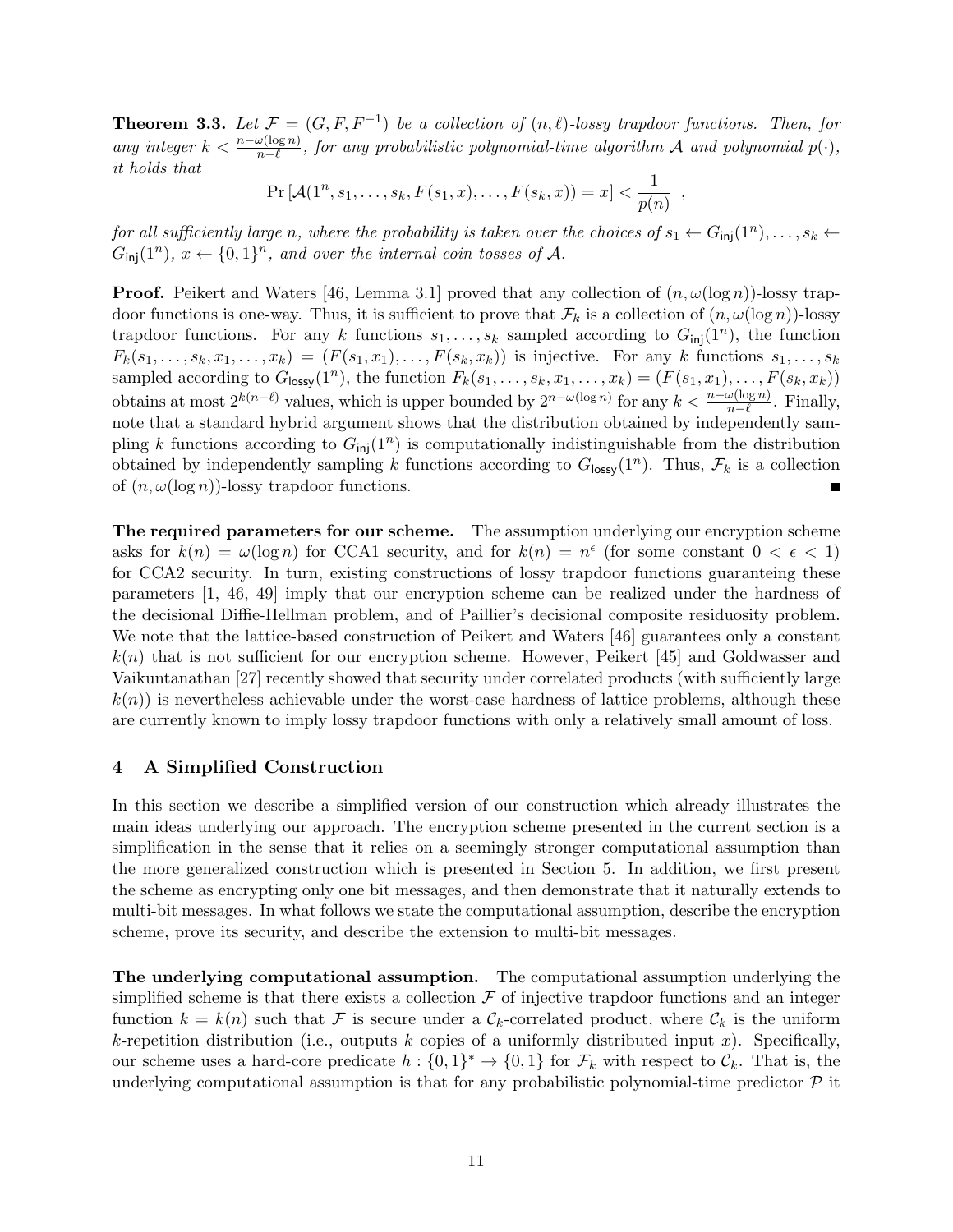holds that

$$
\left| \Pr \left[ \mathcal{P} (1^n, s_1, \dots, s_k, F(s_1, x), \dots, F(s_k, x) \right] = h(s_1, \dots, s_k, x) \right] - \frac{1}{2} \right|
$$

is negligible in *n*, where the probability is taken over the choices of  $s_1 \leftarrow G(1^n), \ldots, s_k \leftarrow G(1^n)$ ,  $x \leftarrow \{0, 1\}^n$ , and over the internal coin tosses of  $P$ .

The integer function  $k(n)$  should correspond to the bit-length of verification keys of some onetime strongly-unforgeable signature scheme (KG<sub>sig</sub>, Sign, Ver). By applying a universal one-way hash function to the verification keys (as in [[13\]](#page-29-0)) it suffices that the above assumption holds for  $k(n) = n^{\epsilon}$  for a constant  $0 < \epsilon < 1$ . For simplicity, however, when describing our scheme we do not apply a universal one-way hash function to the verification keys. We also note that for an even more simplified version which is only CCA1-secure (the one described in Section [1.3\)](#page-3-1), any  $k(n) = \omega(\log n)$  suffices.

**The construction.** The following describes our simplified encryption scheme given by the triplet (*KG, E, D*).

• Key generation: On input  $1^n$  the algorithm invokes  $G(1^n)$  for  $2k$  times independently to obtain 2k descriptions of functions from  $\mathcal{F}$  denoted  $(s_1^0, s_1^1), \ldots, (s_k^0, s_k^1)$  together with the corresponding trapdoors  $(td_1^0, td_1^1), \ldots, (td_k^0, td_k^1)$ . The public-key and secret-key are defined as follows:

$$
PK = ((s_1^0, s_1^1), \ldots, (s_k^0, s_k^1))
$$
  

$$
SK = ((td_1^0, td_1^1), \ldots, (td_k^0, td_k^1))
$$
.

• **Encryption:** On input a message  $m \in \{0, 1\}$  and a public key  $PK$ , the algorithm samples  $(vk, sk) \leftarrow \mathsf{KG}_{sig}(1^n)$  where  $vk = vk_1 \circ \cdots \circ vk_k \in \{0, 1\}^k$ , chooses a uniformly distributed  $x \in \{0, 1\}^n$ , and outputs  $(vk, y_1, \ldots, y_k, c_1, c_2)$  where

$$
y_i = F\left(s_i^{vk_i}, x\right) \ \forall i \in [k]
$$

$$
c_1 = m \oplus h\left(s_1^{vk_1}, \dots, s_k^{vk_k}, x\right)
$$

$$
c_2 = \text{Sign}(sk, (y_1, \dots, y_k, c_1)) \ .
$$

• **Decryption:** On input a ciphertext  $(vk, y_1, \ldots, y_k, c_1, c_2)$  and a secret-key *SK*, the algorithm acts as follows. If  $\text{Ver}(vk, (y_1, \ldots, y_k, c_1), c_2) = 0$ , it outputs  $\perp$ . Otherwise, for every  $i \in [k]$ it computes  $x_i = F^{-1} \left( t d_i^{vk_i}, y_i \right)$ . If  $x_1 = \cdots = x_k$  then it outputs  $c_1 \oplus h \left( s_1^{vk_1}, \ldots, s_k^{vk_k}, x_1 \right)$ , and otherwise it outputs *⊥*.

The following theorem establishes the security of the scheme.

<span id="page-12-0"></span>**Theorem 4.1.** Assuming that  $\mathcal F$  is secure under a  $\mathcal C_k$ -correlated product, where  $\mathcal C_k$  is the uniform *k-repetition distribution, and that* (KGsig*,* Sign*,*Ver) *is one-time strongly unforgeable, the encryption scheme* (*KG, E, D*) *is CCA2-secure.*

**Proof.** Let A be a probabilistic polynomial-time CCA2-adversary (see Definition [2.9\)](#page-9-0). We denote by Forge the event in which for one of  $\mathcal{A}$ 's decryption queries  $(vk, y_1, \ldots, y_k, c_1, c_2)$  during the CCA2 interaction it holds that  $vk = vk^*$  where  $vk^*$  is the verification key used in the challenge ciphertext, and  $\text{Ver}(vk, (y_1, \ldots, y_k, c_1), c_2) = 1$ . We first argue that the event Forge has a negligible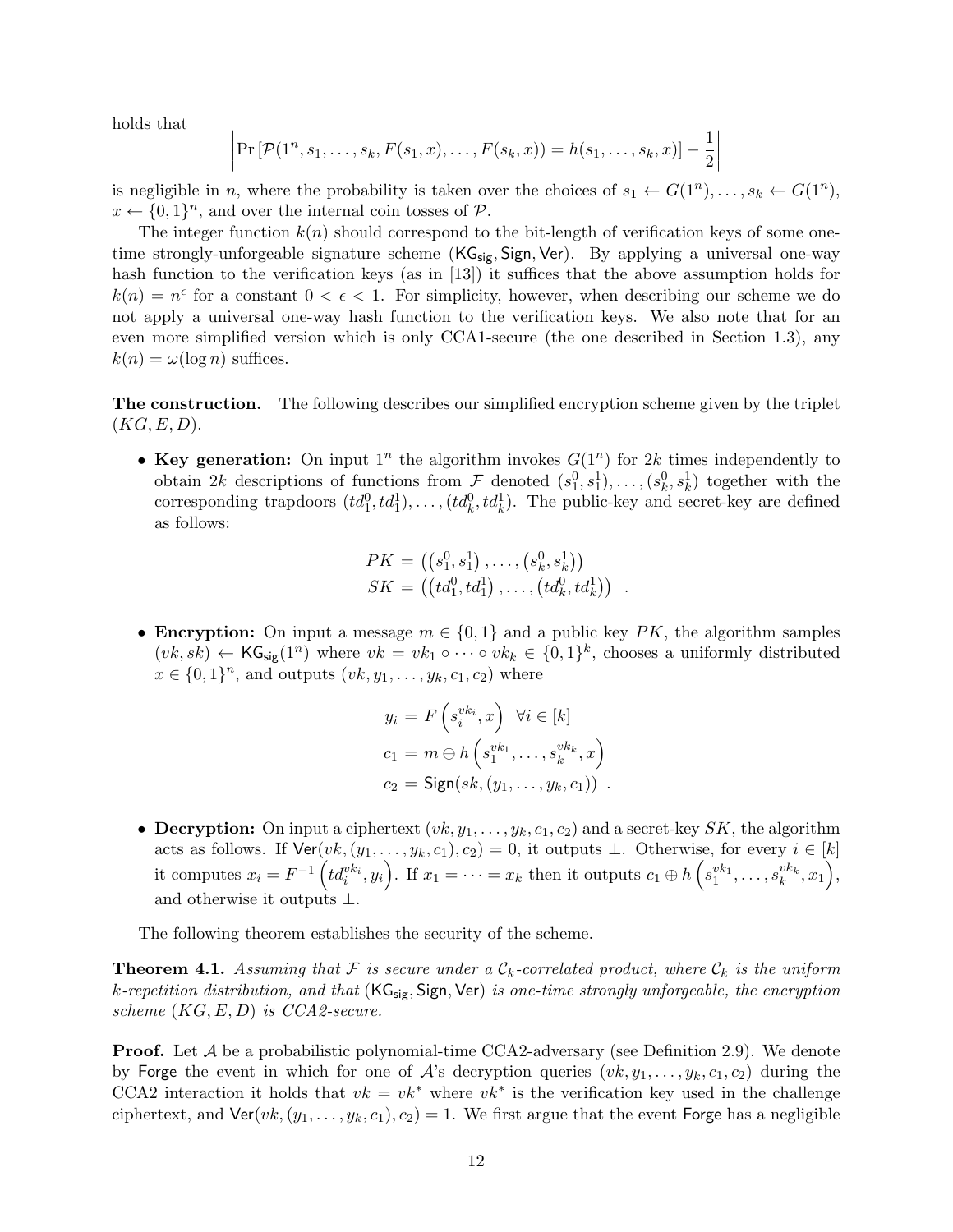probability due to the security of the one-time signature scheme. Then, we construct a probabilistic polynomial-time algorithm  $P$  that predicts the hard-core predicate  $h$  while essentially preserving the advantage of *A*.

More formally, we denote by Success the event in which *A* successfully guesses the bit *b* used for encrypting the challenge ciphertext. Then, the advantage of  $A$  in the CCA2 interaction is bounded as follows:

$$
\left|\Pr\left[\text{Success}\right] - \frac{1}{2}\right| \le \left|\Pr\left[\text{Success} \land \text{Forge}\right] - \frac{1}{2}\Pr\left[\text{Forge}\right]\right| + \left|\Pr\left[\text{Success} \land \overline{\text{Forge}}\right] + \frac{1}{2}\Pr\left[\text{Forge}\right] - \frac{1}{2}\right|
$$

$$
\le \frac{1}{2}\Pr\left[\text{Forge}\right] + \left|\Pr\left[\text{Success} \land \overline{\text{Forge}}\right] + \frac{1}{2}\Pr\left[\text{Forge}\right] - \frac{1}{2}\right|
$$

The theorem follows from the following two claims:

<span id="page-13-0"></span>**Claim 4.2.** Pr [Forge] *is negligible.*

**Proof.** We show that any probabilistic polynomial-time adversary A for which Pr [Forge] is nonnegligible, can be used to construct a probabilistic polynomial-time adversary *A′* that breaks the security of the one-time signature scheme with the same probability. The adversary  $\mathcal{A}'$  is given a verification key  $vk^*$  sampled using  $\mathsf{KG}_{\mathsf{sig}}(1^n)$  and simulates the CCA2 interaction to *A* as follows.  $\mathcal{A}'$  begins by invoking the key generation algorithm on input  $1^n$  and gives the public-key to  $\mathcal{A}$ . Whenever *A* submits a decryption query  $(vk, y_1, \ldots, y_k, c_1, c_2)$ , *A'* acts as follows. If  $vk = vk^*$ and  $\text{Ver}(vk, (y_1, \ldots, y_k, c_1), c_2) = 1$ , then *A'* outputs  $((y_1, \ldots, y_k, c_1), c_2)$  as the forgery and halts. Otherwise,  $A'$  invokes the decryption procedure. In the challenge phase, upon receiving two message *m*<sup>0</sup> and *m*<sub>1</sub>, *A*<sup>*'*</sup> chooses  $b \in \{0, 1\}$  and  $x \in \{0, 1\}$ <sup>*n*</sup> uniformly at random, and computes

$$
y_i = F\left(s_i^{vk_i^*}, x\right) \quad \forall i \in [k]
$$
  

$$
c_1 = m_b \oplus h\left(s_1^{vk_1^*}, \dots, s_k^{vk_k^*}, x\right) .
$$

Then, it obtains a signature  $c_2$  on  $(y_1, \ldots, y_k, c_1)$  with respect to  $vk^*$  (recall that  $\mathcal{A}'$  is allowed to ask for a signature on one message). Finally, it sends  $(vk^*, y_1, \ldots, y_k, c_1, c_2)$  to A. We note that during the second decryption phase, if *A* submits the challenge ciphertext as a decryption query, then *A′* responds with *⊥*.

Note that prior to the first decryption query in which Forge occurs (assuming that Forge indeed occurs), the simulation of the CCA2 interaction is perfect. Therefore, the probability that *A′* breaks the security of the one-time signature scheme is exactly Pr [Forge]. The security of the signature scheme implies that this probability is negligible.

<span id="page-13-1"></span> $\textbf{Claim 4.3.} \; \left| \Pr \left[ \textsf{Success} \wedge \overline{\textsf{Forge}} \right] + \frac{1}{2} \right.$  $\frac{1}{2}\mathrm{Pr}\left[\mathsf{Forge}\right] - \frac{1}{2}$  $\frac{1}{2}$  *is negligible.* 

**Proof.** Given a probabilistic polynomial-time adversary A, we construct a probabilistic polynomialtime predictor  $P$  for the hard-core predicate h. We show that the advantage of  $P$  is exactly  $\left|\Pr\left[\text{Success} \wedge \overline{\text{Forge}}\right] + \frac{1}{2}\right|$  $\frac{1}{2}\mathrm{Pr}\left[\mathsf{Forge}\right] - \frac{1}{2}$  $\frac{1}{2}$ , and this is assumed to be negligible by the unpredictability of  $h$ . Recall that the advantage of  $P$  is defined as

$$
\left| \Pr \left[ \mathcal{P} (1^n, s_1, \ldots, s_k, F(s_1, x), \ldots, F(s_k, x) ) = h(s_1, \ldots, s_k, x) \right] - \frac{1}{2} \right| ,
$$

where  $s_1 \leftarrow G(1^n), \ldots, s_k \leftarrow G(1^n)$  independently, and the probability is taken over the uniform choice of  $x \in \{0,1\}^n$ , and over the internal coin tosses of both *G* and *P*.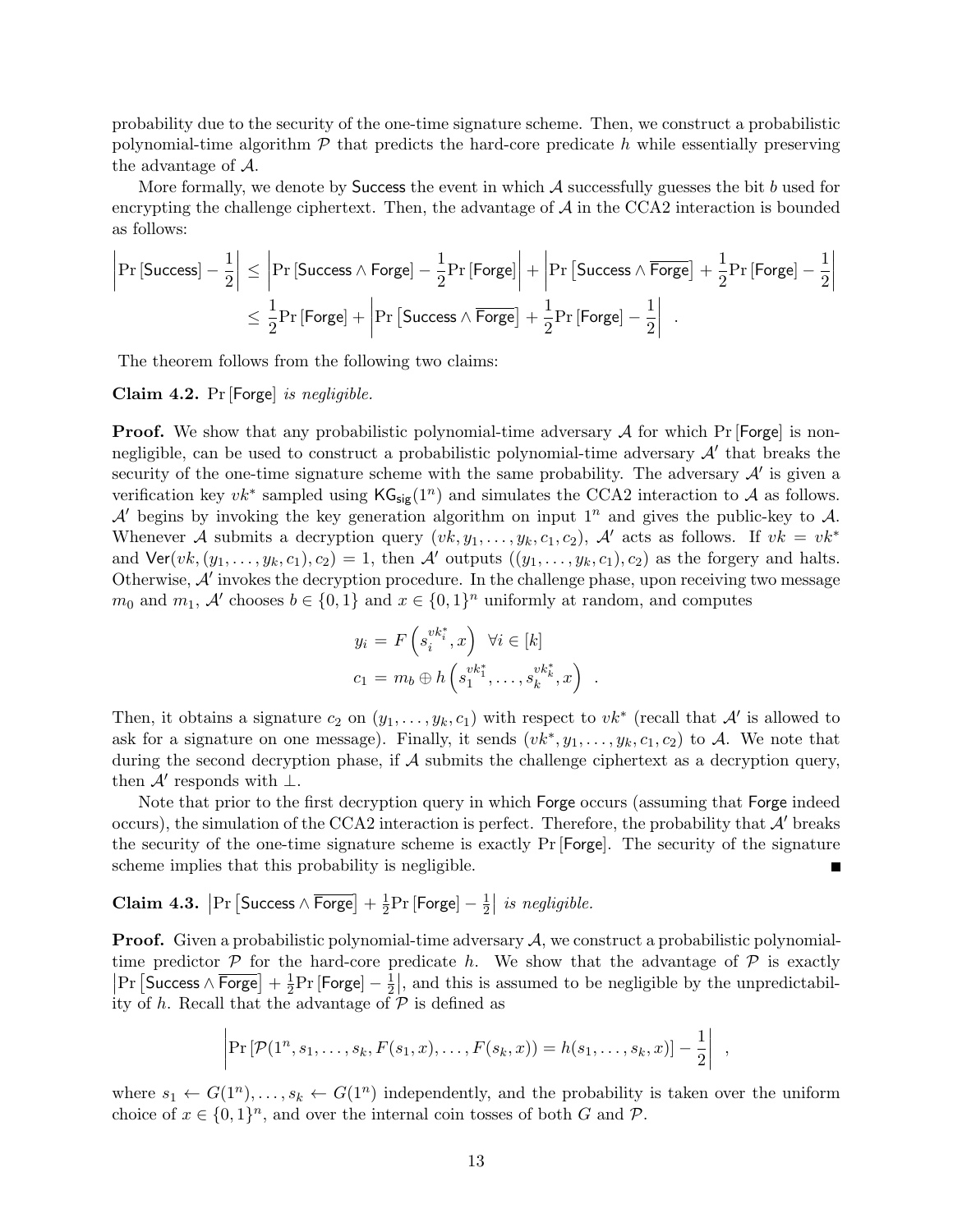For simplicity, we first construct an efficient distinguisher  $A'$  which receives input of the form  $(1^n, s_1, \ldots, s_k, F(s_1, x), \ldots, F(s_k, x))$  and a bit  $w \in \{0, 1\}$  which is either  $h(s_1, \ldots, s_k, x)$  or a uniformly random bit, and is able to distinguish between the two cases with a non-negligible probability. The distinguisher *A′* acts by simulating the CCA2 interaction to *A*. More specifically, on input  $(1^n, s_1, \ldots, s_k, y_1, \ldots, y_k)$  and a bit *w*, the distinguisher *A'* first creates a pair  $(PK, SK)$  as follows. It samples  $(vk^*, sk^*) \leftarrow \mathsf{KG}_{sig}(1^n)$ , where  $vk^* = vk_1^* \circ \cdots \circ vk_k^* \in \{0,1\}^k$ , and for every  $i \in [k]$  sets  $s_i^{vk_i^*} = s_i$  and samples  $(s_i^{1 - v\vec{k_i}^*}, td_i^{1 - vk_i^*})$  $\phi$  +  $G(1^n)$ . Then, *A*<sup>*'*</sup> outputs the public-key

$$
PK = ((s_1^0, s_1^1), \ldots, (s_k^0, s_k^1)) \ .
$$

In the decryption phases, whenever *A* submits a decryption query of the form  $(vk, y_1, \ldots, y_k, c_1, c_2)$ , *A′* acts as follows:

- 1. If  $vk = vk^*$  and  $Ver(vk, (y_1, \ldots, y_k, c_1), c_2) = 1$  (note that this means that the event Forge occurs), then it outputs an independently and uniformly chosen bit and halts.
- 2. If  $\text{Ver}(vk, (y_1, \ldots, y_k, c_1), c_2) = 0$ , then it responds with  $\perp$ .
- 3. If  $vk \neq vk^*$  and  $\text{Ver}(vk, (y_1, \ldots, y_k, c_1), c_2) = 1$ , then it picks some  $i \in [k]$  for which  $vk_i \neq vk_i^*$ and computes  $x = F^{-1}(td_i^{vk_i}, y_i)$ . If for every  $j \in [k]$  it holds that  $y_j = F(s_j^{vk_j})$  $\binom{vk_j}{j}, x$ , it responds with  $c_1 \oplus h(s_1^{vk_1}, \ldots, s_k^{vk_k}, x)$ , and otherwise it responds with  $\perp$ .

In the challenge phase, given two messages  $m_0$  and  $m_1$ ,  $A'$  chooses a random bit  $b \in \{0, 1\}$  and replies with the challenge ciphertext

$$
c = (vk^*, y_1, \ldots, y_k, c_1, c_2) ,
$$

where  $c_1 = m_b \oplus w$ , and  $c_2 = \text{Sign}(sk^*, (y_1, \ldots, y_k, c_1))$ . We note that during the second decryption phase, if *A* submits the challenge ciphertext as a decryption query, then *A′* responds with *⊥*. At the end of this interaction  $A$  outputs a bit  $b'$  (assuming that  $A'$  did not halt due to the event Forge). If  $b' = b$  then  $A'$  outputs 1, and otherwise  $A'$  outputs 0.

In order to compute the advantage of  $\mathcal{A}'$  in distinguishing between  $h(s_1, \ldots, s_k, x)$  and a uniformly random bit, we observe the following:

- 1. If *w* is a uniformly random bit, then the challenge ciphertext in the simulated interaction is independent of *b*. Therefore, independently of whether the event Forge occurs or does not occur, the probability that  $A'$  outputs 1 in this case is exactly  $1/2$ .
- 2. If  $w = h(s_1, \ldots, s_k, x)$  we consider two cases. If the event Forge occurs, then clearly  $\mathcal{A}'$ outputs 1 with probability 1*/*2. In addition, if the event Forge does not occur, the simulated interaction is identical to the CCA2 interaction (a formal argument follows). Therefore, the probability that *A'* outputs 1 in this case is exactly Pr  $\left[\mathsf{Success} \wedge \overline{\mathsf{Forge}}\right] + \frac{1}{2}$  $\frac{1}{2}$ Pr [Forge].

Note that the only difference between the CCA2 interaction and the simulated interaction is the distribution of the challenge ciphertext: In the CCA2 interaction the value *vk* in the challenge ciphertext is a randomly chosen verification key, and in the simulated interaction the value  $vk$  is chosen ahead of time by  $A$ . In what follows we claim that as long as the event Forge does not occur, the distribution of *vk* in the challenge ciphertext is identical in the two cases.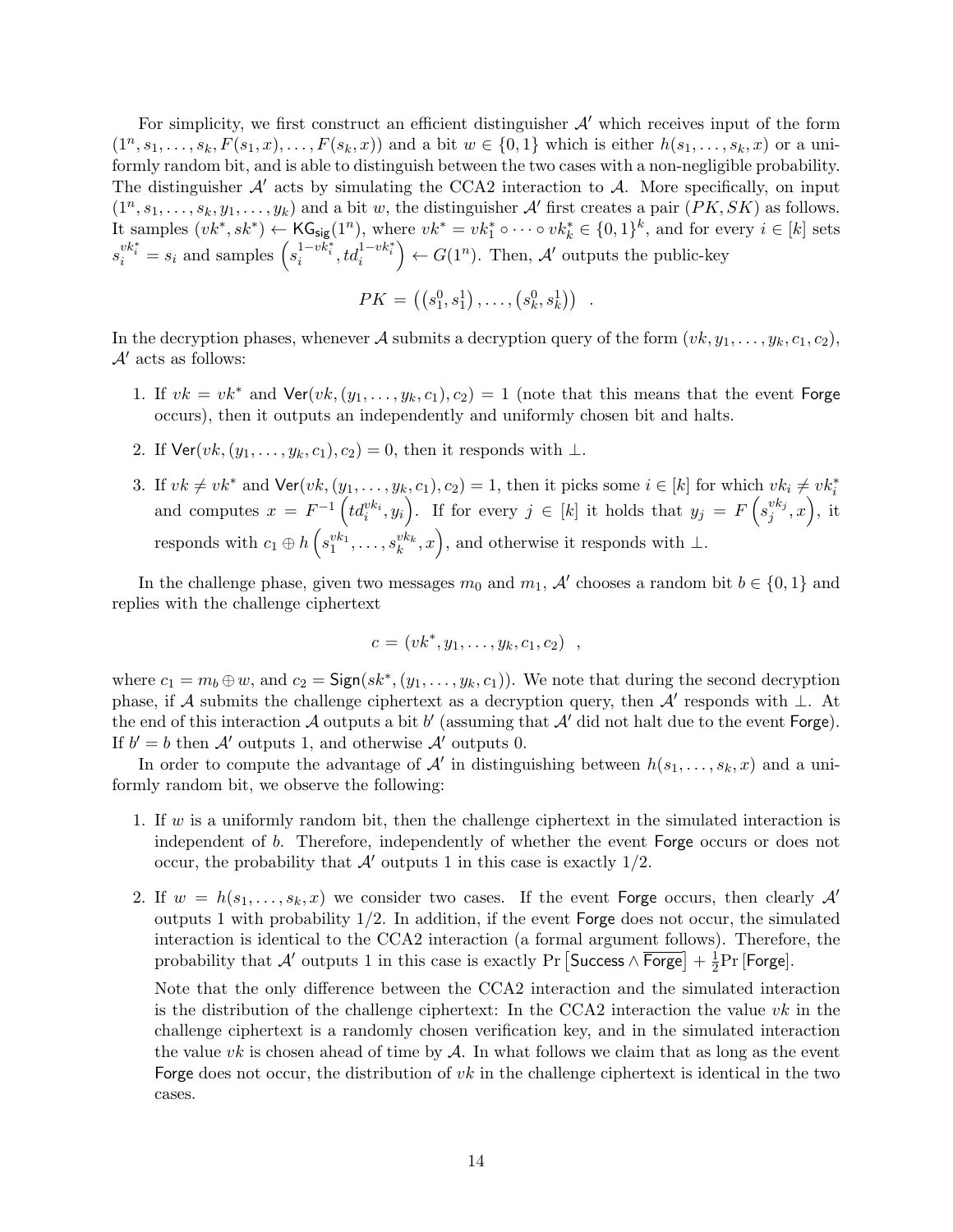Formally, denote by  $vk_1, \ldots, vk_q$  the random variables corresponding to the value of  $vk$  in  $\mathcal{A}$ 's decryption queries (without loss of generality we assume that *A* always submits *q* queries, and that the signature verification never fails on these queries). In the CCA2 interaction, as long as the event Forge does not occur, it holds that the verification key used for the challenge ciphertext is a random verification key with the only restriction that it is different than  $vk_1, \ldots, vk_q$ . In the simulated interaction, given that  $vk^* \notin \{vk_1, \ldots, vk_q\}$ , we claim that from *A*'s point of view, the value *vk<sup>∗</sup>* is also a random verification key which is different than  $vk_1, \ldots, vk_q$ . That is, given that  $vk^* \notin \{vk_1, \ldots, vk_q\}$ , the distribution of the resulting transcript is independent of the specific value of *vk<sup>∗</sup>* .

Indeed, first note that the public key is independent of *vk<sup>∗</sup>* . Now consider a decryption query  $(vk, y_1, \ldots, y_k, c_1, c_2)$  for some  $vk \in \{vk_1, \ldots, vk_q\}$ . For any  $vk^* \neq vk$ , if  $y_1, \ldots, y_k$  have the same preimage *x*, then the decryption algorithm will always output  $c_1 \oplus h\left(s_1^{vk_1}, \ldots, s_k^{vk_k}, x\right)$ . In addition, for any  $vk^* \neq vk$ , if  $y_1, \ldots, y_k$  do not have the same preimage, then the decryption algorithm will always output *⊥*.

The above observations imply that

$$
|\Pr[\mathcal{A'} \text{ outputs } 1 \mid w = h(s_1, ..., s_k, x)] - \Pr[\mathcal{A'} \text{ outputs } 1 \mid w \text{ is random}]|
$$
  
=  $|\Pr[\text{Success } \land \overline{\text{Forge}}] + \frac{1}{2}\Pr[\text{Forge}] - \frac{1}{2} |$ .

A standard argument (see, for example, [[22,](#page-30-11) Chapter 3.4]) can be applied to efficiently transform *A*<sup> $\prime$ </sup> into a predictor *P* that predicts  $h(s_1, \ldots, s_k, x)$  with the same probability.

П

This completes the proof of Theorem [4.1](#page-12-0).

**Encrypting any polynomial number of bits.** For simplicity we presented the encryption scheme above for one-bit plaintexts. As recently shown by Myers and shelat [\[40](#page-31-15)] it is possible to generically transform any single-bit CCA-secure encryption scheme into a multi-bit one.[4](#page-15-0) We now explain how our approach extends to plaintexts of any polynomial length directly, while relying on the same computational assumption.

Recall that the underlying computational assumption is the existence of a collection  $\mathcal F$  of injective trapdoor functions and an integer function  $k = k(n)$  such that  $\mathcal{F}_k$  is one-way under the uniform *k*-repetition distribution (i.e.,  $x_1 = \cdots = x_k$  where  $x_1$  is chosen uniformly at random). Specifically, the scheme uses a hard-core predicate  $h: \{0,1\}^* \to \{0,1\}$  for  $\mathcal{F}_k$  to mask the plaintext bit. This assumption clearly implies that for any polynomial  $T = T(n)$  there exists a collection  $\mathcal{F}'$  of injective trapdoor functions such that  $\mathcal{F}'$  is one-way under the uniform *k*-repetition distribution, and has a hard-core function  $h' : \{0,1\}^* \to \{0,1\}^T$  that can be used in our scheme to mask *T*-bit plaintexts. Specifically, the collection  $\mathcal{F}'$  is defined as follows: for every function  $f: \{0,1\}^n \to \{0,1\}^m$  in  $\mathcal{F}'$ define a function  $f' : \{0,1\}^{T_n} \to \{0,1\}^{T_m}$  by  $f'(x_1,...x_T) = (f(x_1),...,f(x_T))$ . The security proof of the *T*-bit encryption scheme is essentially identical to the proof of Theorem [4.1](#page-12-0) by showing that any successful CCA-adversary can be used to either break the one-time signature scheme or to break the pseudorandomness of *h ′* .

The above transformation can be viewed as a concatenation of bit encryptions that are dependent in the sense that they share the same verification key *vk* in the concatenated ciphertext. The

<span id="page-15-0"></span><sup>&</sup>lt;sup>4</sup>In the case of semantic security under a chosen-plaintext attack it is straightforward to construct a multibit encryption scheme from any one-bit encryption scheme by independently encrypting the individual bits of the plaintext. For semantic security under an adaptive chosen-ciphertext attack (CCA2), however, this approach fails.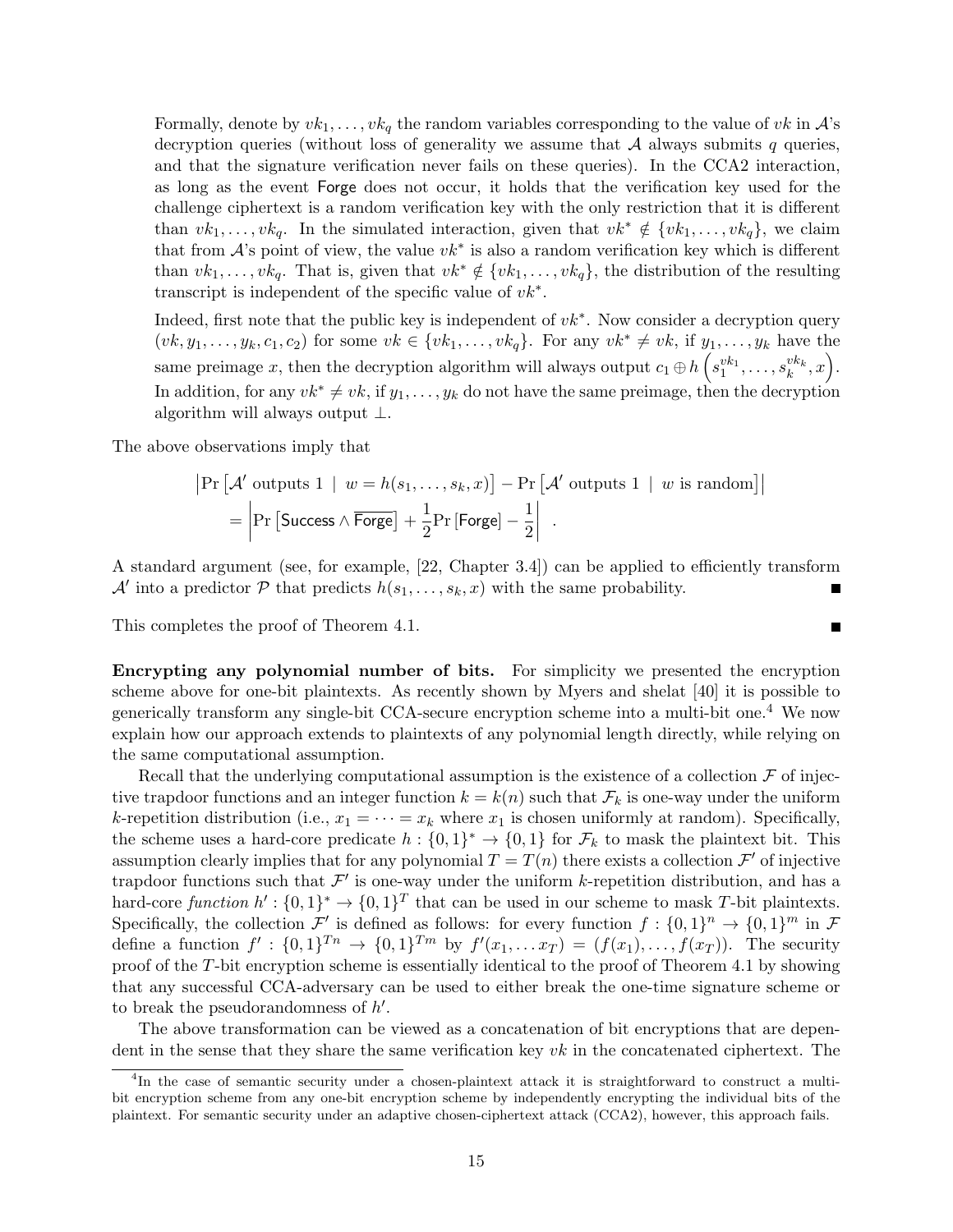fact that it retains CCA security is interesting in light of the fact that independently concatenating bit encryptions does not preserve CCA2 security. Our transformation incurs an efficiency loss and consequently security deterioration. Our efficiency loss is smaller than the one incurred by the one of Myers and shelat [[40](#page-31-15)], and specifically, in our case the deterioration is linear in the number of encrypted bits, whereas in their case it is polynomial. An interesting question would be to find an alternative transformation that does not suffer from this shortcoming.

# <span id="page-16-0"></span>**5 The Full-Fledged Construction**

In this section we present a more generalized variant of the encryption scheme presented in Section [4](#page-11-0). The construction is based on the following ingredients:

1. A collection  $\mathcal{F} = (G, F, F^{-1})$  of injective trapdoor functions which is secure under a  $\mathcal{C}_k$ correlated product, where  $\mathcal{C}_k$  can be any input distribution with the following property: Any  $(x_1, \ldots, x_k)$  in the support of  $\mathcal{C}_k(1^n)$  can be reconstructed given any  $t = (1 - \epsilon)k$  entries from  $(x_1, \ldots, x_k)$ , for some  $0 < \epsilon < 1$ . The simplified construction from Section [4](#page-11-0) represents the case  $t=1$ .

Specifically, our scheme uses a hard-core predicate  $h: \{0,1\}^* \to \{0,1\}$  for the collection  $\mathcal F$ with respect to  $\mathcal{C}_k$ . That is, we assume that for any probabilistic polynomial-time predictor *P* it holds that

$$
\left| \Pr \left[ \mathcal{P} (1^n, s_1, \dots, s_k, F(s_1, x_1), \dots, F(s_k, x_k)) = h(s_1, \dots, s_k, x_1, \dots, x_k) \right] - \frac{1}{2} \right|
$$

is negligible in *n*, where the probability is taken over the choices of  $s_1 \leftarrow G(1^n), \ldots, s_k \leftarrow$  $G(1^n)$ ,  $(x_1, \ldots, x_k) \leftarrow C_k(1^n)$ , and over the internal coin tosses of  $P$ .

- 2. An error-correcting code  $ECC : \Sigma^{\ell} \to \Sigma^{k}$  with distance *t* and polynomial-time encoding (where  $\Sigma$  is an appropriately chosen finite alphabet).
- 3. A strongly-unforgeable one-time signature scheme (KGsig*,* Sign*,*Ver). For simplicity we assume that verification keys are elements of  $\Sigma^{\ell}$  (we implicitly assume the existence of any injective mapping from the set of verification keys to  $\Sigma^{\ell}$ ). As mentioned in Section [4,](#page-11-0) it is possible to apply a universal one-way hash function to the verification keys to improve the efficiency of the scheme.

The following describes the encryption scheme given by the triplet (*KG, E, D*). For simplicity we consider only one-bit messages, and note that it naturally extends to multi-bit messages, as in Section [4.](#page-11-0)

• Key generation: On input  $1^n$  the algorithm invokes  $G(1^n)$  for  $k \cdot |\Sigma|$  times independently to obtain  $k \cdot |\Sigma|$  descriptions of functions from F denoted  $\{s_1^{\sigma}\}_{\sigma \in \Sigma}$ ,...,  $\{s_k^{\sigma}\}_{\sigma \in \Sigma}$  together with the corresponding trapdoors  $\{td_1^{\sigma}\}_{\sigma \in \Sigma}$ , ...,  $\{td_k^{\sigma}\}_{\sigma \in \Sigma}$ . The public key and secret key are defined as follows:

$$
PK = (\{s_1^{\sigma}\}_{\sigma \in \Sigma}, \dots, \{s_k^{\sigma}\}_{\sigma \in \Sigma})
$$
  

$$
SK = (\{td_1^{\sigma}\}_{\sigma \in \Sigma}, \dots, \{td_k^{\sigma}\}_{\sigma \in \Sigma})
$$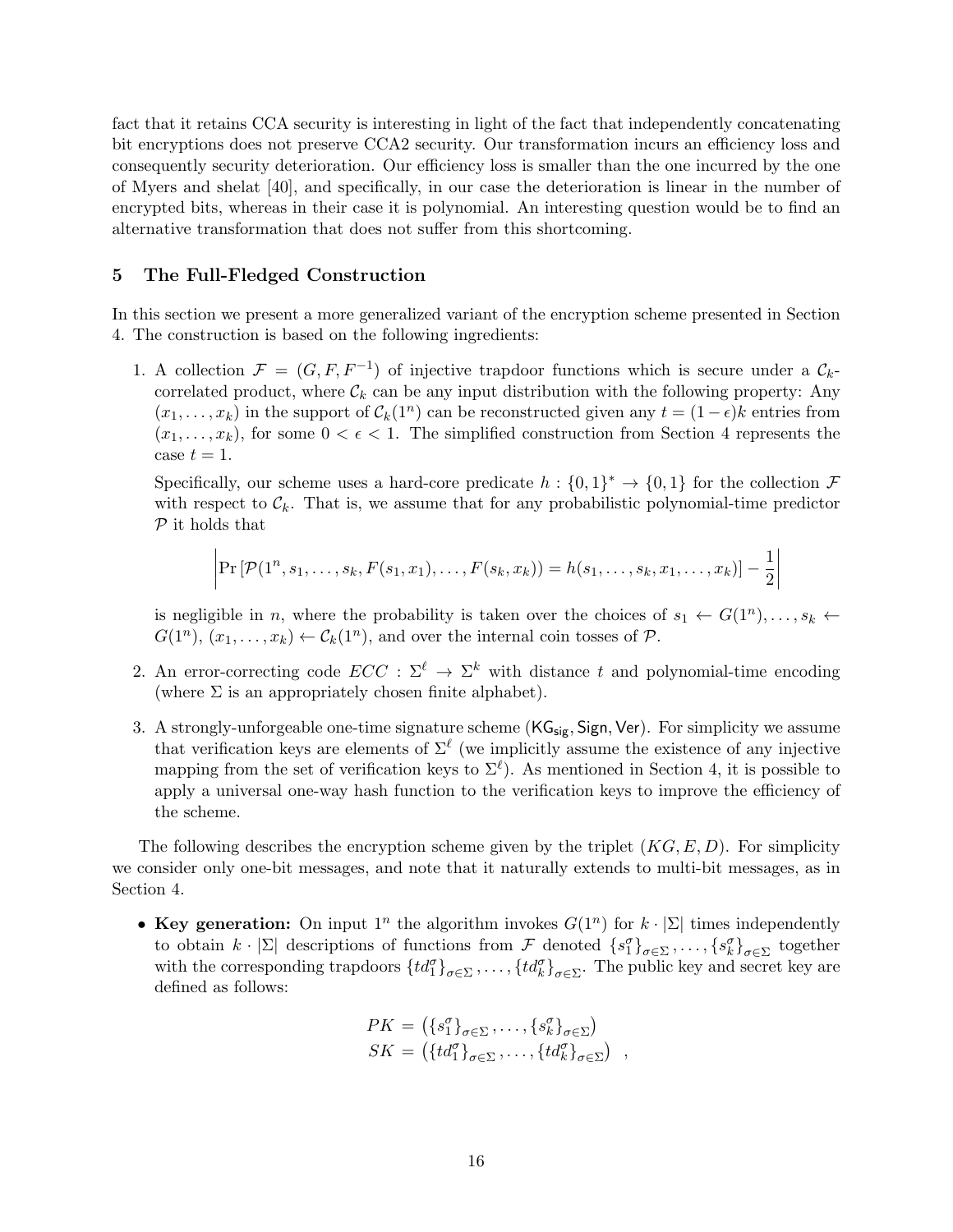• **Encryption:** On input a message  $m \in \{0, 1\}$  and a public key  $PK$ , the algorithm samples  $(vk, sk) \leftarrow \text{KG}_{sig}(1^n)$  and  $(x_1, \ldots, x_k) \leftarrow C_k(1^n)$ . Then, it computes  $ECC(vk) = \sigma_1 \circ \cdots \circ \sigma_k$ , and outputs  $c = (vk, y_1, \ldots, y_k, c_1, c_2)$  where

$$
y_i = F(s_i^{\sigma_i}, x_i) \quad \forall i \in [k]
$$
  
\n
$$
c_1 = m \oplus h(s_1^{\sigma_1}, \dots, s_k^{\sigma_k}, x_1, \dots, x_k)
$$
  
\n
$$
c_2 = \text{Sign}(sk, (y_1, \dots, y_k, c_1)) .
$$

• **Decryption:** On input a ciphertext  $c = (vk, y_1, \ldots, y_k, c_1, c_2)$  and a secret key *SK*, the algorithm acts as follows. If  $\text{Ver}(vk, (y_1, \ldots, y_k, c_1), c_2) = 0$ , it outputs  $\perp$ . Otherwise, the algorithm picks some distinct  $i_1, \ldots, i_t \in [k]$ , computes

$$
x_{i_1} = F^{-1}\left(t d_{i_1}^{\sigma_{i_1}}, y_{i_1}\right)
$$

$$
\vdots
$$

$$
x_{i_t} = F^{-1}\left(t d_{i_t}^{\sigma_{i_t}}, y_{i_t}\right)
$$

*,*

and uses the values  $(i_1, x_{i_1}), \ldots, (i_t, x_{i_t})$  to reconstruct the unique tuple  $(x_1, \ldots, x_k)$  in the support of  $\mathcal{C}_k(1^n)$  which is consistent with  $(i_1, x_{i_1}), \ldots, (i_t, x_{i_t})$ . Finally, if for every  $j \in [k]$ it holds that  $y_j = F\left(s_j^{\sigma_j}\right)$  $\sigma_j$ ,  $x_j$ ), then it outputs  $c_1 \oplus h(s_1^{\sigma_1}, \ldots, s_k^{\sigma_k}, x_1, \ldots, x_k)$ . Otherwise, it outputs *⊥*.

The following theorem establishes the security of the scheme (*KG, E, D*).

**Theorem 5.1.** Assuming that F is secure under a  $\mathcal{C}_k$ -correlated product, and that the signature *scheme* (KGsig*,* Sign*,*Ver) *is one-time strongly unforgeable, the encryption scheme* (*KG, E, D*) *is CCA2-secure.*

**Proof.** The proof is analogous to that of Theorem [4.1.](#page-12-0) Given a probabilistic polynomial-time CCA2-adversary  $A$ , we denote by Forge the event in which for one of  $A$ 's decryption queries  $(vk, y_1, \ldots, y_k, c_1, c_2)$  during the CCA2 interaction it holds that  $vk = vk^*$  where  $vk^*$  is the verification key used in the challenge ciphertext, and  $\text{Ver}(vk, (y_1, \ldots, y_k, c_1), c_2) = 1$ . Denote by Success the event in which *A* successfully guesses the bit *b* used for encrypting the challenge ciphertext. As in the proof of Theorem [4.1,](#page-12-0) the advantage of *A* in the CCA2 interaction can be bounded as follows:

$$
\left|\Pr\left[\text{Success}\right] - \frac{1}{2}\right| \le \left|\Pr\left[\text{Success} \land \text{Forge}\right] - \frac{1}{2}\Pr\left[\text{Forge}\right]\right| + \left|\Pr\left[\text{Success} \land \overline{\text{Forge}}\right] + \frac{1}{2}\Pr\left[\text{Forge}\right] - \frac{1}{2}\right|
$$

$$
\le \frac{1}{2}\Pr\left[\text{Forge}\right] + \left|\Pr\left[\text{Success} \land \overline{\text{Forge}}\right] + \frac{1}{2}\Pr\left[\text{Forge}\right] - \frac{1}{2}\right|
$$

**Claim 5.2.** Pr [Forge] *is negligible.*

**Proof.** The proof is essentially identical to the proof of Claim [4.2.](#page-13-0) We show that any probabilistic polynomial-time adversary *A* for which Pr [Forge] is non-negligible, can be used to construct a probabilistic polynomial-time adversary  $A'$  that breaks the security of the one-time signature with the same probability. The adversary  $\mathcal{A}'$  is given a verification key  $vk^*$  sampled using  $\mathsf{KG}_{\mathsf{sig}}(1^n)$  and simulates the CCA2 interaction to  $\mathcal A$  as follows.  $\mathcal A'$  begins by invoking the key generation algorithm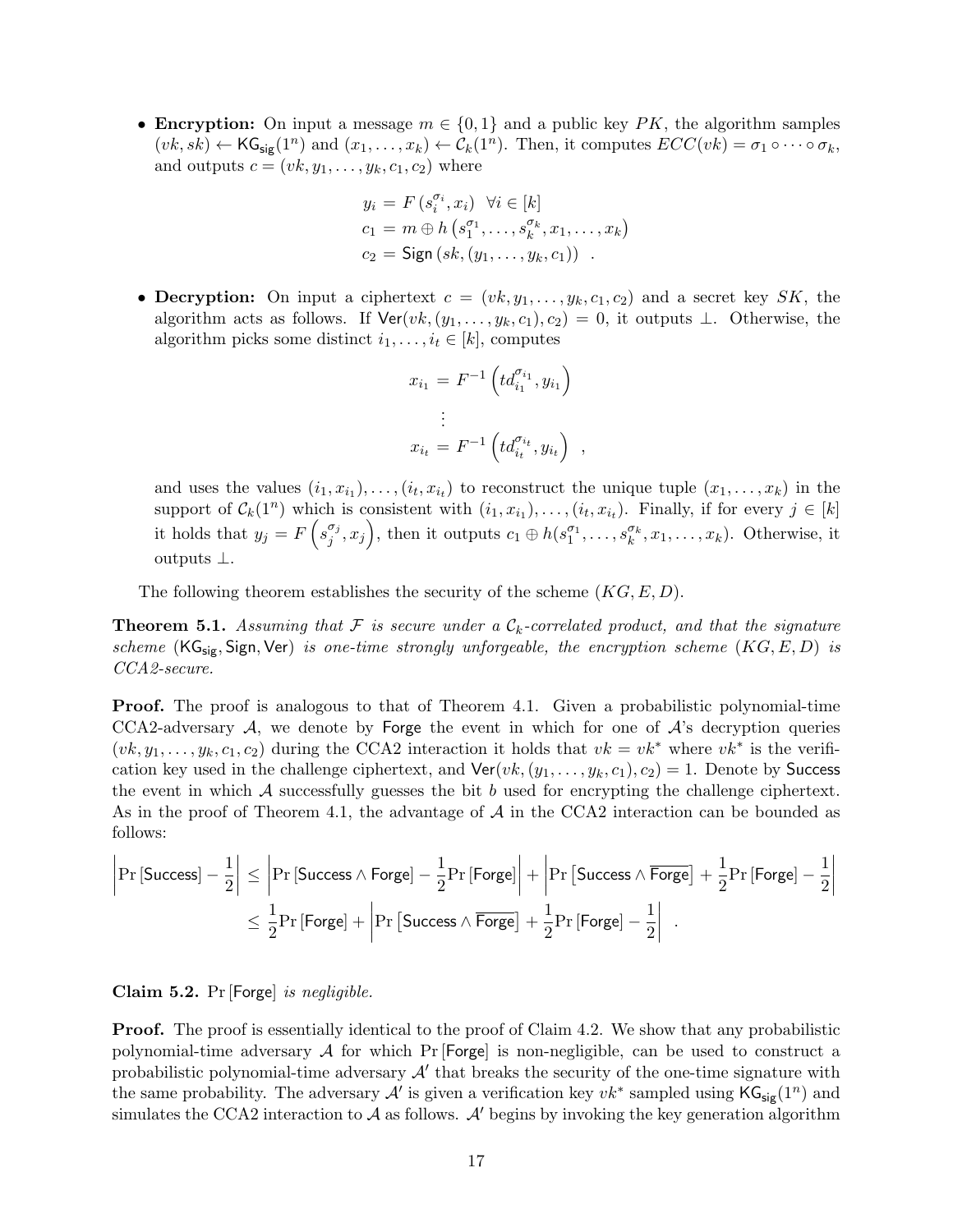on input  $1^n$  and using  $vk^*$  for forming the public and secret keys. In the decryption phases, whenever *A* submits a decryption query  $(vk, y_1, \ldots, y_k, c_1, c_2)$ , *A'* acts as follows. If  $vk = vk^*$ and  $\textsf{Ver}(vk, (y_1, \ldots, y_k, c_1), c_2) = 1$ , then *A'* outputs  $((y_1, \ldots, y_k, c_1), c_2)$  as the forgery and halts. Otherwise,  $A'$  invokes the decryption procedure. In the challenge phase, upon receiving two message  $m_0$  and  $m_1$ , A' computes  $ECC(vk^*) = \sigma_1 \circ \cdots \circ \sigma_k$ , chooses  $b \in \{0,1\}$  and  $x \in \{0,1\}^n$  uniformly at random, and computes

$$
y_i = F(s_i^{\sigma_i}, x_i) \quad \forall i \in [k]
$$
  

$$
c_1 = m \oplus h(s_1^{\sigma_1}, \dots, s_k^{\sigma_k}, x_1, \dots, x_k) .
$$

Then, it obtains a signature  $c_2$  on  $(y_1, \ldots, y_k, c_1)$  with respect to  $vk^*$  (recall that  $\mathcal{A}'$  is allowed to ask for a signature on one message). Finally, it sends  $(vk^*, y_1, \ldots, y_k, c_1, c_2)$  to A. We note that during the second decryption phase, if *A* submits the challenge ciphertext as a decryption query, then *A′* responds with *⊥*.

Note that prior to the first decryption query in which Forge occurs (assuming that Forge indeed occurs), the simulation of the CCA2 interaction is perfect. Therefore, the probability that *A′* breaks the security of the one-time signature scheme is exactly Pr [Forge]. The security of the signature scheme implies that this probability is negligible.

 $\textbf{Claim 5.3.} \; \left| \Pr \left[ \textsf{Success} \wedge \overline{\textsf{Forge}} \right] + \frac{1}{2} \right.$  $\frac{1}{2}\mathrm{Pr}\left[\mathsf{Forge}\right] - \frac{1}{2}$  $\frac{1}{2}$  *is negligible.* 

**Proof.** The proof is almost identical to the proof of Claim [4.3](#page-13-1), which uses A to guess the hard-core predicate *h*. The only technical difference is in arguing that whenever the event Forge does not occur and  $w = h(s_1, \ldots, s_k, x_1, \ldots, x_k)$ , the simulated interaction is identical to the CCA2 interaction. The argument, however, is still very similar, and is based on the fact that any decryption query in which *vk* is different than  $vk^*$  does not reveal any information on  $vk^*$ .

Given a probabilistic polynomial-time adversary *A*, we construct a probabilistic polynomialtime predictor  $P$  for the hard-core predicate h. We show that the advantage of  $P$  is exactly  $\left|\Pr\left[\text{Success} \wedge \overline{\text{Forge}}\right] + \frac{1}{2}\right|$  $\frac{1}{2}\mathrm{Pr}\left[\mathsf{Forge}\right] - \frac{1}{2}$  $\frac{1}{2}$ , and this is assumed to be negligible by the unpredictability of  $h$ . Recall that the advantage of  $P$  is defined as

$$
\left| \Pr \left[ \mathcal{P}(1^n, s_1, \ldots, s_k, F(s_1, x_1), \ldots, F(s_k, x_k) \right) = h(s_1, \ldots, s_k, x_1, \ldots, x_k) \right] - \frac{1}{2} \right| ,
$$

where  $s_1 \leftarrow G(1^n), \ldots, s_k \leftarrow G(1^n), (x_1, \ldots, x_k) \leftarrow C_k(1^n)$ , and the probability is taken also over the internal coin tosses of *P*.

Similarly to the proof of Claim [4.2](#page-13-0), it will be sufficient to construct an efficient distinguisher  $A'$ which receives input of the form  $(1^n, s_1, \ldots, s_k, F(s_1, x_1), \ldots, F(s_k, x_k))$  and a bit  $w \in \{0, 1\}$  which is either  $h(s_1, \ldots, s_k, x_1, \ldots, x_k)$  or a uniformly random bit, and is able to distinguish between the two cases with a non-negligible probability. The distinguisher  $A'$  acts by simulating the CCA2 interaction to A. More specifically, on input  $(1^n, s_1, \ldots, s_k, y_1, \ldots, y_k)$  and a bit *w*, the distinguisher *A*<sup>*'*</sup> first creates a pair  $(PK, SK)$  as follows. It samples  $(vk^*, sk^*) \leftarrow \mathsf{KG}_{sig}(1^n)$  and computes  $ECC(vk^*) = \sigma_1^* \circ \cdots \circ \sigma_k^*$ . Then, for every  $i \in [k]$  it sets  $s_i^{\sigma_i^*} = s_i$  and samples  $(s_i^{\sigma}, td_i^{\sigma}) \leftarrow G(1^n)$ for every  $\sigma \in \Sigma$  such that  $\sigma \neq \sigma_i^*$ . The resulting public-key is

$$
PK = (\{s_1^{\sigma}\}_{\sigma \in \Sigma}, \ldots, \{s_k^{\sigma}\}_{\sigma \in \Sigma}) \ .
$$

In the decryption phases, whenever *A* submits a decryption query  $(vk, y_1, \ldots, y_k, c_1, c_2)$ , *A'* acts as follows: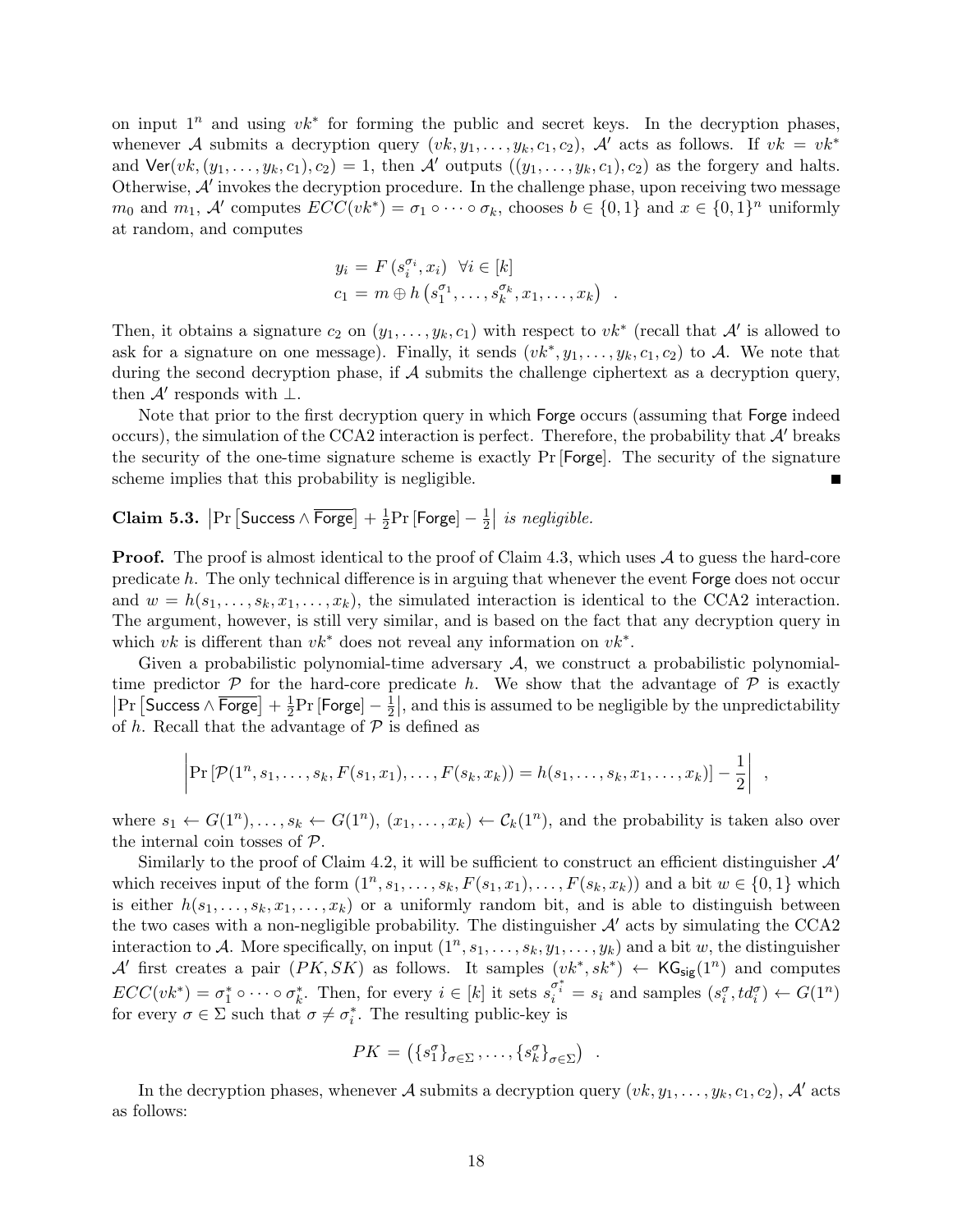- 1. If  $vk = vk^*$  and  $\text{Ver}(vk, (y_1, \ldots, y_k, c_1), c_2) = 1$  (note that this means that the event Forge occurs), then it outputs an independently and uniformly chosen bit and halts.
- 2. If  $\text{Ver}(vk, (y_1, \ldots, y_k, c_1), c_2) = 0$ , then it responds with  $\perp$ .
- 3. If  $vk \neq vk^*$  and  $Ver(vk, (y_1, \ldots, y_k, c_1), c_2) = 1$ , since *ECC* has distance *t*, there must exist some distinct  $i_1, \ldots, i_t \in [k]$  for which  $\sigma_i \neq \sigma_i^*$ . This means that  $\mathcal{A}'$  is able to compute

$$
x_{i_1} = F^{-1}\left(t d_{i_1}^{\sigma_{i_1}}, y_{i_1}\right)
$$

$$
\vdots
$$

$$
x_{i_t} = F^{-1}\left(t d_{i_t}^{\sigma_{i_t}}, y_{i_t}\right)
$$

*,*

and then use the values  $(i_1, x_{i_1}), \ldots, (i_t, x_{i_t})$  to reconstruct the unique tuple  $(x_1, \ldots, x_k)$  in the support of  $\mathcal{C}_k(1^n)$  which is consistent with  $(i_1, x_{i_1}), \ldots, (i_t, x_{i_t})$ . Finally, if for every  $j \in [k]$ it holds that  $y_j = F\left(s_j^{\sigma_j}\right)$  $\sigma_j$ <sup>*d*</sup></sup>,  $x_j$ ), then it responds with  $c_1 \oplus h(s_1^{\sigma_1}, \ldots, s_k^{\sigma_k}, x_1, \ldots, x_k)$ , and otherwise it responds with *⊥*.

In the challenge phase, given two messages  $m_0$  and  $m_1$ ,  $A'$  chooses a random bit  $b \in \{0, 1\}$  and replies with the challenge ciphertext

$$
c = (vk^*, y_1, \ldots, y_k, c_1, c_2) ,
$$

where  $c_1 = m_b \oplus w$ , and  $c_2 = \text{Sign}(sk^*, (y_1, \ldots, y_k, c_1))$ . Note that during the second decryption phase, if *A* submits the challenge ciphertext as a decryption query, then *A′* responds with *⊥*. At the end of this interaction  $\mathcal A$  outputs a bit  $b'$ . If  $b' = b$  then  $\mathcal A'$  outputs 1, and otherwise  $\mathcal A'$  outputs 0.

In order to compute the advantage of  $\mathcal{A}'$  in distinguishing between  $h(s_1, \ldots, s_k, x_1, \ldots, x_k)$  and a uniformly random bit, we observe the following:

- 1. If *w* is a uniformly random bit, then the challenge ciphertext in the simulated interaction is independent of *b*. Therefore, independently of whether the event Forge occurs or does not occur, the probability that  $A'$  outputs 1 in this case is exactly  $1/2$ .
- 2. If  $w = h(s_1, \ldots, s_k, x_1, \ldots, x_k)$  we consider two cases. If the event Forge occurs, then clearly *A′* outputs 1 with probability 1*/*2. In addition, if the event Forge does not occur, the simulated interaction is identical to the CCA2 interaction (a formal argument follows). Therefore, the probability that *A'* outputs 1 in this case is exactly Pr  $\left[\mathsf{Success} \wedge \overline{\mathsf{Forge}}\right] + \frac{1}{2}$  $\frac{1}{2}$ Pr [Forge].

To see that the above holds, note that the only difference between the CCA2 interaction and the simulated interaction is the distribution of the challenge ciphertext: In the CCA2 interaction the value *vk* in the challenge ciphertext is a randomly chosen verification key, and in the simulated interaction the value *vk* is chosen ahead of time by *A*. As was argued in the proof of Claim [4.3,](#page-13-1) as long as the event Forge does not occur, the distribution of *vk* in the challenge ciphertext is identical in the two cases.

The above observations imply that

$$
|\Pr[\mathcal{A'} \text{ outputs } 1 \mid w = h(s_1, \dots, s_k, x_1, \dots, x_k)] - \Pr[\mathcal{A'} \text{ outputs } 1 \mid w \text{ is random}]|
$$
  
=  $|\Pr[\text{Success} \land \overline{\text{Forge}}] + \frac{1}{2} \Pr[\text{Forge}] - \frac{1}{2} \mid,$ 

A standard argument (see, for example, [[22,](#page-30-11) Chapter 3.4]) can be applied to efficiently transform *A*<sup> $\prime$ </sup> into a predictor *P* that predicts  $h(s_1, \ldots, s_k, x)$  with the same probability.

П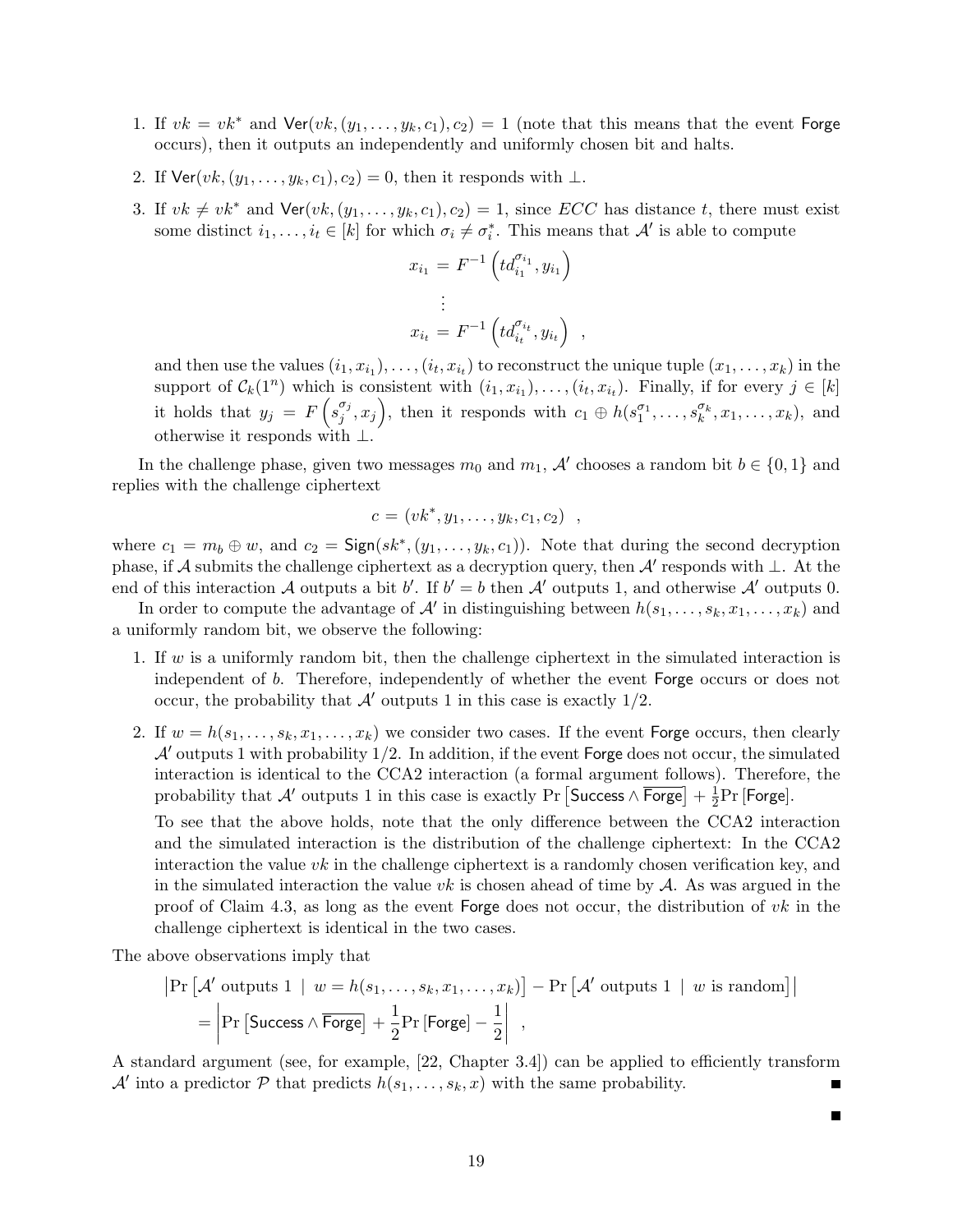# <span id="page-20-0"></span>**6 A Black-Box Separation**

In this section we show that there is no fully-black-box construction of lossy trapdoor functions (with even a single bit of lossiness) from injective trapdoor functions that are secure under correlated products. We show that this holds for the seemingly strongest form of correlated product, where independently chosen functions are evaluated on the same input (i.e., we consider the uniform *k*-repetition distribution).

Our proof consists of constructing an oracle *O* relative to which there exists a collection of injective trapdoor functions that are permutations secure under a correlated product<sup>[5](#page-20-1)</sup>, but there are no collections of lossy trapdoor functions. In what follows, we describe the oracle  $\mathcal{O}$ , and show that it breaks the security of any collection of lossy trapdoor functions.

**The oracle.** The oracle  $\mathcal{O}$  is of the form  $(\tau, \mathsf{Sam}^{\tau})$ , where  $\tau$  is a collection of trapdoor permutations, and Sam<sup>*T*</sup> is an oracle that samples random collision. Specifically, Sam receives as input a description of a circuit *C* (which may contain *τ* -gates), chooses a random input *w*, and then samples a uniformly distributed  $w' \in C^{-1}(C(w))$ .

We now explain how exactly Sam samples *w* and *w ′* . We provide Sam with a collection of permutations  $\mathcal{F}$ , where for every possible circuit *C* the collection  $\mathcal{F}$  contains two permutations  $f_C^1$ *C* and  $f_C^2$  over the domain of *C*. Given a circuit  $C: \{0,1\}^m \to \{0,1\}^{\ell(m)}$ , for some *m* and  $\ell(m)$ , the oracle Sam uses  $f_C^1$  to compute  $w = f_C^1(0^m)$ . Then, it computes  $w' = f_C^2(t)$  for the lexicographically smallest  $t \in \{0, 1\}^m$  such that  $C(f_C^2(t)) = C(w)$ . Note that whenever the permutations  $f_C^1$  and  $f_C^2$  are chosen uniformly at random, and independently of all other permutations in  $\mathcal{F}$ , then *w* is uniformly distributed over  $\{0,1\}^m$ , and w' is uniformly distributed over  $C^{-1}(C(w))$ . In the remainder of the proof, whenever we consider the probability of an event over the choice of the collection  $\mathcal{F}$ , we mean that for each circuit *C*, two permutations  $f_C^1$  and  $f_C^2$  are chosen uniformly at random and independently of all other permutations. A complete and formal description of the oracle is provided in Figure 1.

On input a circuit  $C: \{0,1\}^m \rightarrow \{0,1\}^{\ell(m)},$  the oracle  $\mathsf{Sam}^{\tau,\mathcal{F}}$  acts as follows:

- 1. Compute  $w = f_C^1(0^m)$ .
- 2. Compute  $w' = f_C^2(t)$  for the lexicographically smallest  $t \in \{0,1\}^m$  such that  $C(f_C^2(t)) = C(w)$ .
- 3. Output (*w, w′* )

**Figure 1:** The oracle Sam.

**Distinguishing between injective functions and lossy functions.** The oracle Sam can be easily used to distinguish between the injective mode and the lossy mode of any collection of (*n,* 1) lossy functions. Consider the following distinguisher *A*: given a circuit *C* (which may contain  $\tau$ -gates<sup>[6](#page-20-2)</sup>), which is a description of either an injective function or a lossy function (with image size at most  $2^{n-1}$ ), *A* queries Sam with *C*.

If Sam returns  $(w, w')$  such that  $w = w'$ , then *A* outputs 1, and otherwise *A* outputs 0. Clearly, if *C* corresponds to an injective function, then always  $w = w'$  and *A* outputs 1. In addition, if *C* 

<span id="page-20-2"></span><span id="page-20-1"></span><sup>5</sup>These functions are in fact enhanced trapdoor permutations, but we note that this is not essential for our result.

<sup>6</sup>We allow the circuits given as input to Sam to contain *τ* -gates, but we do not allow them to contain Sam-gates. This suffices, however, for ruling out fully-black-box constructions (as in the work of Hsiao and Reyzin [\[33](#page-30-14)]).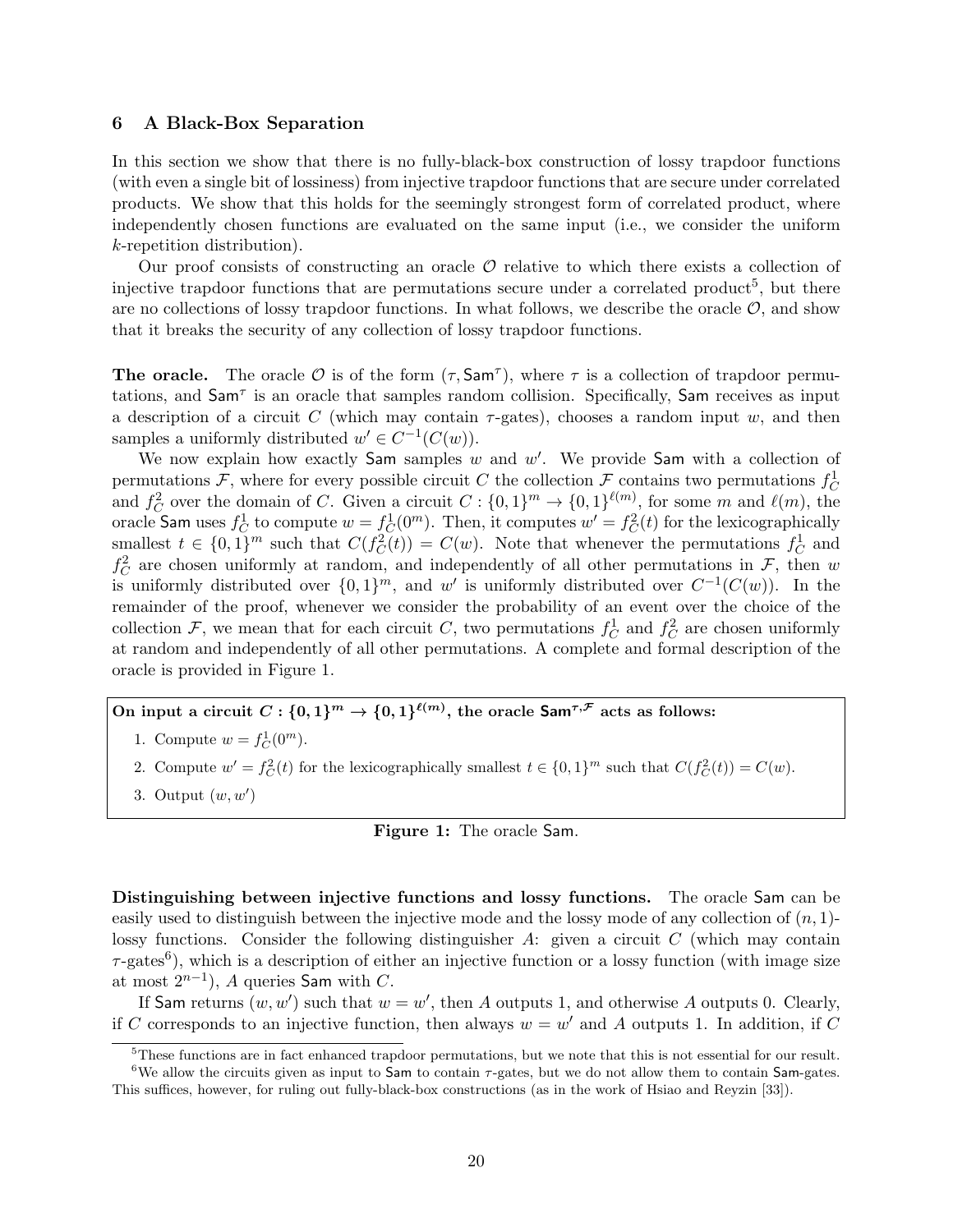corresponds to a lossy function, then with probability at least  $1/4$  it holds that  $w \neq w'$ , where the probability is taken over the randomness of Sam (i.e., over the collection  $\mathcal{F})^7$  $\mathcal{F})^7$ .

**Outline of the proof.** For simplicity we first consider only two permutations. Then, we extend our argument to more than two permutations, and to trapdoor permutations. Our goal is to upper bound the success probability of circuits having oracle access to Sam in the task of inverting  $(\pi_1(x), \pi_2(x))$  for random permutations  $\pi_1, \pi_2 \in \Pi_n$  and a random  $x \in \{0, 1\}^n$  (where  $\Pi_n$  is the set of all permutations over  $\{0,1\}^n$ ). We prove the following theorem:

<span id="page-21-1"></span>**Theorem 6.1.** *For any circuit A of size at most* 2 *n/*<sup>40</sup> *and for all sufficiently large n, it holds that*

$$
\Pr_{\pi_1, \pi_2, \mathcal{F} \atop x \leftarrow \{0,1\}^n} \left[ A^{\pi_1, \pi_2, \mathsf{Sam}^{\pi_1, \pi_2, \mathcal{F}}}(\pi_1(x), \pi_2(x)) = x \right] \le \frac{1}{2^{n/40}}.
$$

Consider a circuit A which is given as input  $(\pi_1(x), \pi_2(x))$ , and whose goal is to retrieve x. The idea underlying the proof is to distinguish between two cases: one in which *A* obtains information on *x* via one of its Sam-queries, and the other in which none of *A*'s Sam-queries provides information on *x*. More specifically, we define:

<span id="page-21-4"></span>**Definition 6.2.** *A* Sam*-query C produces a x*-hit *if* Sam *outputs* (*w, w′* ) *such that some π*1*-gate or*  $\pi_2$ -gate in the computations of  $C(w)$  or  $C(w')$  has input *x*.

Given  $\pi_1$ ,  $\pi_2$ , F, a circuit A, and a pair  $(\pi_1(x), \pi_2(x))$ , we denote by SamHIT<sub>x</sub> the event in which one of the Sam-queries made by *A* produces a *x*-hit. From this point on, the proof proceeds in two modular parts. In the first part of the proof, we consider the case that the event  $\mathsf{SamHIT}_x$  does not occur, and generalize an argument of Haitner et al. [\[28](#page-30-5)] (who in turn generalized the reconstruction lemma of Gennaro and Trevisan [\[18](#page-29-8)]). We show that if a circuit *A* manages to invert  $(\pi_1(x), \pi_2(x))$ for many *x*'s, then  $\pi_1$  and  $\pi_2$  have a short representation given *A*. This enables us to prove the following lemma:

<span id="page-21-2"></span>**Lemma 6.3.** *For any circuit A of size at most* 2 *n/*<sup>7</sup> *and for all sufficiently large n, it holds that*

$$
\Pr_{\pi_1, \pi_2, \mathcal{F} \atop x \leftarrow \{0,1\}^n} \left[ A^{\pi_1, \pi_2, \mathsf{Sam}^{\pi_1, \pi_2, \mathcal{F}}}(\pi_1(x), \pi_2(x)) = x \quad \wedge \quad \overline{\mathsf{SamHIT}}_x \right] \leq 2^{-n/8} \quad .
$$

In the second part of the proof, we show that the case where the event  $\mathsf{SamHIT}_x$  does occur can be reduced to the case where the event  $\mathsf{SamHIT}_x$  does not occur. Given a circuit A that tries to invert  $(\pi_1(x), \pi_2(x))$ , we construct a circuit M that succeeds almost as well as A, without M's Sam-queries producing any *x*-hits. This proof is a simpler case of a similar argument due to Haitner et al. [[28\]](#page-30-5). The following theorem is proved:

<span id="page-21-3"></span>**Lemma 6.4.** For any circuit A of size  $s(n)$ , if

$$
\Pr_{\pi_1, \pi_2, \mathcal{F} \atop x \leftarrow \{0,1\}^n} \left[ A^{\pi_1, \pi_2, \mathsf{Sam}^{\pi_1, \pi_2, \mathcal{F}}}( (\pi_1(x), \pi_2(x))) = x \right] \ge \frac{1}{s(n)}
$$

*for infinitely many values of n, then there exists a circuit M of size O*(*s*(*n*)) *such that*

$$
\mathrm{Pr}_{\pi_1,\pi_2,\mathcal{F}\atop x\leftarrow \{0,1\}^n}\left[M^{\pi_1,\pi_2,\mathsf{Sam}^{\pi_1,\pi_2,\mathcal{F}}}( (\pi_1(x),\pi_2(x)))=x\;\;\wedge\;\;\overline{\mathsf{SamHIT}}_x\right]\geq \frac{1}{s(n)^5}
$$

*for infinitely many values of n.*

<span id="page-21-0"></span><sup>&</sup>lt;sup>7</sup>Note that with probability at least  $1/2$  over the choice of *w* it holds that  $|C^{-1}(C(w))| > 1$ . In this case, when sampling  $w' \in C^{-1}(C(w))$  it holds that  $w' \neq w$  with probability at least 1/2. Therefore, if *C* corresponds to a lossy function, then with probability at least  $1/4$  it holds that  $w \neq w'$ . This is a rather pessimistic analysis, but it is clearly sufficient for our purposes.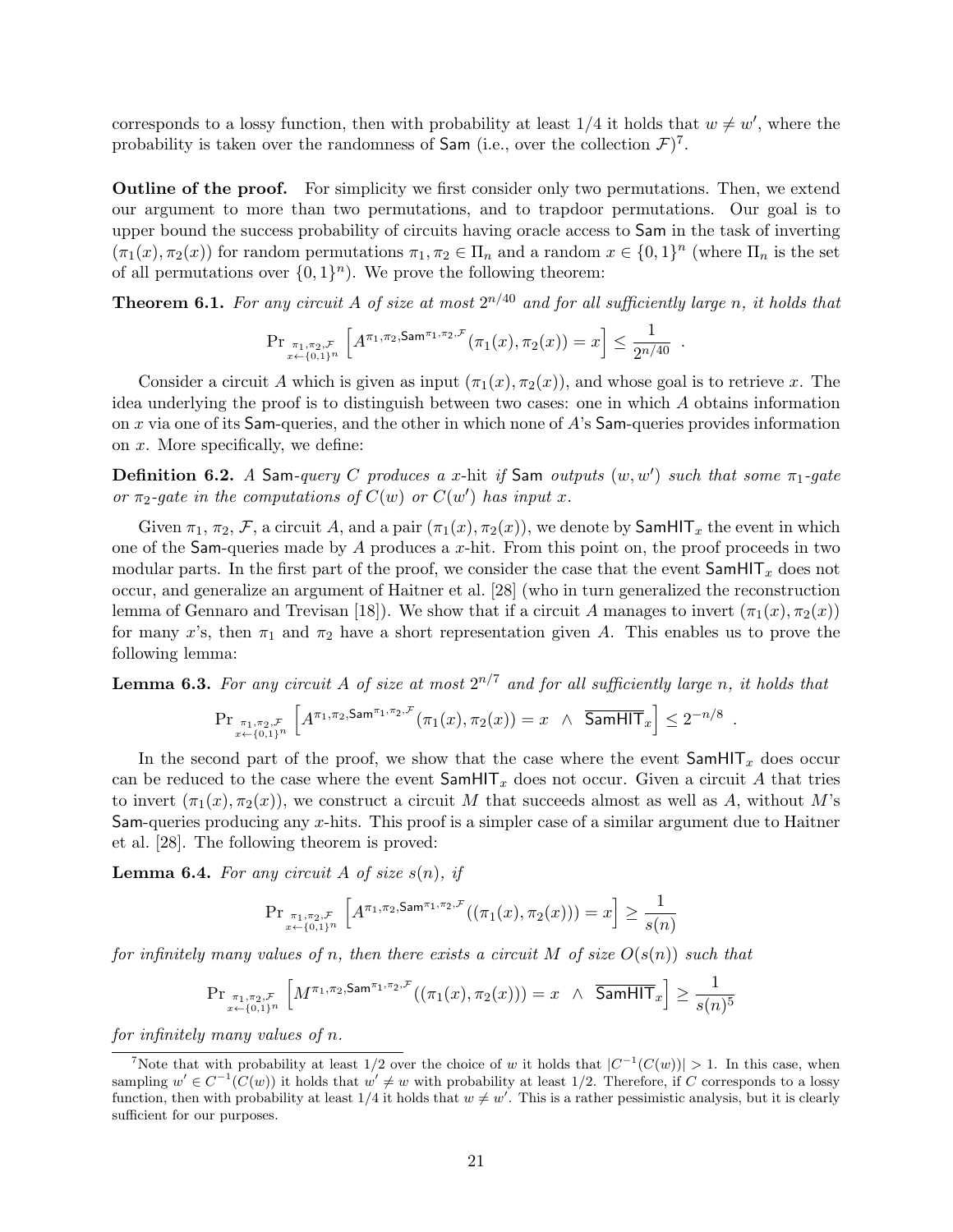In what follows we show that Theorem [6.1](#page-21-1) in obtained as a straightforward corollary of Lemmata [6.3](#page-21-2) and [6.4.](#page-21-3) In Section [6.1](#page-22-0) we prove Lemma [6.3](#page-21-2), and in Section [6.2](#page-24-0) we prove Lemma [6.4](#page-21-3). Finally, in Section [6.3](#page-27-0) we extend Theorem [6.1](#page-21-1) to consider more than two permutations and to consider trapdoor permutations.

**Proof of Theorem [6.1](#page-21-1).** Assume towards a contradiction that there exists a circuit *A* of size at most  $s(n) = 2^{n/40}$  such that

$$
\Pr_{\pi_1, \pi_2, \mathcal{F} \atop x \leftarrow \{0,1\}^n} \left[ A^{\pi_1, \pi_2, \mathsf{Sam}^{\pi_1, \pi_2, \mathcal{F}}}(\pi_1(x), \pi_2(x)) = x \right] \ge \frac{1}{2^{n/40}} ,
$$

for infinitely many values of *n*. Lemma [6.4](#page-21-3) states that there exists a circuit *M* of size  $O(s(n)) \leq 2^{n/7}$ such that

$$
\mathrm{Pr}_{\pi_1,\pi_2,\mathcal{F} \atop x \leftarrow \{0,1\}^n} \left[ M^{\pi_1,\pi_2,\mathsf{Sam}^{\pi_1,\pi_2,\mathcal{F}}}( (\pi_1(x),\pi_2(x))) = x \ \wedge \ \overline{\mathsf{SamHIT}}_{x} \right] \geq \frac{1}{s(n)^5} = \frac{1}{2^{n/8}}
$$

for infinitely many values of *n*. This, however, contradicts Lemma [6.3](#page-21-2).

#### <span id="page-22-0"></span>**6.1 The Reconstruction Lemma**

In this section we prove Lemma [6.3](#page-21-2). The idea underlying the reconstruction argument is the following: Fix any two permutations  $\pi_1$  and  $\pi_2$ . If a circuit *A* manages to invert  $(\pi_1(x), \pi_2(x))$  on some set of x's, then given the circuit A, the permutations  $\pi_1$  and  $\pi_2$  can be described without specifying their value on a relatively large fraction of this set.

<span id="page-22-1"></span>**Claim 6.5.** For every  $\pi_1, \pi_2 \in \Pi_n$ , F, circuit A of size *s* and integer *n*, if

$$
\mathrm{Pr}_{x \leftarrow \{0,1\}^n} \left[ A^{\pi_1, \pi_2, \mathsf{Sam}^{\pi_1, \pi_2, \mathcal{F}}}(\pi_1(x), \pi_2(x)) = x \quad \wedge \quad \overline{\mathsf{SamHIT}}_x \right] \ge \epsilon \enspace ,
$$

*then, given F* and *A, the permutations*  $\pi_1$  *and*  $\pi_2$  *can be described using*  $\log \binom{2^n}{a}$  $\binom{2^{n}}{a}$  + log  $\binom{2^{2n}}{a}$  $\binom{2n}{a}$  +  $2\log((2^n - a)!)$  *bits, where*  $a \geq \frac{\varepsilon 2^n}{2s^2}$ .

**Proof.** Denote by  $I \subseteq \{0,1\}^n$  the set of points  $x \in \{0,1\}^n$  on which *A* inverts  $(\pi_1(x), \pi_2(x))$ with no *x*-hits. We claim that there exists a relatively large set  $X \subseteq I$ , such that  $\pi_1$  and  $\pi_2$  are completely determined by *F*, *A*, *X*, *Y* = {( $\pi_1(x), \pi_2(x)$ ) :  $x \in X$ }, and the values of  $\pi_1$  and  $\pi_2$  on  $\{0,1\}^n \setminus X$ .

We define the set *X* via the following sequential process. Let  $P = \{(\pi_1(x), \pi_2(x)) : x \in I\}$ . Initially *X* is empty, and we remove the lexicographically smallest element  $(y_1, y_2) = (\pi_1(x), \pi_2(x))$ from *P* and insert *x* into *X*. Then, we follow the computation  $A^{\pi_1,\pi_2,\text{Sam}^{\pi_1,\pi_2,\mathcal{F}}}(y_1, y_2)$ , denote by  $C_1, \ldots, C_q$  the circuits on which *A* queries Sam, and by  $(w_1, w'_1), \ldots, (w_q, w'_q)$  the corresponding answers. In addition, denote by  $x_1, \ldots, x_t$  the inputs of all the  $\pi_1$ -gates and  $\pi_2$ -gates in the computations of  $C_1(w_1), C_1(w'_1), \ldots, C_q(w_q), C_q(w'_q)$  and the inputs of all *A*'s direct queries to  $\pi_1$  and to  $\pi_2$ . We now remove  $(\pi_1(x_1), \pi_2(x_1)), \ldots, (\pi_1(x_q), \pi_2(x_q))$  from the set *P* (note that these are not necessarily in the set  $P$ ). Then, remove the lexicographically smallest element from the remaining elements of *P*, and continue in the same manner until the set *P* is emptied.

Note that at each iteration one element is inserted into the set *X*, and at most  $s^2 + s + 1 \leq 2s^2$ elements are removed from the set *P* (the number *q* of Sam-queries made by *A* is at most *s*, and in each circuit given by *A* as input to Sam the number of  $\pi_1$ -gates and  $\pi_2$ -gates is again at most *s*. In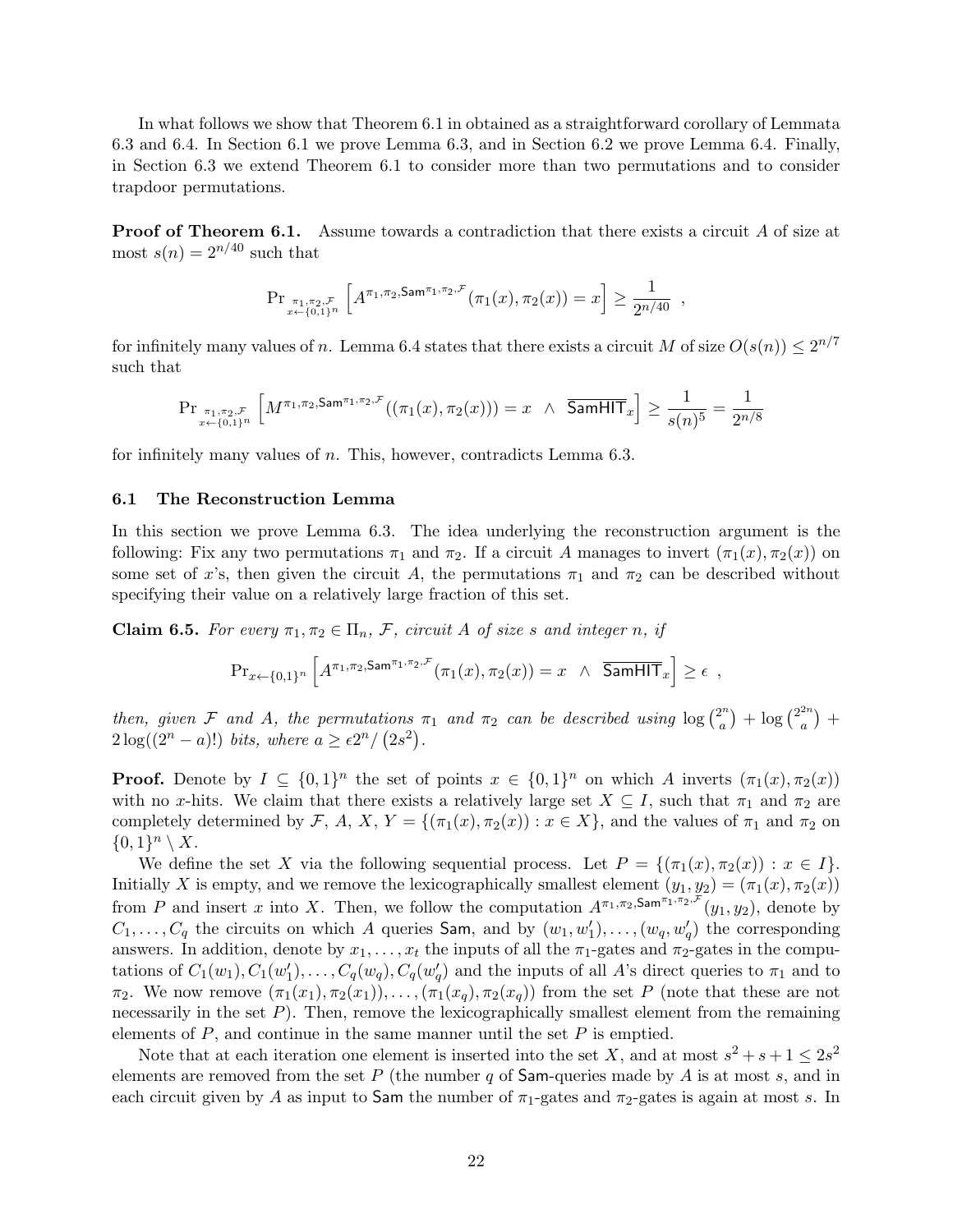addition, *A* may directly query  $\pi_1$  and  $\pi_2$  on at most *s* inputs). Since the set *P* initially contains at least  $\epsilon 2^n$  elements, then when the process terminates we have that  $|X| \geq \epsilon 2^n/(2s^2)$ .

We now claim that  $\pi_1$  and  $\pi_2$  are completely determined by *F*, *A*, *X*, *Y* = {( $\pi_1(x), \pi_2(x)$ ) :  $x \in X$ , and the values of  $\pi_1$  and  $\pi_2$  on  $\{0,1\}^n \setminus X$ . More specifically, we show that the values  $\{(\pi_1(x), \pi_2(x)) : x \in X\}$  can be reconstructed. For each  $(y_1, y_2) \in Y$  taken in lexicographical increasing order, we reconstruct  $x^*$  such that  $(y_1, y_2) = (\pi_1(x^*), \pi_2(x^*))$  by simulating  $(\pi_1, \pi_2$  and  $\textsf{Sam}^{\pi_1,\pi_2,\mathcal{F}}$  in the computation  $A^{\pi_1,\pi_2,\textsf{Sam}^{\pi_1,\pi_2,\mathcal{F}}}(y_1,y_2)$ . Note that if the simulation is correct, then *A* will output  $x^*$ . On input a query  $C_i$  with two corresponding permutation  $f_{C_i}^1, f_{C_i}^2 \in \mathcal{F}$ , we simulate Sam as follows:

- 1. Let  $w_i = f_{C_i}^1(0^m)$ .
- 2. Compute  $C(w_i)$ . It is not immediately clear that we can indeed compute this value without full access to  $\pi_1$  and  $\pi_2$  since the circuit *C* may contain  $\pi_1$ -gates and  $\pi_2$ -gates. We need to show that we can answer of the  $\pi_1$ -queries and  $\pi_2$ -queries in this computation  $C(w_i)$ . This computation may involve four possible  $\pi_1$ -queries (an identical argument holds for  $\pi_2$ -queries):
	- $\pi_1$ -query on  $x \in \{0,1\}^n \setminus X$ . The value is explicitly given.
	- $\pi_1$ -query on  $x \in X$  for which  $(\pi_1(x), \pi_2(x)) <_{lex} (y_1, y_2)$ . The required value was already reconstructed.
	- $\pi_1$ -query on  $x \in X$  for which  $(\pi_1(x), \pi_2(x)) >_{lex} (y_1, y_2)$ . We claim that this is impossible. Assume towards a contradiction that such a  $\pi_1$ -query is made. This implies that both  $x \in X$  and  $x^* \in X$  (recall that  $x^*$  is such that  $(y_1, y_2) = (\pi_1(x^*), \pi_2(x^*))$ ). Consider the process which defined the set *X*. At the beginning of this process we had that both  $(\pi_1(x), \pi_2(x)) \in P$  and  $(\pi_1(x^*), \pi_2(x^*)) \in P$ , and in each iteration we chose the minimal element from the remaining elements in *P*. Since  $(\pi_1(x), \pi_2(x)) >_{lex} (\pi_1(x^*), \pi_2(x^*))$ , then we chose  $(\pi_1(x^*), \pi_2(x^*))$  before  $(\pi_1(x), \pi_2(x))$ . This implies, however, that we then removed  $(\pi_1(x), \pi_2(x))$  from *P* (since a  $\pi_1$ -query on *x* is made in the computation of  $C(w_i)$ ). Thus, it is not possible that  $x \in X$ .
	- $\pi_1$ -query on  $x \in X$  for which  $(\pi_1(x), \pi_2(x)) = (y_1, y_2)$ . Impossible, otherwise the Samquery *C<sup>i</sup>* produces a *x*-hit.
- 3. Let  $w'_i = f_{C_i}^2(t)$  for the minimal *t* such that  $C_i(f_{C_i}^2(t))$  can be computed (i.e., all  $\pi_1$ -queries and  $\pi_2$ -queries can be answered) and its resulting value is  $C_i(w_i)$ . This value can be computed for the same reason that  $C_i(w_i)$  can be computed.
- 4. Output  $(w_i, w'_i)$ .

We also have to show that we can answer all of  $A$ 's direct  $\pi_1$ -queries (an identical argument holds for  $\pi_2$ -queries). Whenever *A* asks for the value of  $\pi_1$  on some value *x*, we act as follows: if this value is already known (i.e., explicitly given or already reconstructed), then we output  $\pi_1(x)$ to *A*. Otherwise, if the value is not known, we claim that it must be that  $x = x^*$ , and in this case we have successfully reconstructed the desired value and halt. Indeed, there are four possible such queries:

- $\pi_1$ -query on  $x \in \{0,1\}^n \setminus X$ . The value is explicitly given.
- $\pi_1$ -query on  $x \in X$  for which  $(\pi_1(x), \pi_2(x)) <_{lex} (y_1, y_2)$ . The required value was already reconstructed.
- $\pi_1$ -query on  $x \in X$  for which  $(\pi_1(x), \pi_2(x)) >_{lex} (y_1, y_2)$ . This is impossible (as above).
- *π*<sub>1</sub>-query on  $x \in X$  for which  $(\pi_1(x), \pi_2(x)) = (y_1, y_2)$ . In this case  $x = x^*$ .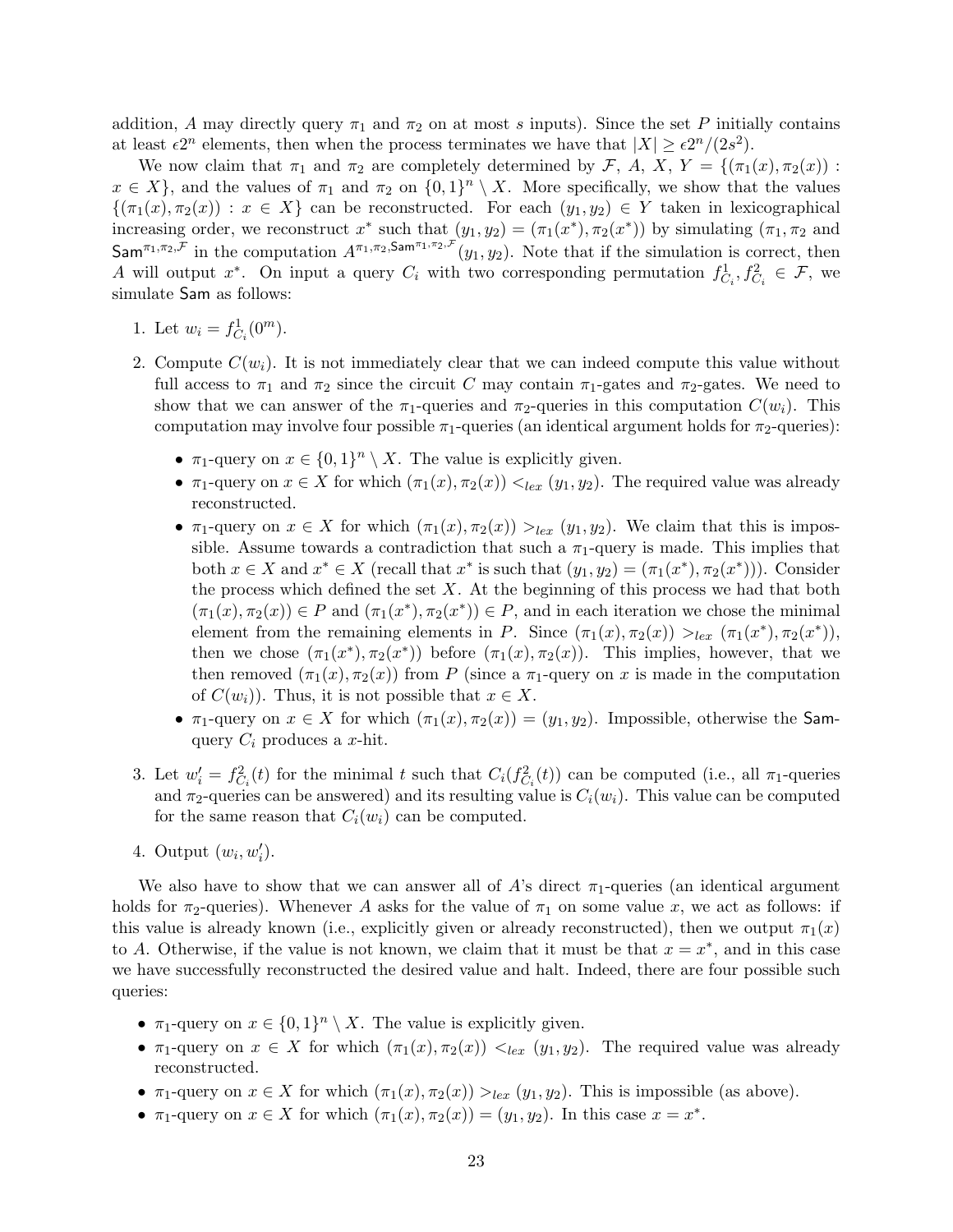Thus, we can successfully reconstruct the values of  $\pi_1$  ad  $\pi_2$  on the set *X*. Finally, note that describing the sets *X* and *Y*, and the values of  $\pi_1$  and  $\pi_2$  on the set  $\{0,1\}^n \setminus X$  requires log  $\binom{2^n}{|X|}$  $\binom{2^n}{|X|} +$  $\log\binom{2^{2n}}{\mid X\mid}$  $\binom{2^{2n}}{|X|} + 2 \log((2^n - |X|)!)$  bits.

Now we are able to prove the following lemma, which is a stronger form of Lemma [6.3.](#page-21-2)

<span id="page-24-1"></span>**Lemma 6.6.** For every F, circuit A of size at most  $2^{n/7}$  and for all sufficiently large n,

$$
\mathrm{Pr}_{\substack{\pi_1,\pi_2\leftarrow \Pi_n\\x\leftarrow \{0,1\}^n}}\left[A^{\pi_1,\pi_2,\mathsf{Sam}^{\pi_1,\pi_2,\mathcal{F}}}(\pi_1(x),\pi_2(x))=x\;\;\wedge\;\;\overline{\mathsf{SamHIT}}_x\right]\leq 2^{-n/8}
$$

*.*

**Proof.** Let  $\epsilon = 2^{-n/7}$ , then Claim [6.5](#page-22-1) implies that for every circuit *A* of size  $s \leq 2^{n/7}$  and for every collection *F* of permutations, the *fraction* of pairs of permutations  $(\pi_1, \pi_2) \in \Pi_n \times \Pi_n$  for which

$$
\mathrm{Pr}_{x \leftarrow \{0,1\}^n} \left[ A^{\pi_1, \mathsf{Sam}^{\pi_1, \pi_2, \mathcal{F}}}(\pi_1(x), \pi_2(x)) = x \quad \wedge \quad \overline{\mathsf{SamHIT}}_x \right] \ge 2^{-n/7}
$$

is at most

$$
\frac{\binom{N}{a}\binom{N^2}{a}((N-a)!)^2}{(N!)^2} ,
$$

where  $N = 2^n$ , and  $a \geq 2^{-n/7} \cdot N/(2s^2) \geq N^{4/7}/2$ . Using the inequalities  $a! \geq (a/e)^a$  and  $(x/y)^y \leq {x \choose y}$  $(y^x)_y$   $\leq$   $(xe/y)^y$ , we can bound the above expression as follows

$$
\frac{\binom{N}{a}\binom{N^2}{a}\left((N-a)!\right)^2}{(N!)^2} = \frac{\binom{N^2}{a}}{\binom{N}{a}\binom{a!}{2}^2}
$$

$$
\leq \frac{\left(\frac{N^2e}{a}\right)^a}{\left(\frac{N}{a}\right)^a \left(\frac{a}{e}\right)^{2a}}
$$

$$
= \left(\frac{N \cdot e^3}{a^2}\right)^a
$$

$$
\leq \left(\frac{4 \cdot e^3}{N^{1/7}}\right)^a
$$

$$
\leq \left(\frac{1}{2}\right)^{N^{4/7}/2}
$$

for sufficiently large *N*. Therefore,

$$
\mathrm{Pr}_{\pi_1,\pi_2 \leftarrow \Pi_n \atop x \leftarrow \{0,1\}^n} \left[ A^{\pi_1,\pi_2,\mathsf{Sam}^{\pi_1,\pi_2,\mathcal{F}}}(y) = x \ \wedge \ \overline{\mathsf{SamHIT}}_y \right] \leq 2^{-N^{4/7}/2} + 2^{-n/7} \leq 2^{-n/8} \ \ .
$$

*,*

#### <span id="page-24-0"></span>**6.2 Avoiding** *x***-Hits**

In this section we prove Lemma [6.4.](#page-21-3) Given a circuit *A* of size *s*(*n*) such that

$$
\Pr_{\substack{\pi_1,\pi_2,\mathcal{F} \\ x \leftarrow \{0,1\}^n}} \left[ A^{\pi_1,\pi_2,\mathsf{Sam}^{\pi_1,\pi_2,\mathcal{F}}}(\pi_1(x),\pi_2(x)) = x \right] \ge \frac{1}{s(n)} ,
$$

we would like to construct a circuit *M* which is almost as successful as *A*, but its Sam-queries do not produce any *x*-hits. Recall (Definition [6.2](#page-21-4)), that we say that a Sam-query *C* produces a *x*-hit if Sam outputs  $(w, w')$  such that some  $\pi_1$ -gate or  $\pi_2$ -gate in the computations of  $C(w)$  or  $C(w')$  has input *x*. In addition, we denoted by  $\textsf{SamHIT}_x$  the event in which at least one  $\textsf{Sam-query}$  produces a *x*-hit.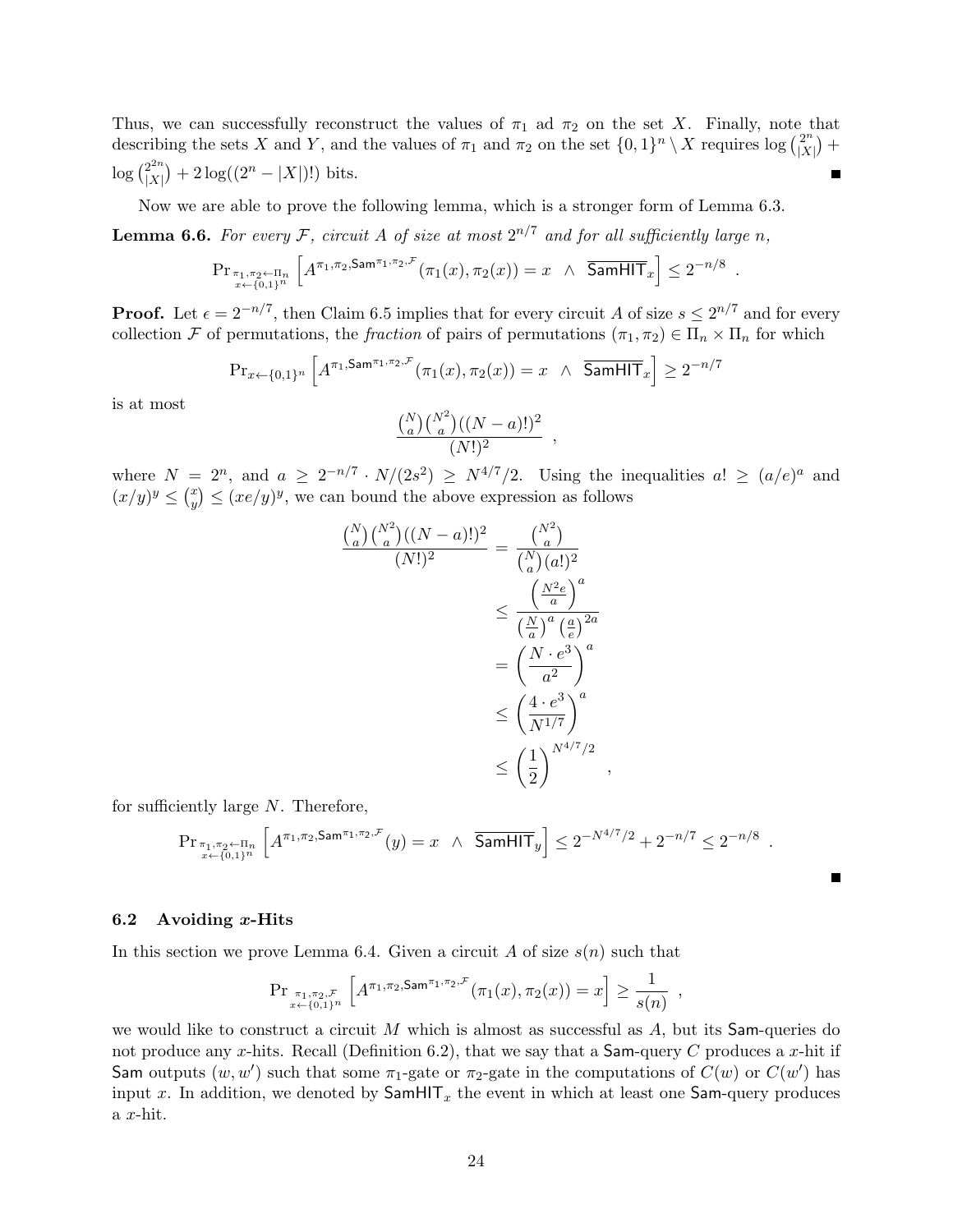**Description of** *M*. On input  $(y_1, y_2)$ , the circuit *M* feeds *A* with  $(y_1, y_2)$  as its input, and delivers all of *A*'s queries to Sam and to  $\pi_1$  and  $\pi_2$  with the following exception: for each Sam-query  $C: \{0,1\}^m \to \{0,1\}^{\ell(m)}$  that A submits, M first chooses a random  $z \in \{0,1\}^m$  and computes  $C(z)$ . If some  $\pi_1$ -gate or  $\pi_2$ -gate in the computation of  $C(z)$  has input *x* such that  $(y_1, y_2) = (\pi_1(x), \pi_2(x))$ then *M* outputs *x* and halts. Otherwise, *M* submits *C* to Sam and delivers the result  $(w, w')$  back to *A*. If *M* did not halt before the termination of *A*'s computation, then it outputs the output of *A* and halts.

**Proof of Lemma [6.4.](#page-21-3)** The circuit M does not make any additional Sam-queries other than those made by *A*. Therefore, if *A* inverts  $(\pi_1(x), \pi_2(x))$  without producing any *x*-hits in its Sam-queries, then so does *M*. Formally, if

$$
\Pr_{\pi_1, \pi_2, \mathcal{F} \atop x \leftarrow \{0,1\}^n} \left[ A^{\pi_1, \pi_2, \mathsf{Sam}^{\pi_1, \pi_2, \mathcal{F}}}(\pi_1(x), \pi_2(x)) = x \quad \wedge \quad \overline{\mathsf{SamHIT}}_x \right] \ge \frac{1}{2s(n)} \enspace ,
$$

then

$$
\Pr_{\pi_1, \pi_2, \mathcal{F} \atop x \leftarrow \{0,1\}^n} \left[ M^{\pi_1, \pi_2, \mathsf{Sam}^{\pi_1, \pi_2, \mathcal{F}}}(\pi_1(x), \pi_2(x)) = x \quad \wedge \quad \overline{\mathsf{SamHIT}}_x \right] \ge \frac{1}{2s(n)} \; .
$$

Thus, for the rest of the proof we focus on the more interesting case, in which *A* does produce an *x*-hit. That is, we assume that

$$
\Pr_{\pi_1, \pi_2, \mathcal{F} \atop x \leftarrow \{0,1\}^n} \left[ A^{\pi_1, \pi_2, \mathsf{Sam}^{\pi_1, \pi_2, \mathcal{F}}}(\pi_1(x), \pi_2(x)) = x \quad \land \quad \mathsf{SamHIT}_x \right] \ge \frac{1}{2s(n)} \quad . \tag{6.1}
$$

We now fix  $\pi_1$ ,  $\pi_2$  and  $x \in \{0,1\}^n$ , and prove the following lemma:

<span id="page-25-0"></span>**Lemma 6.7.** *For every*  $\pi_1$ ,  $\pi_2$  *and*  $x \in \{0, 1\}^n$ , *if* 

<span id="page-25-2"></span>
$$
\Pr_{\mathcal{F}}\left[A^{\pi_1,\pi_2,\text{Sam}^{\pi_1,\pi_2,\mathcal{F}}}(\pi_1(x),\pi_2(x)) = x \quad \wedge \quad \text{SamHIT}_x\right] \ge \frac{1}{8s(n)} \quad , \tag{6.2}
$$

*.*

*then*

$$
\Pr_{\mathcal{F}}\left[M^{\pi_1, \pi_2, \mathsf{Sam}^{\pi_1, \pi_2, \mathcal{F}}}(\pi_1(x), \pi_2(x)) = x \quad \wedge \quad \overline{\mathsf{SamHIT}}_x\right] \ge \frac{1}{1024s(n)^3}
$$

**Proof of Lemma [6.7](#page-25-0).** Fix  $\pi_1$ ,  $\pi_2$  and  $x \in \{0,1\}^n$ , and let  $s = s(n)$ . We introduce the following conventions and notations:

- Without loss of generality, the circuit *A* does not query  $\pi_1$  or  $\pi_2$  directly<sup>[8](#page-25-1)</sup>.
- We denote by  $C_1, \ldots, C_q$  the random variables corresponding to *A*'s Sam-queries. In addition, we denote by  $(w_1, w'_1), \ldots, (w_q, w'_q)$  the random variables corresponding to the answers returned by Sam.
- Given a circuit *C* and an input *w*, we say that *w produces* a  $(C, x)$ -hit if some  $\pi_1$ -gate or  $\pi_2$ -gate in the computation of  $C(w)$  has input *x*.
- For every  $1 \leq i \leq q$  we denote by  $\alpha_i$  the probability that  $w_i$  produces a  $(C_i, x)$ -hit (note that this is exactly the same probability that  $w'_{i}$  produces a  $(C_{i}, x)$ -hit). Formally,

 $\alpha_i = \Pr_{w_i} [w_i \text{ produces a } (C_i, x) \text{-hit}]$ .

<span id="page-25-1"></span><sup>&</sup>lt;sup>8</sup>The oracle Sam can be modified to output  $(w, w', C(w))$ , and therefore any  $\pi_1$ -query and  $\pi_2$ -query can be replaced by a single Sam-query by creating a circuit *C* that ignores its input and always outputs  $\pi_1(x)$  or  $\pi_2(x)$  for some *x*.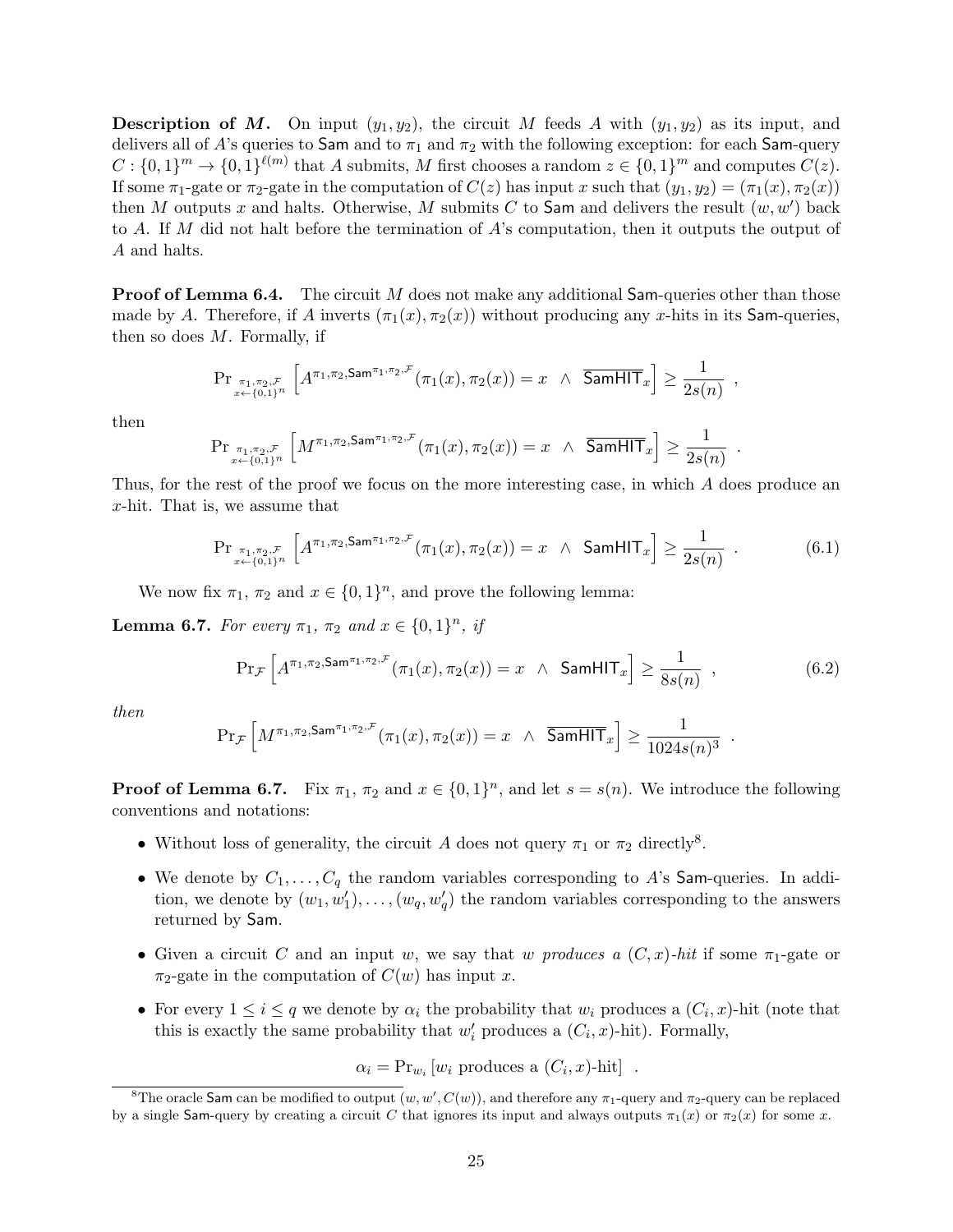• For every  $1 \leq i \leq q$ , we denote by JUMP<sub>i</sub> the event that  $\alpha_i > 1/(32s^2)$ , and let JUMP =  $\bigcup_{i=1}^q$  JUMP<sub>*i*</sub>.

Equation [6.2](#page-25-2) states that *A* has a noticeable probability in producing a *x*-hit. Notice that in this case the event JUMP must occur with noticeable probability. If JUMP does not occur, then the  $\alpha_i$ 's are too small in order to produce a *x*-hit with noticeable probability.

<span id="page-26-0"></span>**Claim 6.8.**  $Pr_{\mathcal{F}}$  [SamHIT<sub>*x*</sub> |  $\overline{JUMP}$ ]  $\leq 1/(16s)$ *.* 

**Proof.** Assuming that the event JUMP does not occur, that is  $\alpha_i \leq 1/(32s^2)$  for every  $1 \leq i \leq q$ , it holds that

$$
\Pr_{\mathcal{F}}\left[\mathsf{SamHIT}_x \mid \overline{\mathsf{JUMP}}\right] \le \sum_{i=1}^q \Pr_{\mathcal{F}}\left[w_i \text{ or } w_i' \text{ produce a } (C_i, x)\text{-hit}\right]
$$

$$
\le \sum_{i=1}^q 2\alpha_i \le s \cdot \frac{1}{16s^2} = \frac{1}{16s} .
$$

As a result of the previous claim, we now show that the event JUMP has noticeable probability. **Claim 6.9.**  $Pr_{\mathcal{F}}[JUMP] \ge 1/(16s)$ .

**Proof.** On one hand, Equation [6.2](#page-25-2) implies in particular that

$$
\Pr_{\mathcal{F}}\left[\mathsf{SamHIT}_x\right] \geq \frac{1}{8s} \enspace .
$$

However, on the other hand, Claim [6.8](#page-26-0) implies that

$$
Pr_{\mathcal{F}}[\mathsf{SamHIT}_x] \le Pr_{\mathcal{F}}[\mathsf{JUMP}] + Pr_{\mathcal{F}}[\mathsf{SamHIT}_x \mid \overline{\mathsf{JUMP}}]
$$

$$
\le Pr_{\mathcal{F}}[\mathsf{JUMP}] + \frac{1}{16s} .
$$

Therefore,

$$
\Pr_{\mathcal{F}}[\text{JUMP}] \ge \frac{1}{8s} - \frac{1}{16s} \ge \frac{1}{16s} .
$$

Г

Assume now that the event JUMP occurs, and denote by  $i^*$  the minimal  $1 \leq i \leq q$  for which JUMP<sub>*i*</sub> occurs. When *A* submits the query  $C_{i^*}$ , then *M* has probability  $\alpha_{i^*} > 1/(32s^2)$  to retrieve *x* without submitting the query to Sam. In addition, since *i*<sup>\*</sup> is the minimal  $1 \leq i \leq q$  for which JUMP<sub>i</sub> occurs, then with high probability Sam's answers to  $C_1, \ldots, C_{i^*-1}$  do not produce an *x*-hit. The following claim concludes the proof of Lemma [6.7](#page-25-0).

**Claim 6.10.** 
$$
\Pr_{\mathcal{F}} \left[ M^{\pi_1, \pi_2, \text{Sam}^{\pi_1, \pi_2, \mathcal{F}}}(\pi_1(x), \pi_2(x)) = x \land \overline{\text{SamHIT}}_x \right] \ge 1/(1024s^3).
$$

**Proof.** Given that the event JUMP occurs, denote by  $i^*$  the minimal  $1 \leq i \leq q$  for which JUMP<sub>i</sub> occurs. Whenever the event JUMP occurs, we consider the following events:

• None of the queries  $C_1, \ldots, C_{i^*-1}$  produces a *x*-hit. Since for every such query  $C_i$  the event JUMP*<sup>i</sup>* does not occur, then, exactly as in the proof of Claim [6.8,](#page-26-0) the probability of this event is at least  $1 - \frac{1}{16s}$ .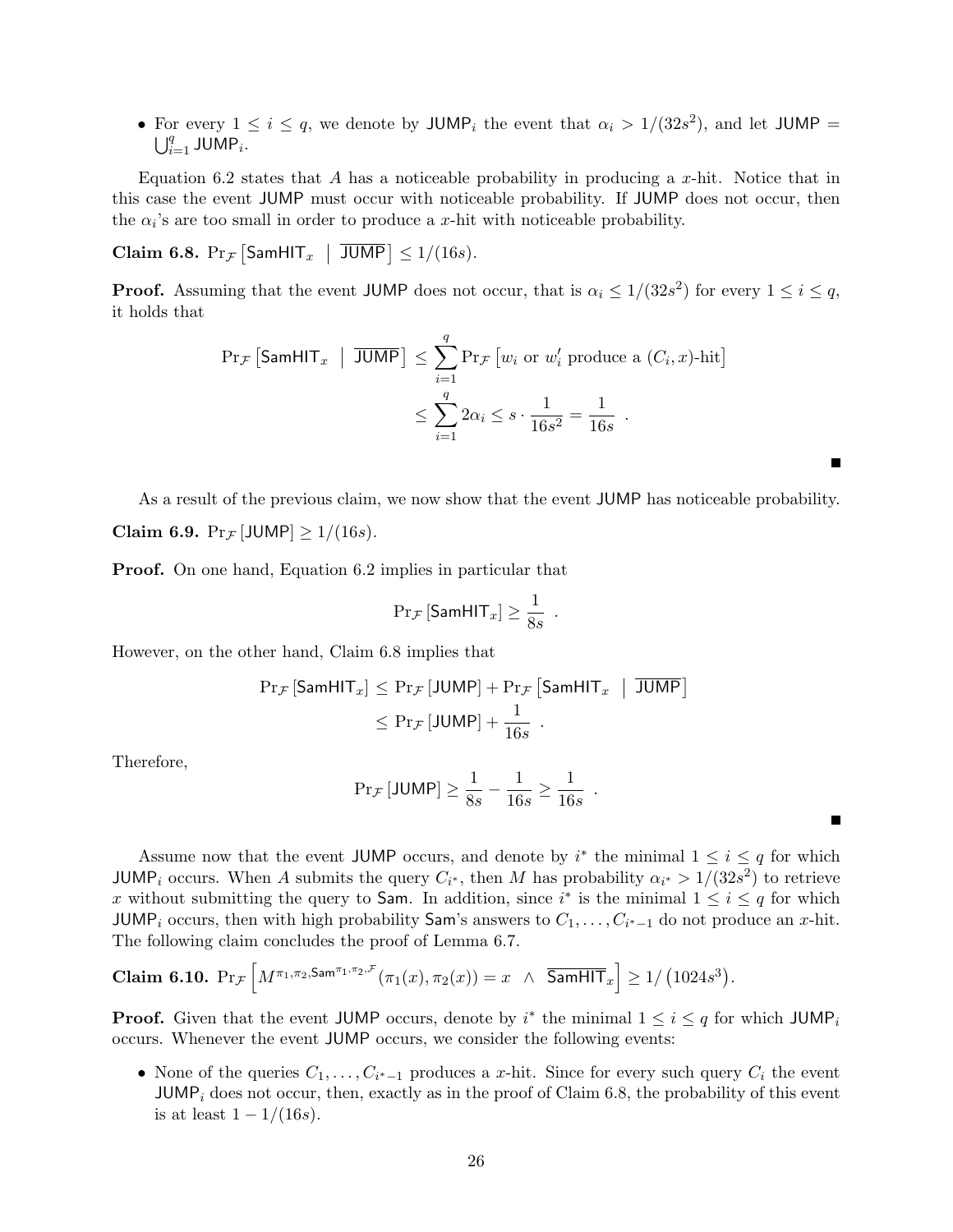• Given  $C_{i^*}$ , M samples a random *z* which produces a  $(C_{i^*}, x)$ -hit. Since JUMP<sub>i<sup>\*</sub></sup> occurs, the</sub> probability of this event is  $\alpha_{i^*} \geq 1/(32s^2)$ .

Note that these two events are independent (since the permutations in  $\mathcal F$  are chosen independently). Putting these together, we obtain

$$
\Pr_{\mathcal{F}}\left[M^{\pi_1,\pi_2,\text{Sam}^{\pi_1,\pi_2,\mathcal{F}}}(\pi_1(x),\pi_2(x)) = x \quad \land \quad \overline{\text{SamHIT}}_x\right] \ge \Pr_{\mathcal{F}}\left[\text{JUMP}\right] \cdot \left(1 - \frac{1}{16s}\right) \cdot \frac{1}{32s^2}
$$
\n
$$
\ge \frac{1}{16s} \cdot \frac{1}{2} \cdot \frac{1}{32s^2}
$$
\n
$$
\ge \frac{1}{1024s^3} \quad .
$$

This concludes the proof of Lemma [6.7](#page-25-0). We now turn to complete the proof of Lemma [6.4](#page-21-3) using a standard averaging argument. Recall that we were left to deal with the case that

$$
\Pr_{\pi_1,\pi_2,\mathcal{F}\atop x\leftarrow \{0,1\}^n}\left[A^{\pi_1,\pi_2,\mathsf{Sam}^{\pi_1,\pi_2,\mathcal{F}}}\big(\pi_1(x),\pi_2(x)\big)=x\;\;\wedge\;\;\mathsf{SamHIT}_x\right]\geq \frac{1}{2s(n)}
$$

*.*

*.*

*.*

Let

$$
T = \left\{ (x, \pi_1, \pi_2) : \Pr_{\mathcal{F}} \left[ A^{\pi_1, \pi_2, \mathsf{Sam}^{\pi_1, \pi_2, \mathcal{F}}}(\pi_1(x), \pi_2(x)) = x \quad \land \quad \mathsf{SamHIT}_x \right] \ge \frac{1}{8s(n)} \right\}
$$

Then  $\Pr_{x,\pi_1,\pi_2}$   $[(x,\pi_1,\pi_2) \in T] \geq 1/8s(n)$ , and Lemma [6.7](#page-25-0) implies that for every such  $(x,\pi_1,\pi_2) \in T$ we have

$$
\Pr_{\mathcal{F}}\left[M^{\pi_1,\pi_2,\mathsf{Sam}^{\pi_1,\pi_2,\mathcal{F}}}(\pi_1(x),\pi_2(x)) = x \quad \land \quad \overline{\mathsf{SamHIT}}_x\right] \ge \frac{1}{1024s(n)^3}
$$

Therefore

$$
\Pr_{\pi_1, \pi_2, \mathcal{F} \atop x \leftarrow \{0,1\}^n} \left[ M^{\pi_1, \pi_2, \mathsf{Sam}^{\pi_1, \pi_2, \mathcal{F}}}( (\pi_1(x), \pi_2(x))) = x \land \overline{\mathsf{SamHIT}}_x \right]
$$
\n
$$
\geq \Pr_{\pi_1, \pi_2, \dots, \pi_{\leftarrow \{0,1\}^n}} \left[ (x, \pi_1, \pi_2) \in T \right] \cdot \frac{1}{1024s(n)^3}
$$
\n
$$
\geq \frac{1}{8s(n)} \cdot \frac{1}{1024s(n)^3}
$$
\n
$$
\geq \frac{1}{s(n)^5} .
$$

# <span id="page-27-0"></span>**6.3 Extensions of Theorem [6.1](#page-21-1)**

In this section we extend Theorem [6.1](#page-21-1) to consider more than two permutations and to consider trapdoor permutations.

**More than two permutations.** The proof for the case of  $k > 2$  permutations is obtained as a direct generalization. Recall that the proof consists of two parts: the first part proves the reconstruction lemma, and the second part shows that *x*-hits can be avoided. We note that the second part of the proof is oblivious to the number of permutations, and therefore the proof of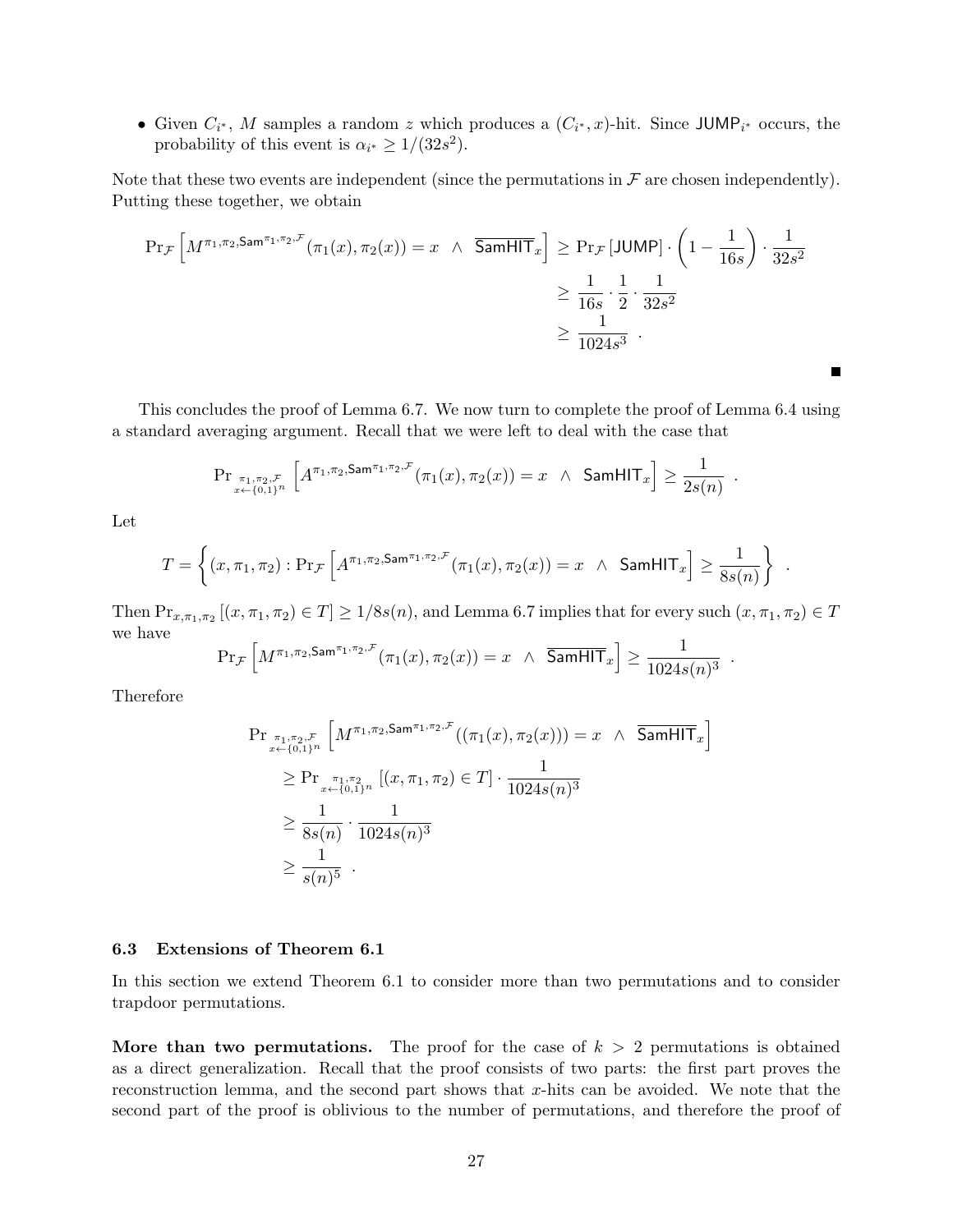Lemma [6.4](#page-21-3) remains exactly the same. The first part of the proof is not oblivious to the number of permutations, but can be easily adapted as follows.

The exact same proof of Claim [6.5](#page-22-1) easily generalizes to consider permutations  $\pi_1, \ldots, \pi_k$ . In this case, given *F* and *A*, the permutations  $\pi_1, \ldots, \pi_k$  can be described using  $\log {2^n \choose a}$  $\binom{2^{kn}}{a} + \log \binom{2^{kn}}{a}$  $\binom{kn}{a}$  +  $k \log((2^n - a)!)$  bits, where  $a \geq \frac{\varepsilon 2^n}{2s^2}$ . Then, in the proof of Lemma [6.6](#page-24-1) the fraction of permutations  $\pi_1, \ldots, \pi_k$  on which *A* successfully inverts is at most

$$
\frac{{N \choose a} {N \choose a} ((N-a)!)^k}{(N!)^k} \le \left(\frac{4e^{k+1}}{N^{1/7}}\right)^a \ ,
$$

where  $N = 2^n$ , and  $a \geq 2^{-n/7} \cdot N/(2s^2) \geq N^{4/7}/2$ . As long as  $k \leq cn$ , for some constant  $0 < c < 1$ , then this fraction is at most  $2^{-n/7}$ , and the exact same argument goes through.

**Trapdoor permutations.** The extension to trapdoor permutations is almost identical to the corresponding extension of Haitner et al. [\[28](#page-30-5)], and therefore we only provide here the intuition. The basic idea in extending the result for trapdoor permutation is in applying Theorem [6.1](#page-21-1) twice. Consider a collection  $\tau = (G, F, F^{-1})$  of trapdoor permutations over  $\{0, 1\}^n$ , and let *A* be a circuit which successfully inverts the correlated product of two independently chosen trapdoor permutations. That is, we independently sample two pairs  $(pk_1, td_1) \leftarrow G(1^n)$  and  $(pk_2, td_2) \leftarrow$ *G*(1<sup>n</sup>), sample a uniformly distributed  $x \in \{0,1\}^n$ , and *A* given input  $(F(pk_1, x), F(pk_2, x))$  outputs *x*.

We consider now two cases. In the first case, during *A*'s computation the procedure *F −*1 is queried with either  $td_1$  or  $td_2$ . Without loss of generality assume that  $F^{-1}$  is queried with  $td_1$ . In this case the circuit *A* can be used to invert a random permutation  $\pi = G$  on a random input  $td_1$ . In the second case, the procedure  $F^{-1}$  is not queried with wither one of  $td_1$  and  $td_2$ . In this case the circuit *A* can be used to invert the correlated product  $(\pi_1(x), \pi_2(x))$ , where  $\pi_1 = F(pk_1, \cdot)$  and  $\pi_2 = F(pk_2, \cdot).$ 

# **Acknowledgments**

We thank Oded Goldreich, Moni Naor, Chris Peikert, and Omer Reingold for useful discussions. In particular, we thank Oded for suggesting the relaxation that led to the generalized scheme in Section [5.](#page-16-0) We also thank the anonymous SICOMP reviewers for their comments.

#### **References**

- <span id="page-28-2"></span>[1] A. Boldyreva, S. Fehr, and A. O'Neill. On notions of security for deterministic encryption, and efficient constructions without random oracles. In *Advances in Cryptology – CRYPTO '08*, pages 335–359, 2008.
- <span id="page-28-3"></span>[2] D. Boneh. Twenty years of attacks on the RSA cryptosystem. *Notices of the American Mathematical Society*, 46(2):203–213, 1999.
- <span id="page-28-0"></span>[3] D. Boneh, R. Canetti, S. Halevi, and J. Katz. Chosen-ciphertext security from identity-based encryption. *SIAM Journal on Computing*, 36(5):1301–1328, 2007.
- <span id="page-28-1"></span>[4] D. Boneh and J. Katz. Improved efficiency for CCA-secure cryptosystems built using identitybased encryption. In *Topics in Cryptology - CT-RSA '05, The Cryptographers' Track at the RSA Conference*, pages 87–103, 2005.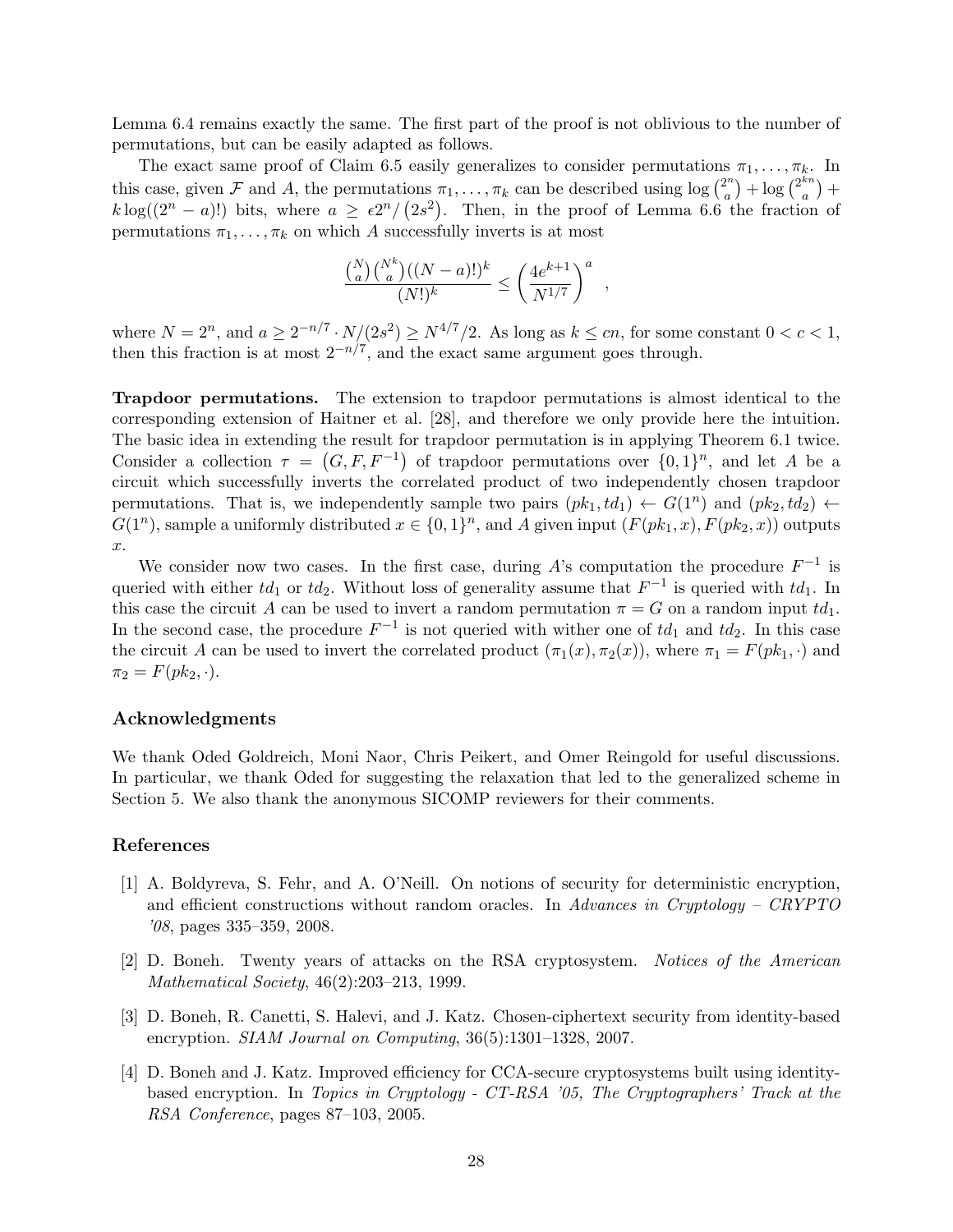- <span id="page-29-5"></span>[5] X. Boyen, Q. Mei, and B. Waters. Direct chosen ciphertext security from identity-based techniques. In *Proceedings of the 12th ACM Conference on Computer and Communications Security*, pages 320–329, 2005.
- <span id="page-29-4"></span>[6] R. Canetti, S. Halevi, and J. Katz. Chosen-ciphertext security from identity-based encryption. In *Advances in Cryptology - EUROCRYPT '04*, pages 207–222, 2004.
- <span id="page-29-6"></span>[7] D. Cash, E. Kiltz, and V. Shoup. The Twin Diffie-Hellman problem and applications. In *Advances in Cryptology - EUROCRYPT '08*, pages 127–145, 2008.
- <span id="page-29-10"></span>[8] S. G. Choi, D. Dachman-Soled, T. Malkin, and H. Wee. Black-box construction of a nonmalleable encryption scheme from any semantically secure one. In *Proceedings of the 5th Theory of Cryptography Conference*, pages 427–444, 2008.
- <span id="page-29-9"></span>[9] R. Cramer, G. Hanaoka, D. Hofheinz, H. Imai, E. Kiltz, R. Pass, A. Shelat, and V. Vaikuntanathan. Bounded CCA2-secure encryption. In *Advances in Cryptology - ASIACRYPT '07*, pages 502–518, 2007.
- <span id="page-29-7"></span>[10] R. Cramer, D. Hofheinz, and E. Kiltz. A twist on the Naor-Yung paradigm and its application to efficient CCA-secure encryption from hard search problems. In *Proceedings of the 7th Theory of Cryptography Conference*, pages 146–164, 2010.
- <span id="page-29-3"></span>[11] R. Cramer and V. Shoup. A practical public key cryptosystem provably secure against adaptive chosen ciphertext attack. In *Advances in Cryptology - CRYPTO '98*, pages 13–25, 1998.
- <span id="page-29-1"></span>[12] R. Cramer and V. Shoup. Design and analysis of practical public-key encryption schemes secure against adaptive chosen-ciphertext attack. *SIAM Journal on Computing*, 33(1):167–226, 2003.
- <span id="page-29-0"></span>[13] D. Dolev, C. Dwork, and M. Naor. Non-malleable cryptography. *SIAM Journal on Computing*, 30(2):391–437, 2000.
- <span id="page-29-13"></span>[14] R. Dowsley, J. Müller-Quade, and A. C. A. Nascimento. A CCA2 secure public-key encryption scheme based on the McEliece assumptions in the standard model. In *Topics in Cryptology – CT-RSA 2009*, pages 240–251, 2009.
- <span id="page-29-2"></span>[15] E. Elkind and A. Sahai. A unified methodology for constructing public-key encryption schemes secure against adaptive chosen-ciphertext attack. Cryptology ePrint Archive, Report 2002/042, 2002.
- <span id="page-29-14"></span>[16] D. M. Freeman, O. Goldreich, E. Kiltz, A. Rosen, and G. Segev. More constructions of lossy and correlation-secure trapdoor functions. To appear in *Proceedings of the 13th International Conference on Practice and Theory in Public Key Cryptography*, 2010.
- <span id="page-29-11"></span>[17] R. Gennaro, Y. Gertner, J. Katz, and L. Trevisan. Bounds on the efficiency of generic cryptographic constructions. *SIAM Journal on Computing*, 35(1):217–246, 2005.
- <span id="page-29-8"></span>[18] R. Gennaro and L. Trevisan. Lower bounds on the efficiency of generic cryptographic constructions. In *Proceedings of the 41st Annual IEEE Symposium on Foundations of Computer Science*, pages 305–313, 2000.
- <span id="page-29-12"></span>[19] Y. Gertner, S. Kannan, T. Malkin, O. Reingold, and M. Viswanathan. The relationship between public key encryption and oblivious transfer. In *Proceedings of the 41st Annual Symposium on Foundations of Computer Science*, pages 325–335, 2000.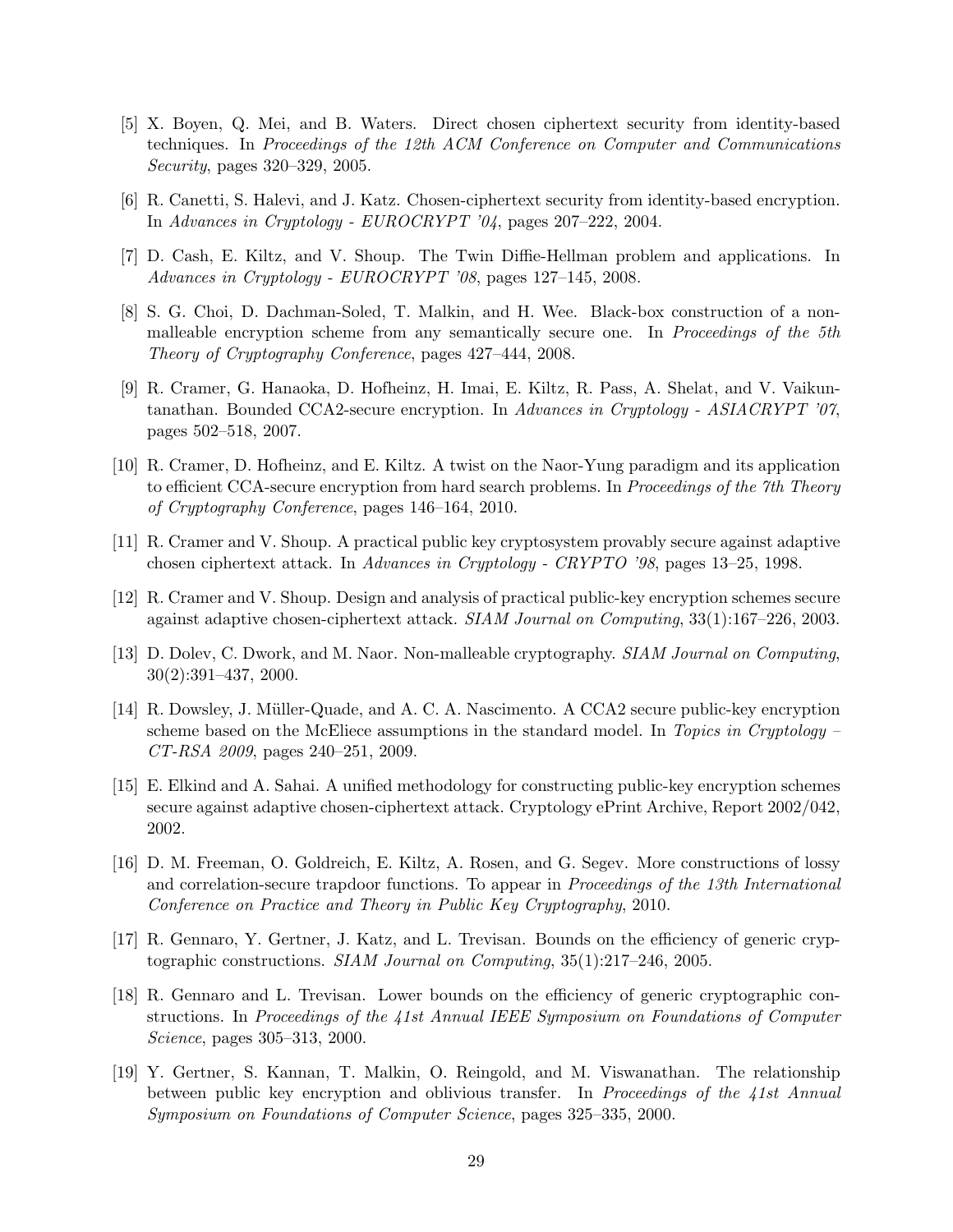- <span id="page-30-8"></span>[20] Y. Gertner, T. Malkin, and S. Myers. Towards a separation of semantic and CCA security for public key encryption. In *Proceedings of the 4th Theory of Cryptography Conference*, pages 434–455, 2007.
- <span id="page-30-7"></span>[21] Y. Gertner, T. Malkin, and O. Reingold. On the impossibility of basing trapdoor functions on trapdoor predicates. In *Proceedings of the 42nd Annual Symposium on Foundations of Computer Science*, pages 126–135, 2001.
- <span id="page-30-11"></span>[22] O. Goldreich. *Foundations of Cryptography – Volume 1: Basic Tools*. Cambridge University Press, 2001.
- <span id="page-30-12"></span>[23] O. Goldreich. *Foundations of Cryptography – Volume 2: Basic Applications*. Cambridge University Press, 2004.
- <span id="page-30-3"></span>[24] O. Goldreich, R. Impagliazzo, L. A. Levin, R. Venkatesan, and D. Zuckerman. Security preserving amplification of hardness. In *Proceedings of the 31st Annual IEEE Symposium on Foundations of Computer Science*, pages 318–326, 1990.
- <span id="page-30-13"></span>[25] O. Goldreich and L. A. Levin. A hard-core predicate for all one-way functions. In *Proceedings of the 21st Annual ACM Symposium on Theory of Computing*, pages 25–32, 1989.
- <span id="page-30-0"></span>[26] S. Goldwasser and S. Micali. Probabilistic encryption. *Journal of Computer and System Sciences*, 28(2):270–299, 1984.
- <span id="page-30-9"></span>[27] S. Goldwasser and V. Vaikuntanathan. New constructions of correlation-secure trapdoor functions and CCA-secure encryption schemes. Manuscript, 2008.
- <span id="page-30-5"></span>[28] I. Haitner, J. J. Hoch, O. Reingold, and G. Segev. Finding collisions in interactive protocols – A tight lower bound on the round complexity of statistically-hiding commitments. In *Proceedings of the 48th Annual IEEE Symposium on Foundations of Computer Science*, pages 669–679, 2007.
- <span id="page-30-1"></span>[29] G. Hanaoka and K. Kurosawa. Efficient chosen ciphertext secure public key encryption under the computational Diffie-Hellman assumption. In *Advances in Cryptology - ASIACRYPT '08*, pages 308–325, 2008.
- <span id="page-30-4"></span>[30] J. Håstad. Solving simultaneous modular equations of low degree. *SIAM Journal on Computing*, 17(2):336–341, 1988.
- <span id="page-30-10"></span>[31] B. Hemenway, S. Lu, and R. Ostrovsky. Correlated product security from any one-way function and the new notion of decisional correlated product security. Cryptology ePrint Archive, Report 2010/100, 2010.
- <span id="page-30-2"></span>[32] D. Hofheinz and E. Kiltz. Practical chosen ciphertext secure encryption from factoring. In *Advances in Cryptology - EUROCRYPT '09*, pages 313–332, 2009.
- <span id="page-30-14"></span>[33] C.-Y. Hsiao and L. Reyzin. Finding collisions on a public road, or do secure hash functions need secret coins? In *Advances in Cryptology - CRYPTO '04*, pages 92–105, 2004.
- <span id="page-30-6"></span>[34] R. Impagliazzo and S. Rudich. Limits on the provable consequences of one-way permutations. In *Proceedings of the 21st Annual ACM Symposium on Theory of Computing*, pages 44–61, 1989.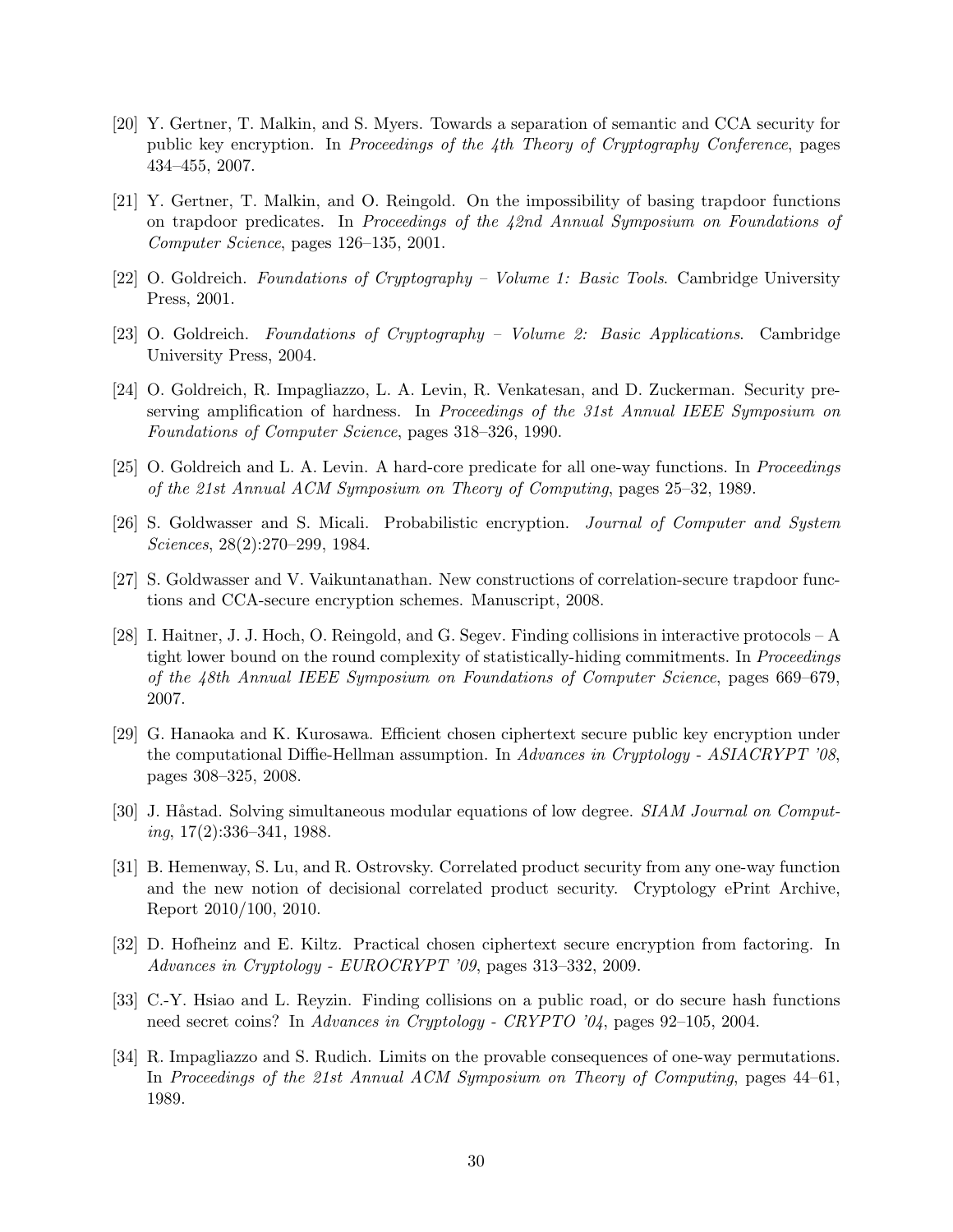- <span id="page-31-4"></span>[35] E. Kiltz, K. Pietrzak, M. Stam, and M. Yung. A new randomness extraction paradigm for hybrid encryption. In *Advances in Cryptology - EUROCRYPT '09*, pages 590–609, 2009.
- <span id="page-31-10"></span>[36] J. H. Kim, D. R. Simon, and P. Tetali. Limits on the efficiency of one-way permutationbased hash functions. In *Proceedings of the 40th Annual IEEE Symposium on Foundations of Computer Science*, pages 535–542, 1999.
- <span id="page-31-3"></span>[37] Y. Lindell. A simpler construction of CCA2-secure public-key encryption under general assumptions. *Journal of Cryptology*, 19(3):359–377, 2006.
- <span id="page-31-13"></span>[38] R. J. McEliece. A public-key cryptosystem based on algebraic coding theory. *DSN Prog. Rep., Jet Prop. Lab.*, pages 114–116, 1978.
- <span id="page-31-14"></span>[39] P. Mol and S. Yilek. Chosen-ciphertext security from slightly lossy trapdoor functions. To appear in *Proceedings of the 13th International Conference on Practice and Theory in Public Key Cryptography*, 2010.
- <span id="page-31-15"></span>[40] S. Myers and abhi shelat. Bit encryption is complete. In *Proceedings of the 50th Annual IEEE Symposium on Foundations of Computer Science*, 2009.
- <span id="page-31-7"></span>[41] M. Naor and O. Reingold. Synthesizers and their application to the parallel construction of pseudo-random functions. *Journal of Computer and System Sciences*, 58(2):336–375, 1999.
- <span id="page-31-0"></span>[42] M. Naor and M. Yung. Public-key cryptosystems provably secure against chosen ciphertext attacks. In *Proceedings of the 22nd Annual ACM Symposium on Theory of Computing*, pages 427–437, 1990.
- <span id="page-31-8"></span>[43] R. Pass, A. Shelat, and V. Vaikuntanathan. Construction of a non-malleable encryption scheme from any semantically secure one. In *Advances in Cryptology - CRYPTO '06*, pages 271–289, 2006.
- <span id="page-31-9"></span>[44] R. Pass, A. Shelat, and V. Vaikuntanathan. Relations among notions of non-malleability for encryption. In *Advances in Cryptology - ASIACRYPT '07*, pages 519–535, 2007.
- <span id="page-31-12"></span>[45] C. Peikert. Public-key cryptosystems from the worst-case shortest vector problem. Cryptology ePrint Archive, Report 2008/481, 2008.
- <span id="page-31-5"></span>[46] C. Peikert and B. Waters. Lossy trapdoor functions and their applications. In *Proceedings of the 40th Annual ACM Symposium on Theory of Computing*, pages 187–196, 2008.
- <span id="page-31-1"></span>[47] C. Rackoff and D. R. Simon. Non-interactive zero-knowledge proof of knowledge and chosen ciphertext attack. In *Advances in Cryptology - CRYPTO '91*, pages 433–444, 1991.
- <span id="page-31-11"></span>[48] O. Reingold, L. Trevisan, and S. P. Vadhan. Notions of reducibility between cryptographic primitives. In *Proceedings of the 1st Theory of Cryptography Conference*, pages 1–20, 2004.
- <span id="page-31-6"></span>[49] A. Rosen and G. Segev. Efficient lossy trapdoor functions based on the composite residuosity assumption. Cryptology ePrint Archive, Report 2008/134, 2008.
- <span id="page-31-2"></span>[50] A. Sahai. Non-malleable non-interactive zero knowledge and adaptive chosen-ciphertext security. In *Proceedings of the 40th Annual IEEE Symposium on Foundations of Computer Science*, pages 543–553, 1999.